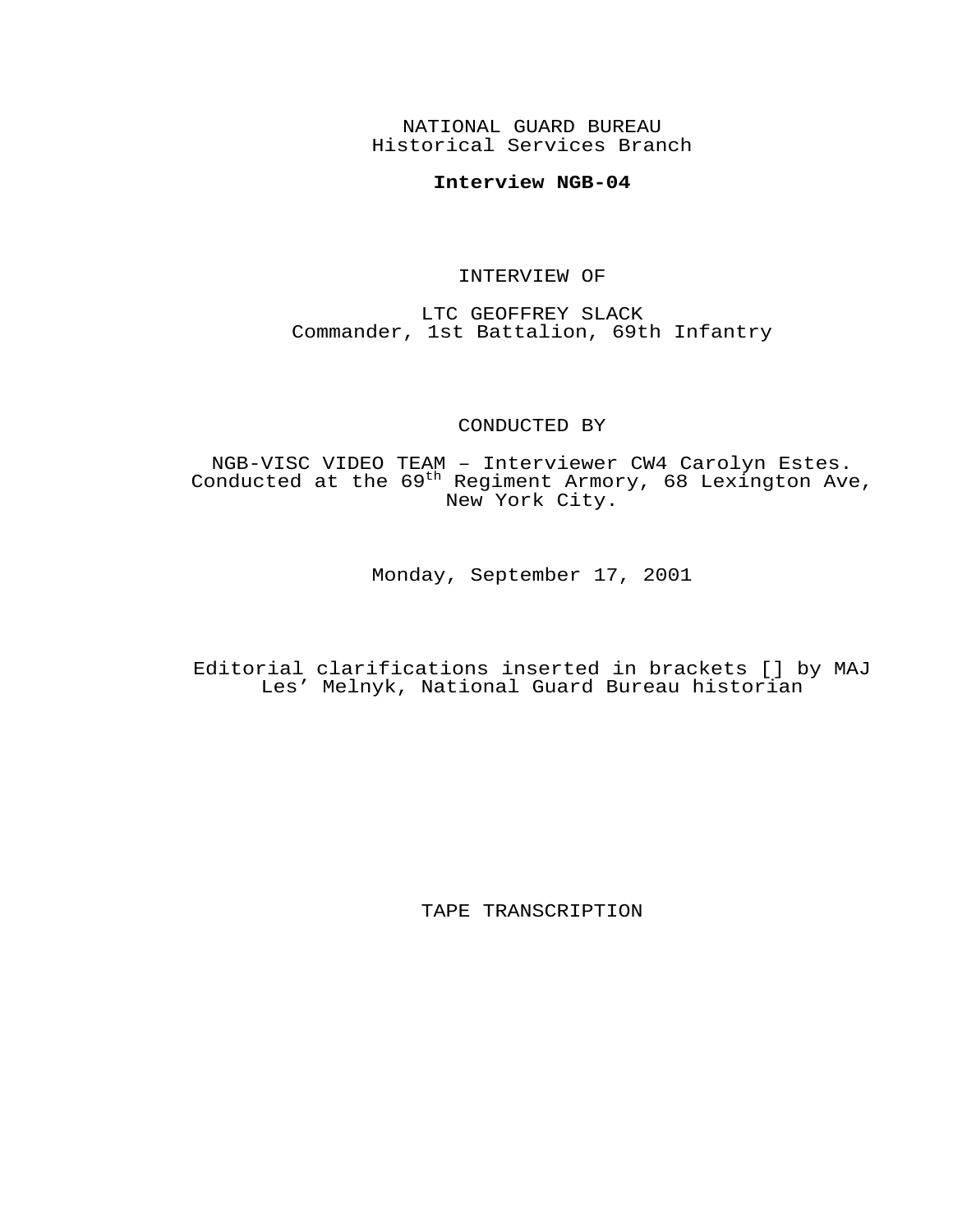## P R O C E E D I N G S

 **INTERVIEWER**: So if you want to just begin, I need you to give us your rank, your name, your unit, and your assignment.

 **LTC SLACK**: My name is LTC Geoffrey J. Slack. I'm assigned to -- well, I'm the Commander of the 1st Battalion, 69th Infantry Mechanized, 3rd Brigade, 42nd Infantry Division Mechanized.

 **INTERVIEWER**: Would you like to preface this by stating how you came to be sitting here today and what you've just come from?

**LTC SLACK:** Okay. I have just completed my battalion's involvement in the disaster at the World Trade Center site.

 I participated -- my battalion participated with two other battalions of the 3rd Brigade, under the leadership of, under the command and control of the 53rd Troop Command.

19 We just -- my battalion just rotated out of a full week in lower Manhattan, where we provided disaster assistance to the civil authorities there,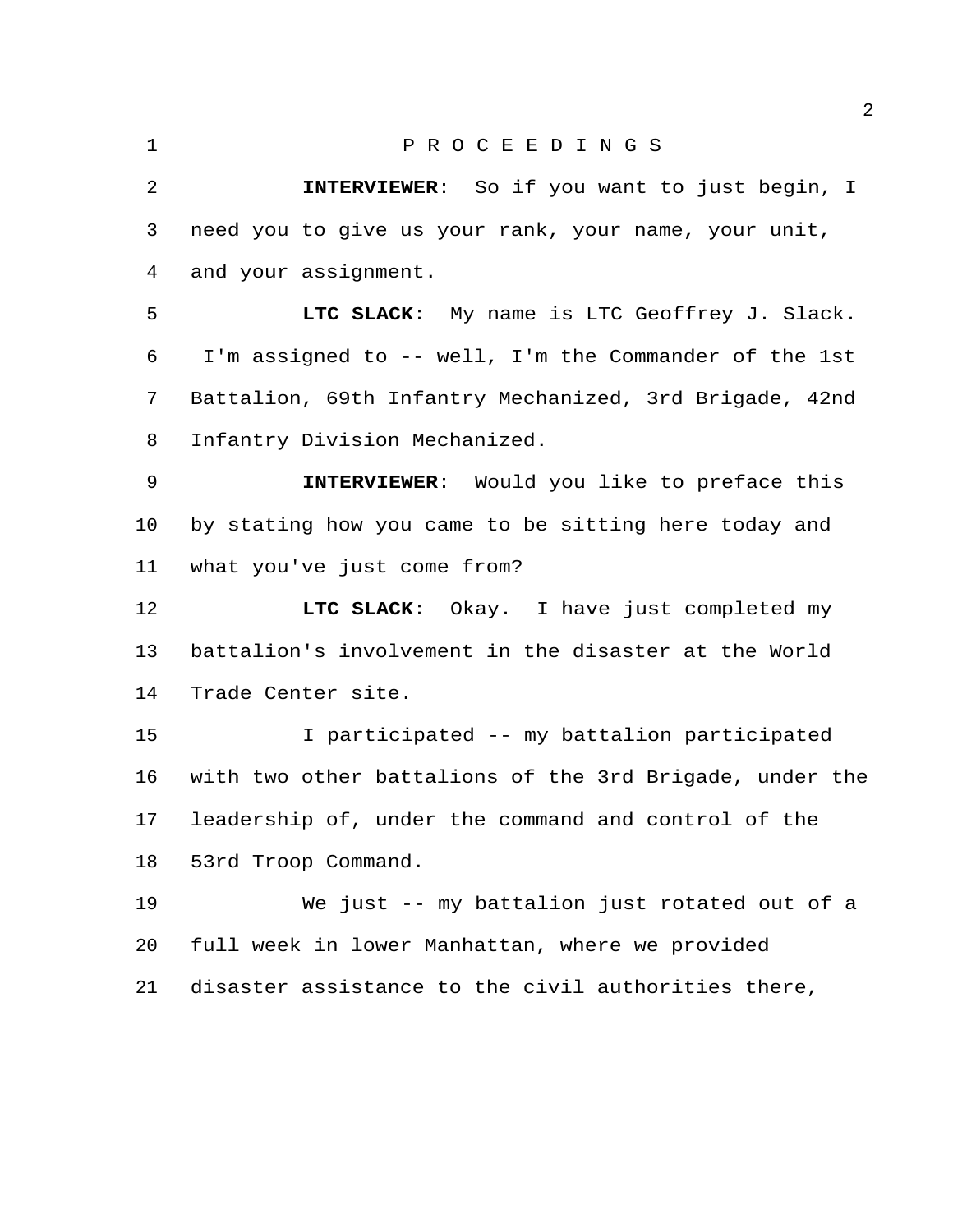both police and the fire department, and at this

 juncture, my soldiers are just at the point where they needed a break and we just rotated out.

 **INTERVIEWER**: Physically and emotionally, how are you (inaudible?)

 **LTC SLACK**: Well, I like to think that my troops and the troops that were in the other two battalions of the 3rd Brigade that were down there providing that assistance, being they're all combat arms, they're fairly tough and robust, and they're all inner city soldiers, for the most part, they're just generally a good, tough bunch of kids.

 But there's no doubt about it. After all the things we've seen and done for the past week, everybody is pretty much emotionally drained.

 I know I'm physically very tired and I feel now that my regular command responsibilities are down a bit, being I've released my battalion, I feel

definitely a sense of emotion.

 I don't know if you've had a chance to walk through the armory or look outside, but it's covered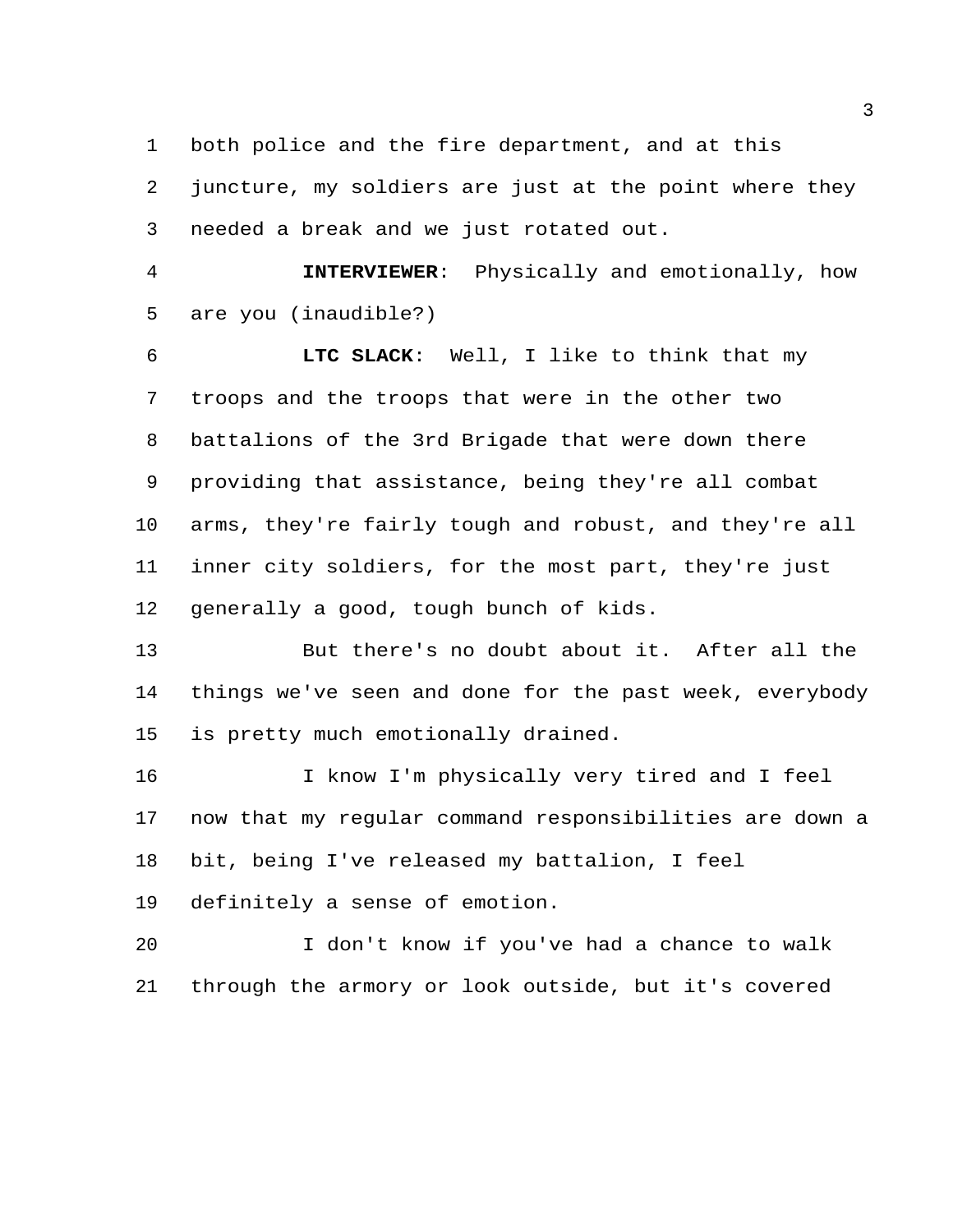with the pictures of the missing and presumed dead. There are thousands of them in here.

 Directly behind you over the fireplace there is a picture of our lieutenant, who was killed as a fireman in the World Trade Center, and many of my soldiers lost friends. Some, at least one I know lost his brother. Quite a few lost cousins or other family members.

 So it's a draining thing. We are very closely tied to this part of the city. And so my battalion, I think maybe more than others, has really suffered some direct losses and we feel it.

 **INTERVIEWER**: Let's go back to last Tuesday. Where were you, sir, and how did this begin to come into play for you, sir?

 **LTC SLACK**: Well, I was personally working at my computer at home on some military products, when I got a phone call from my physician's assistant, who told me that I'd better get to the television, that planes were striking the World Trade Center.

```
21 This is about -- I guess about 9:00 o'clock in
```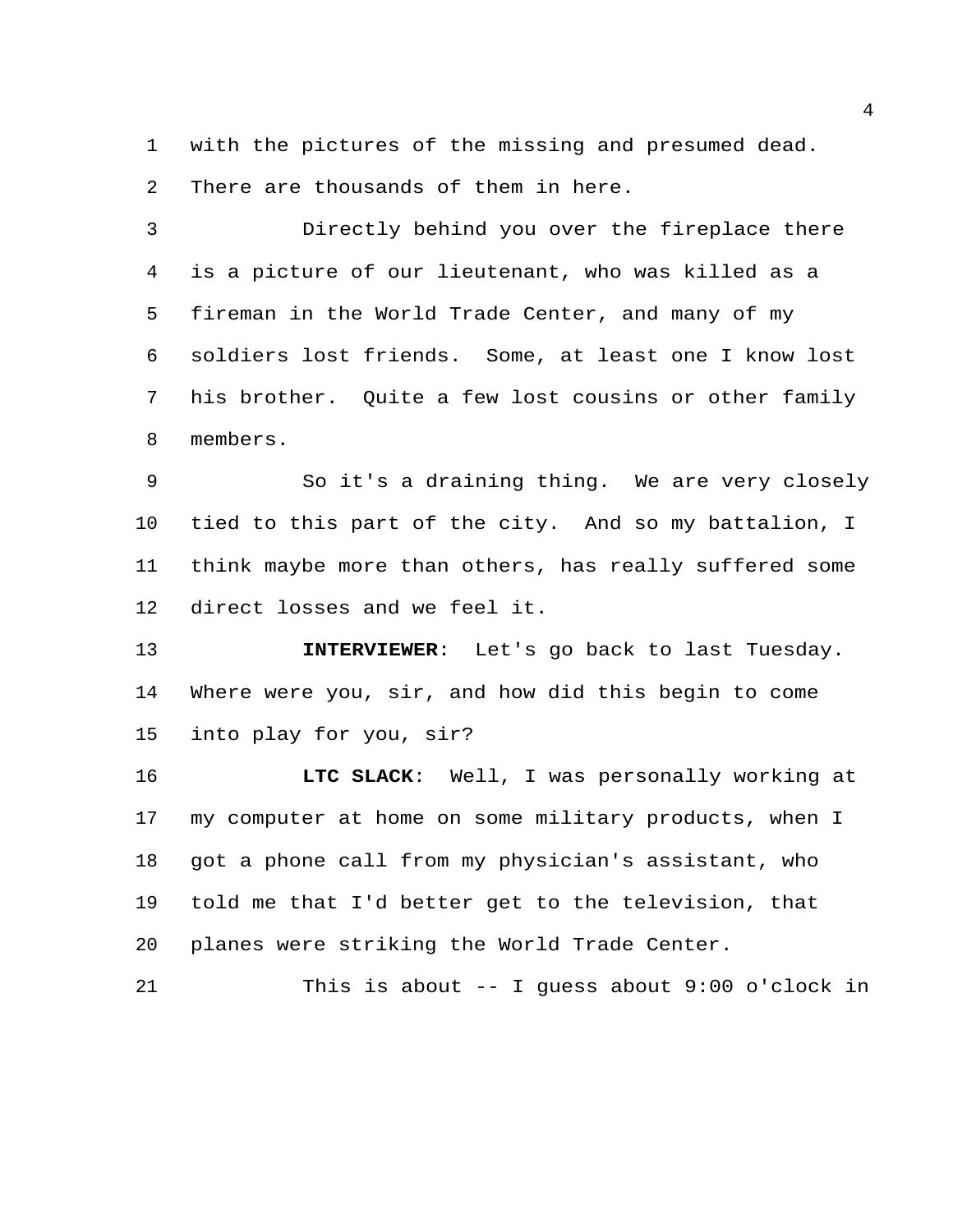the morning. And if my times aren't precise, it's because I just really haven't given a lot -- I haven't had a chance to really be too introspective or to reflect on this whole thing.

 So I haven't nailed down -- I'm going to go back and watch television and nail this all down to the beginning, but it's just been a series of personal actions and unit actions that I haven't had a chance to really think about and put into chronological order, in my mind.

 But it was about 9:00 o'clock in the morning when my physician's assistant called me and told me to go to the TV.

14 I turned it on and I actually saw the second aircraft go into the World Trade Center. I hung up. I called my full-time staff here and I told them that I thought we might get called out and that I was going to go directly into New York City.

 So I scrambled around like a lunatic, grabbed my uniforms, my underwear, the things I thought I would need for a day, and hopped in my civilian vehicle and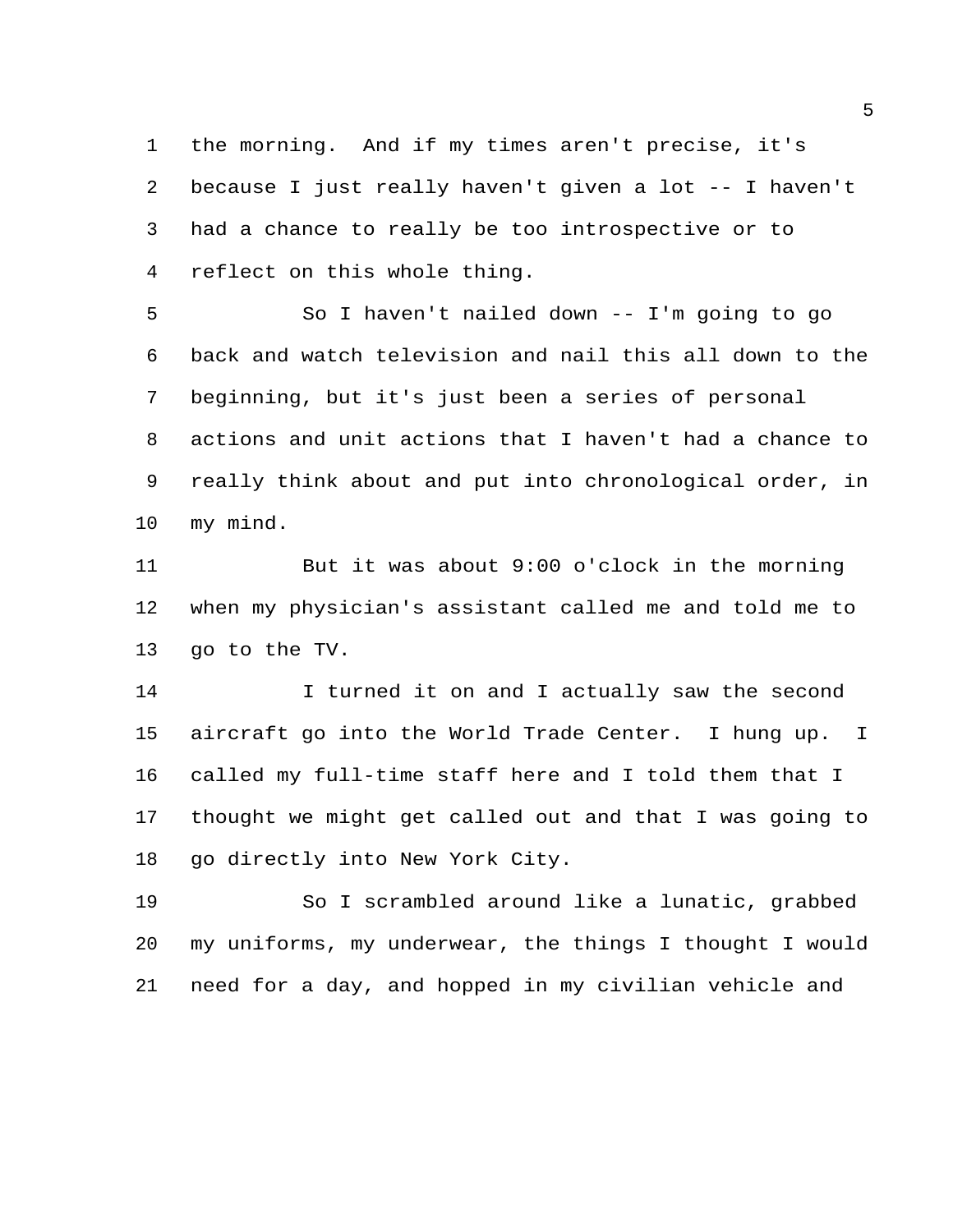started heading toward my motor pool, where I was going to draw my headquarters truck, my headquarters six.

 On the way in, as I was listening to the radio, they were talking about this not being an accident, but being an attack.

 And I had thought it was an accident at first. I left my house so fast, that I thought it was an accident.

 And it wasn't until I was about 20 miles down the road, heading west toward -- because I live east, out on Long Island, when I realized this was an attack. So I called up -- I tried to call, again, back here to my full-time staff, but my phone, I couldn't get through.

 So I called my wife at her -- she had already gone to work and I told her to go back to our house and take my alert roster and start calling my company commanders, first sergeants, and senior NCOs in charge of headquarters sections, which she did.

 Others got the word over the radio, because they started broadcasting, and pretty soon my cell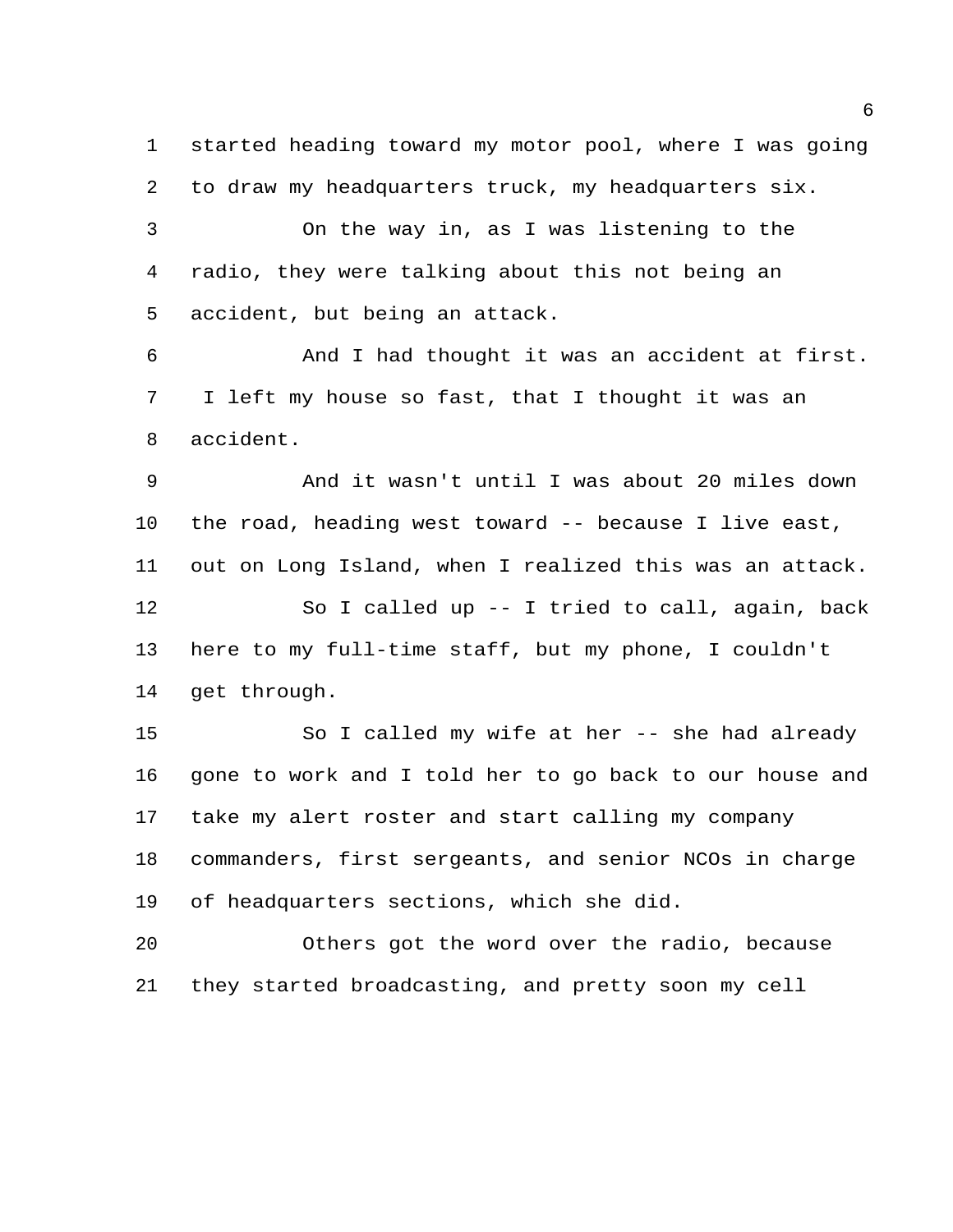phone wouldn't work to any place, because it was -- cell phone service, I'm not sure why exactly, but the closer you got to New York City, the less reliable it became, until finally I could talk to no one.

 I got to Farmingdale Motor Pool. I drew my truck [HMMWV] and then I got back out on the highway and I started heading west.

 And as most of my soldiers will tell you, as they tried to get into the city, everything was shut down. A lot of guys who tried to get in in their personal vehicle couldn't make it at all.

 Some -- like my operations officer - abandoned his car by the side of the road and started hiking down the highway and eventually took a train into New York City.

 But with my military vehicle, the road, civilian police let me go through, and it was pandemonium. You know, not to make it sound too melodramatic, but I ran down quite a few traffic cones, knocked down a few signs along the side of the highways, and basically got myself into New York City.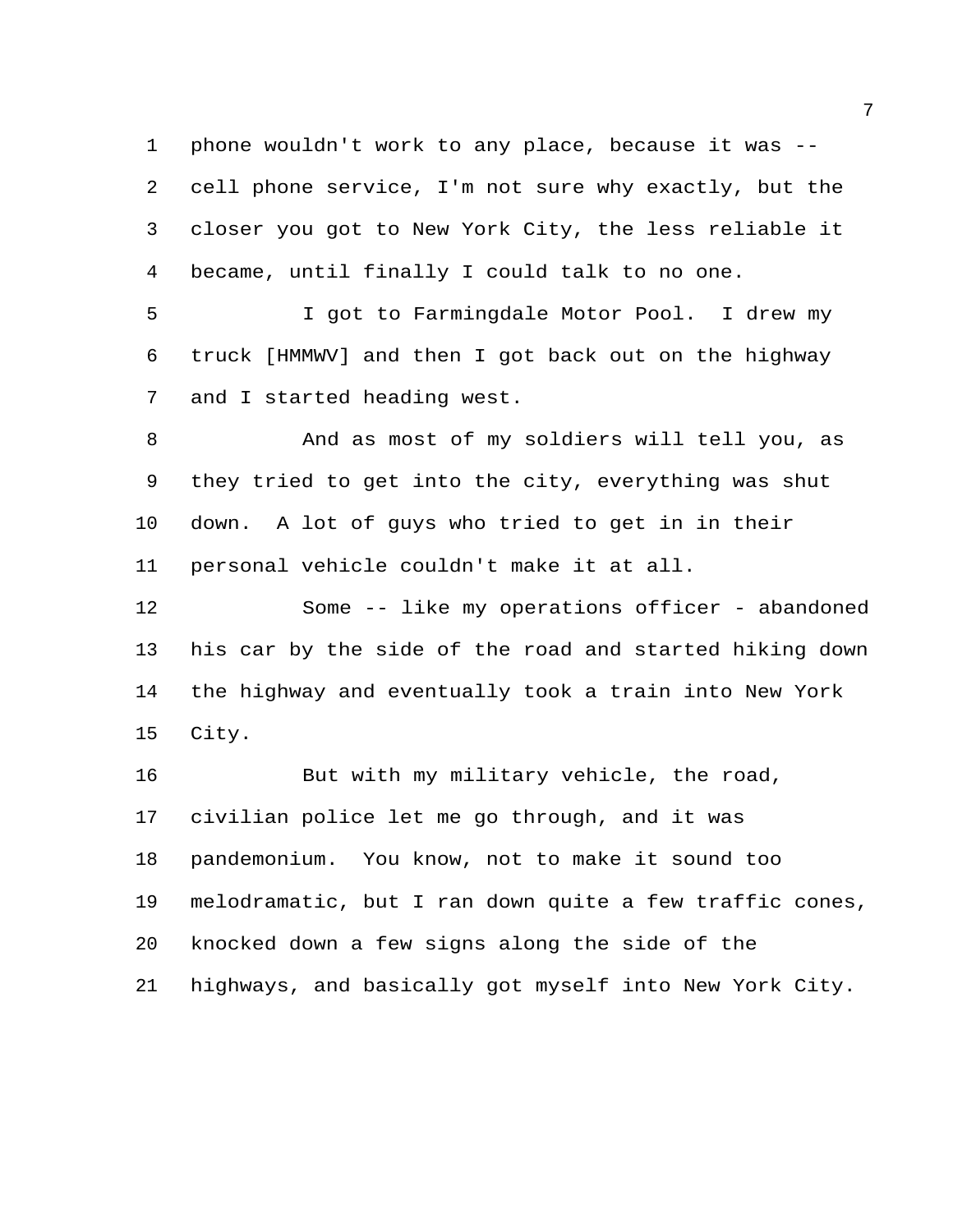By the time I got to the New York City line, the Nassau-New York City line, the police just waved me through and there was really no traffic at that point, and I headed directly into my armory.

 I picked up my executive officer and we were down at the World Trade Center about two hours and 15 minutes after the second tower collapsed.

 **INTERVIEWER**: What was your first impression? **LTC SLACK**: Well, we pulled up north of the World Trade Center, because we are north of lower Manhattan, where the World Trade Center used to be, and we parked the military vehicle.

 First, I think my first surprising impression was that everyone waved us through. The civilian police, firemen, everyone got out of our way, because they saw a military vehicle and they just waved us right in.

18 And from that point on, I found that we could go and do anything we wanted to and everyone seemed to assume that we had -- I don't know if they thought we had a legal right to be there or a moral right to be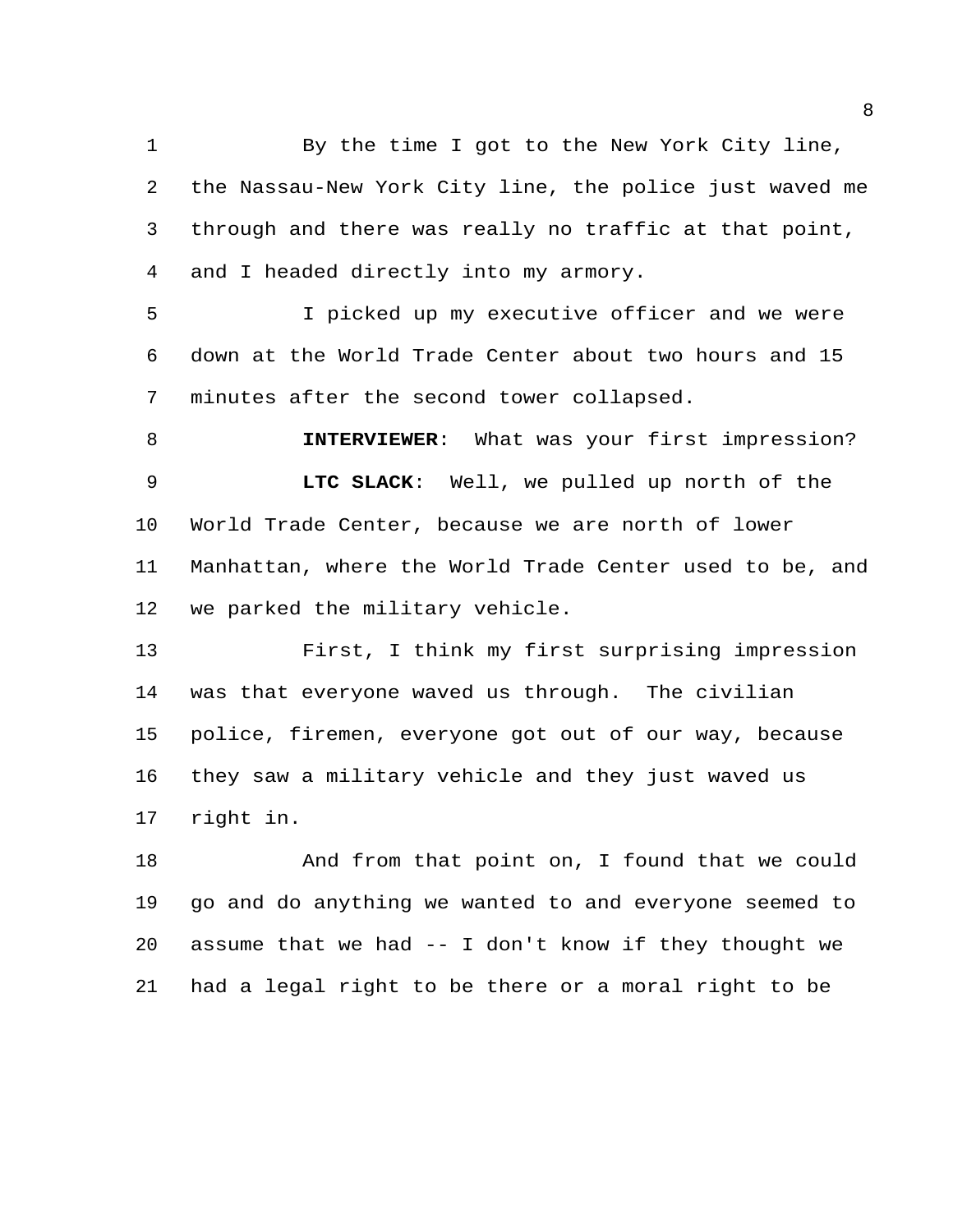there, and we noticed that for days.

| $\overline{a}$ | That all agencies began to -- especially the           |
|----------------|--------------------------------------------------------|
| 3              | lower ranking personnel, individual patrolmen and      |
| $\overline{4}$ | firemen assumed that we were in charge.                |
| 5              | But knowing that -- well, we knew nothing. My          |
| 6              | executive officer and I knew nothing and we drove down |
| 7              | as far as we could get before there were just fire     |
| 8              | trucks beginning to block the road.                    |
| 9              | And we double-timed down til we got to Maiden          |
| $10 \,$        | Street and we turned and there was the remains of the  |
| 11             | World Trade Center, and it is impossible to describe   |
| 12             | what it looked like from the ground.                   |
| 13             | The buildings were down, but everything around         |
| 14             | them was on fire. All the buildings that were -- many  |
| 15             | of the buildings that were around them were on fire in |
| 16             | various places up and down, the height of the          |
| 17             | buildings.                                             |
| 18             | And we stood there in shock, stunned,                  |
| 19             | disbelief, really useful to about nobody at that point |
| 20             | for about a few minutes, until a fire truck blew up    |
| 21             | next -- about a half a block away, and that sort of    |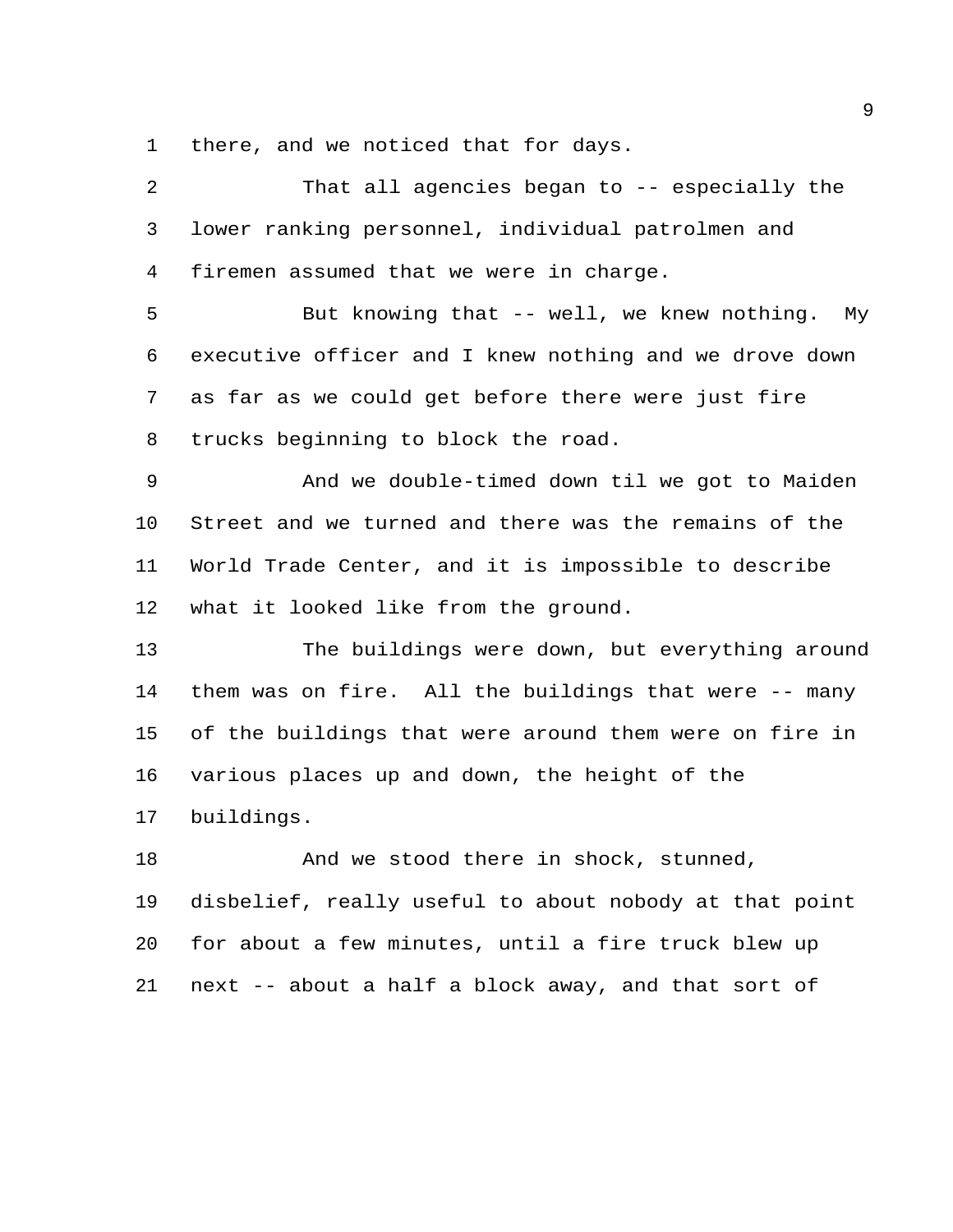triggered us back into life.

 And we stood there looking and there's nothing that you could see on TV that can -- I think that can show you.

 Maybe there is. I haven't seen any TV yet. This is now, I guess, six days out from last Tuesday and I haven't seen any television yet.

 So I don't know. My wife has told me that most of the shots were from a great distance, probably because my unit was fairly effective and the other two battalions were fairly effective at keeping the press out, good or bad, but that was our orders.

 But at first, when you got there, it was something akin to what I imagine Hiroshima had to have looked like after the atomic bomb, because only the skeletal remains of the two towers stick up in the air. Everything else, 110 stories of both towers were down only maybe only four or five stories above the level of the ground. So it pancaked, it collapsed,

 as I think it was designed to do, and a lot of it ended up in the basements of those buildings.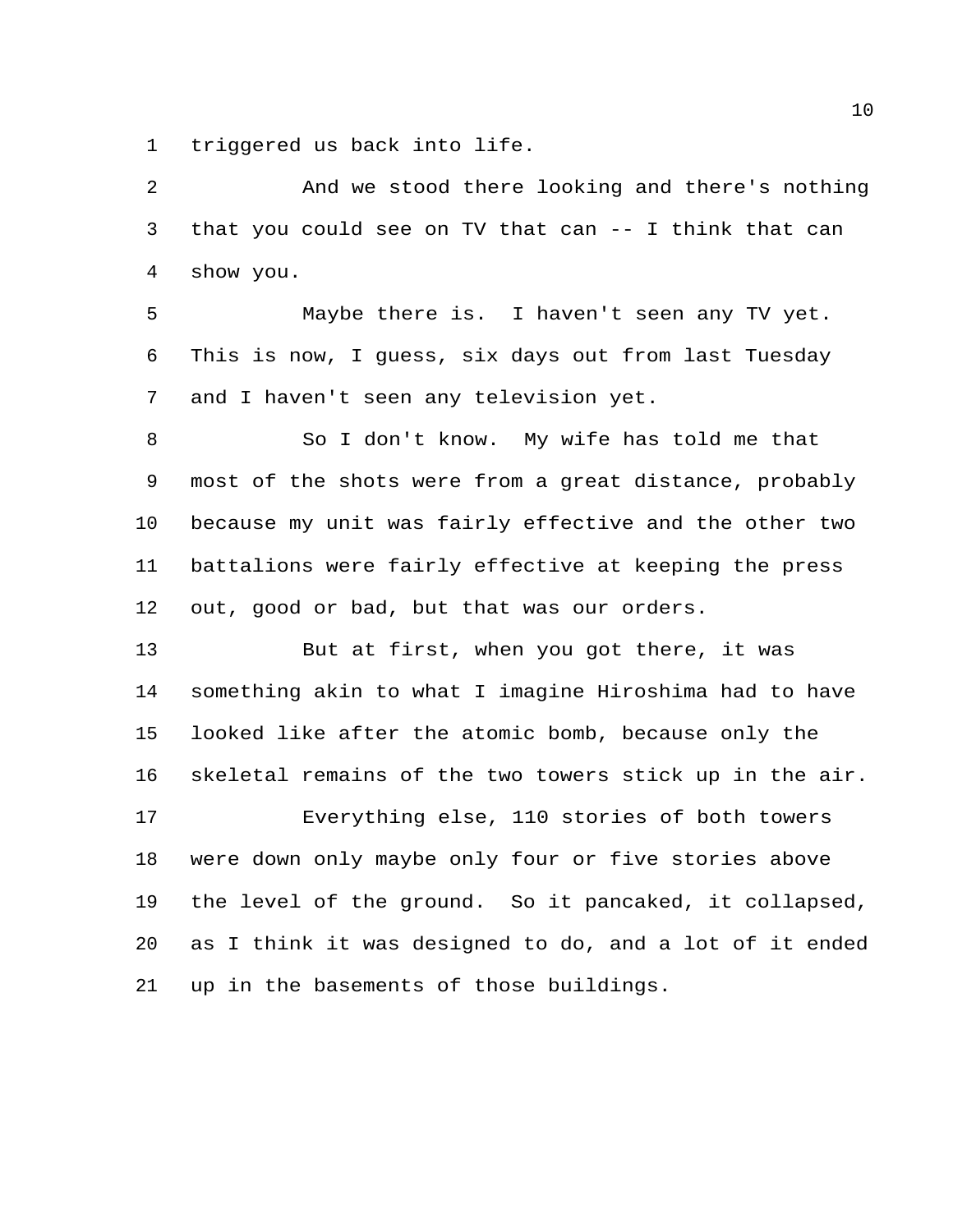1 And ash and dust and debris were very deep, maybe calf deep in that area.

 Obviously, a tremendous amount of wreckage. Like I said, a lot of burning vehicles. Not to be graphic, but there were human remains. I think what my first instinct was to do was to see if -- to try and make an assessment, and I think my brain started to work after about five minutes and I tried to make an assessment of what my unit would do, and I still hadn't heard from our higher headquarters.

11 I had reported -- actually, when I got to the armory, before I headed downtown, I did call my brigade commander and tell him that I was heading down there, and I called him again from a phone when I got down and surprisingly enough, some of the phone booths closest to the World Trade Center had melted and others worked, and I picked up the phone and used my calling card and called my brigade headquarters in Buffalo.

 I gave my brigade commander an assessment of what I saw. He told me that my unit was fully mobilized, which I found out now only for the first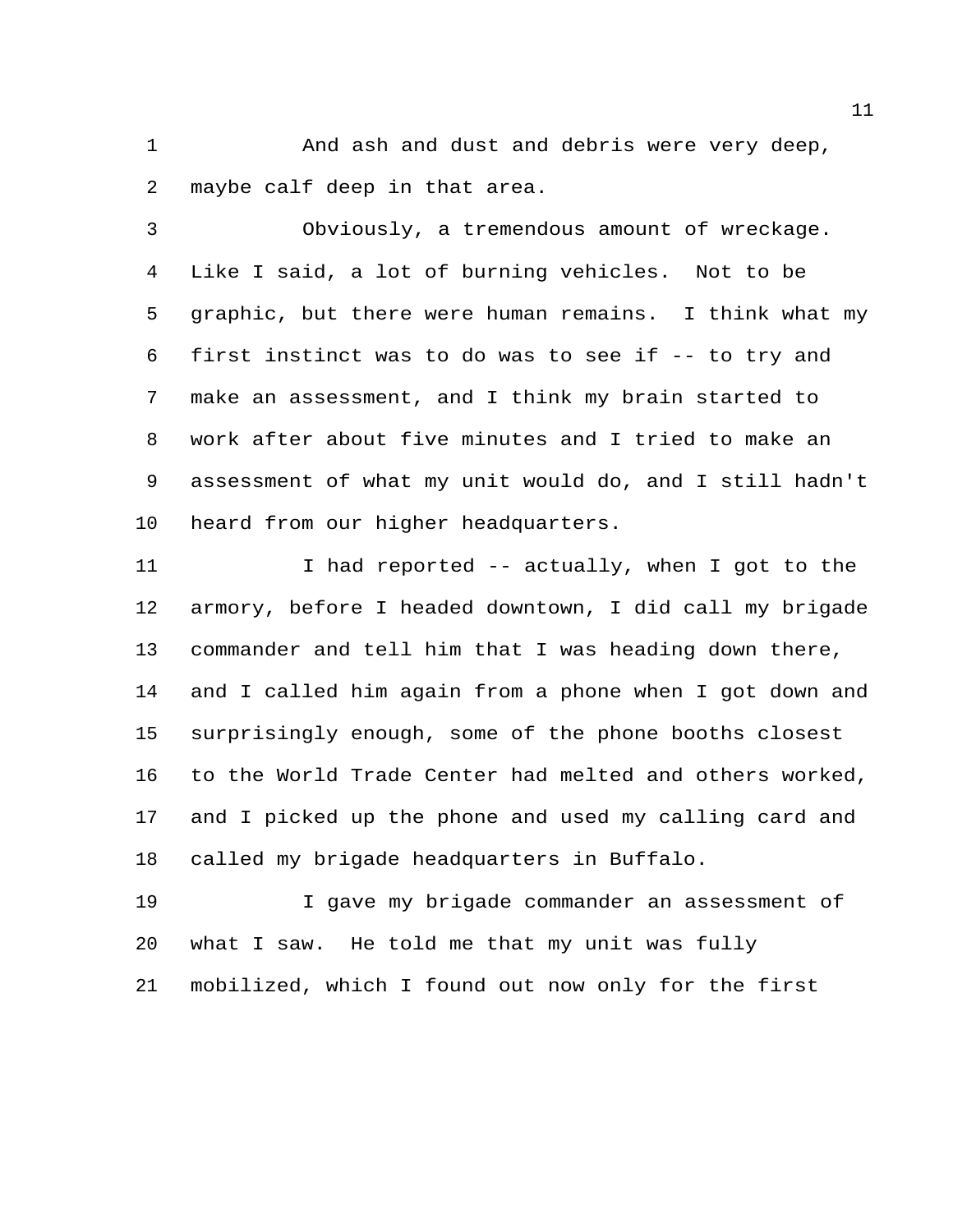time, and that all the units in New York were being mobilized, and that I should report to division what I had seen.

 So my next phone call was to one of the full- time colonels on the division staff. Most of my division staff was deployed to Fort Leavenworth for a Warfighter seminar and there was only a skeletal crew up at 42nd Division Headquarters.

 And he told me to do the same thing, to make an assessment and that to report back. So I stood there for about 15 minutes and then I began to move around from east to west around the southern perimeter of the World Trade Center, and I found about ten uniformed personnel in different uniforms, and these were the first heroes that I encountered.

 There was an active duty recruiter, a female, E-6, in her class Bs, in low quarters, who also had a secondary MOS in the medical field and she had been giving treatment to wounded personnel there.

 I had a soldier, actually, he's in the IRR [Inactive Ready Reserve]. He came off active duty in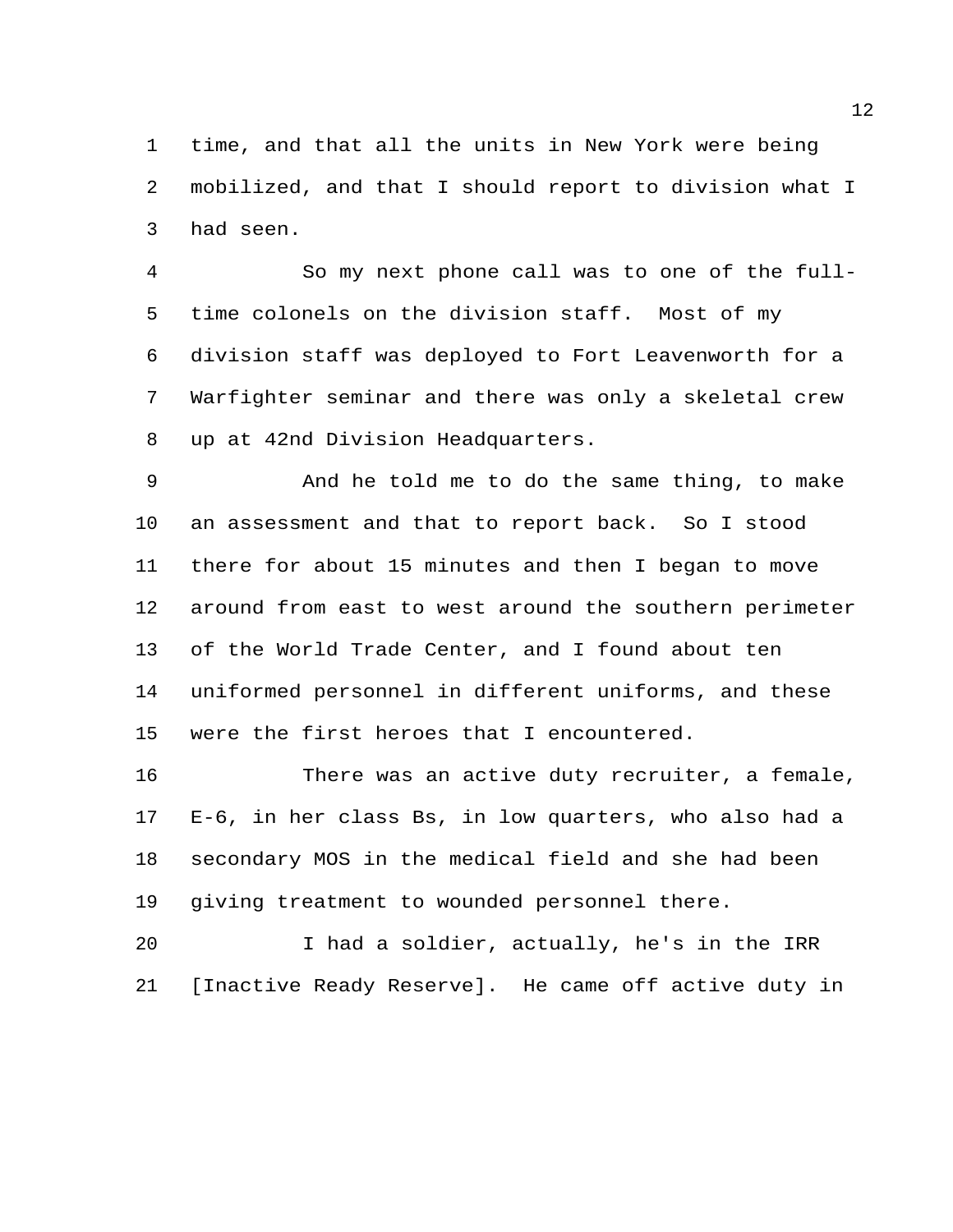'98, and saw this on television, put on his uniform. His last assignment had been the 1st of the 5th Infantry -- correction -- 1st of the 5th Artillery, in the 1st Infantry Division, and came in, and I'm going to recommend that soldier up through the chain, I hope we can find him. I have his social security number, for the Soldier's Medal.

 This man in combat would probably be worthy of a recommendation for a Silver Star or higher. He climbed over and onto a still collapsing World Trade Center and was doing searches by himself.

 Later on, I found him utterly exhausted, but still dragging steel out of the road by himself, trying to clear the road for emergency service vehicles, and his actions actually get me choked up as I'm trying to tell you this.

 There were a bunch of other soldiers, and some of them are New York Guard personnel, and there is a distinction between New York Guard and New York Army National Guard, in that New York Guard personnel are non-paid persons who don't receive any of the formal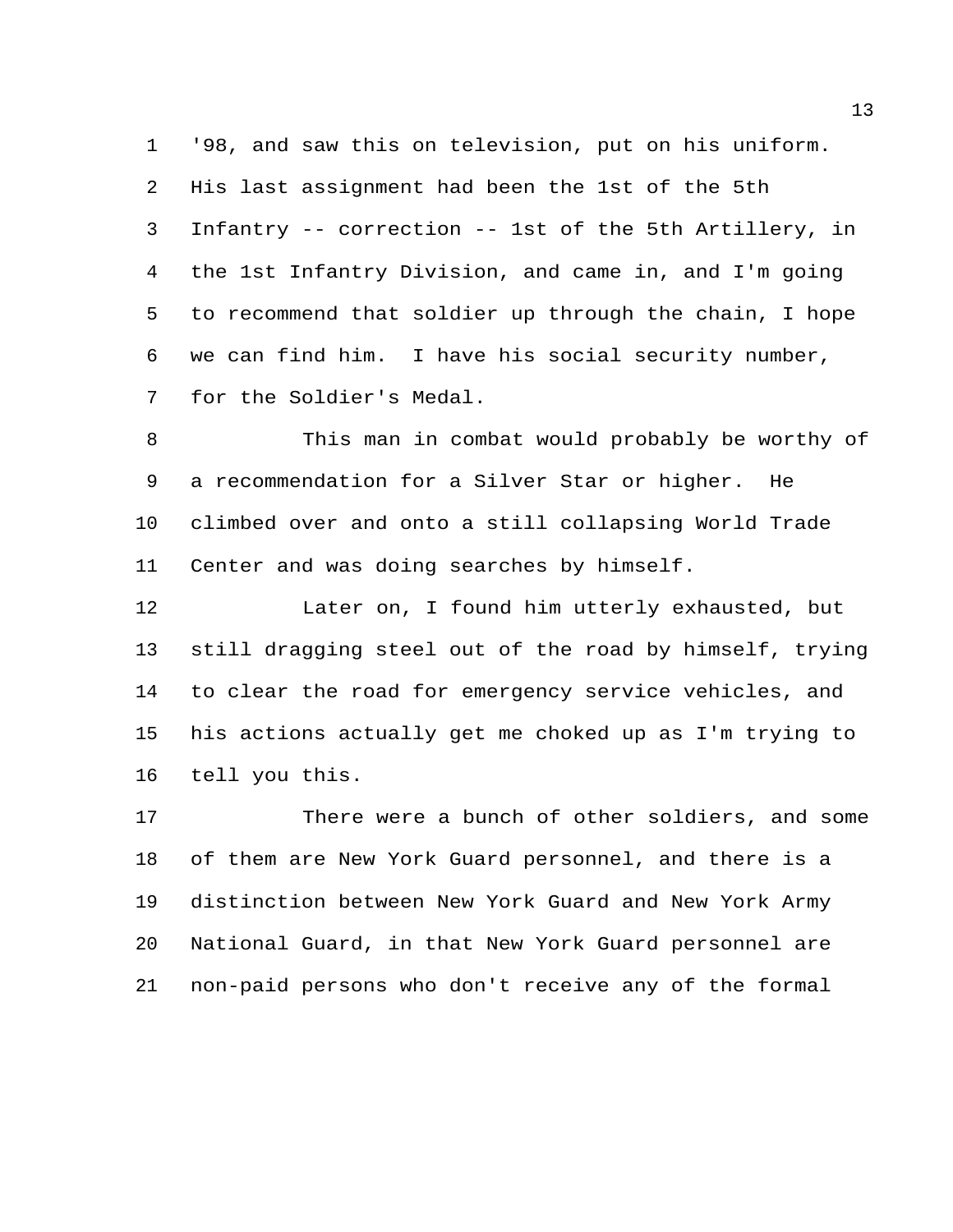military training that New York Army National Guardsmen do, and their essential job is to guard armories, after the New York Army National Guard would be mobilized and deployed.

 But four of those young people were down there and three of them, I have their statements here, before I got there, had gone down with firemen and had rescued other firemen from the lower concourse of the World Trade Center after the first one had collapsed but before the second had collapsed.

And they are certainly heroes, also.

 So there were a number of persons there and I tried to quickly grab their names and social security numbers, even as I was making my assessment, because I knew I was looking at real heroes there.

 So Active, Guard, Reserve, those were the first eight or nine people in any type of uniform that was a military uniform that I saw.

 And then I think my executive officer and I were the first field grade officers from any military component that had arrived.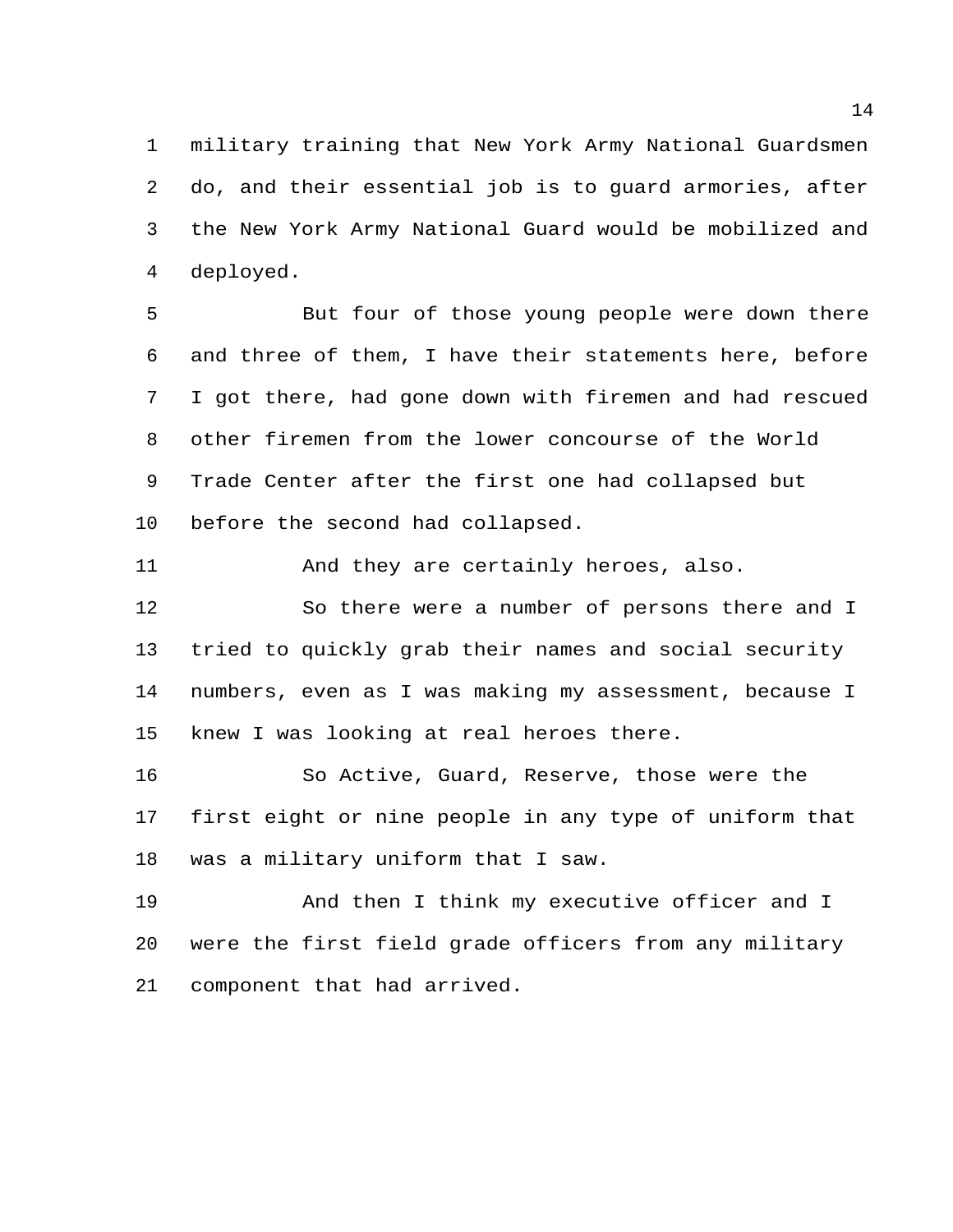1 And after I had finished that, I sent my executive officer back to the armory to begin getting troops and bringing them down at even platoon strength in whatever vehicles we had available, and then I stood there waiting to -- continuing my assessment and beginning to ground guide -- I was prepared to start ground guiding my units in and start a cordon effort around this thing.

 I made another phone call back, talked to, again, my brigade commander, who told me to report back to my armory, get my entire force, and report to the 53rd Troop Command, which is located in the Park Avenue Armory, I think 67th and Park Avenue, that they would be my higher headquarters, which I think went back to my armory and tried making phone contact with them, had some difficulty. [Park Ave is actually the location of 17 the 107<sup>th</sup> Support Group, which was given operational control of units in NYC for the first day or so]

 I had received some other phone calls, which were confusing, from what later turned out to be a self-designated composite organization of military and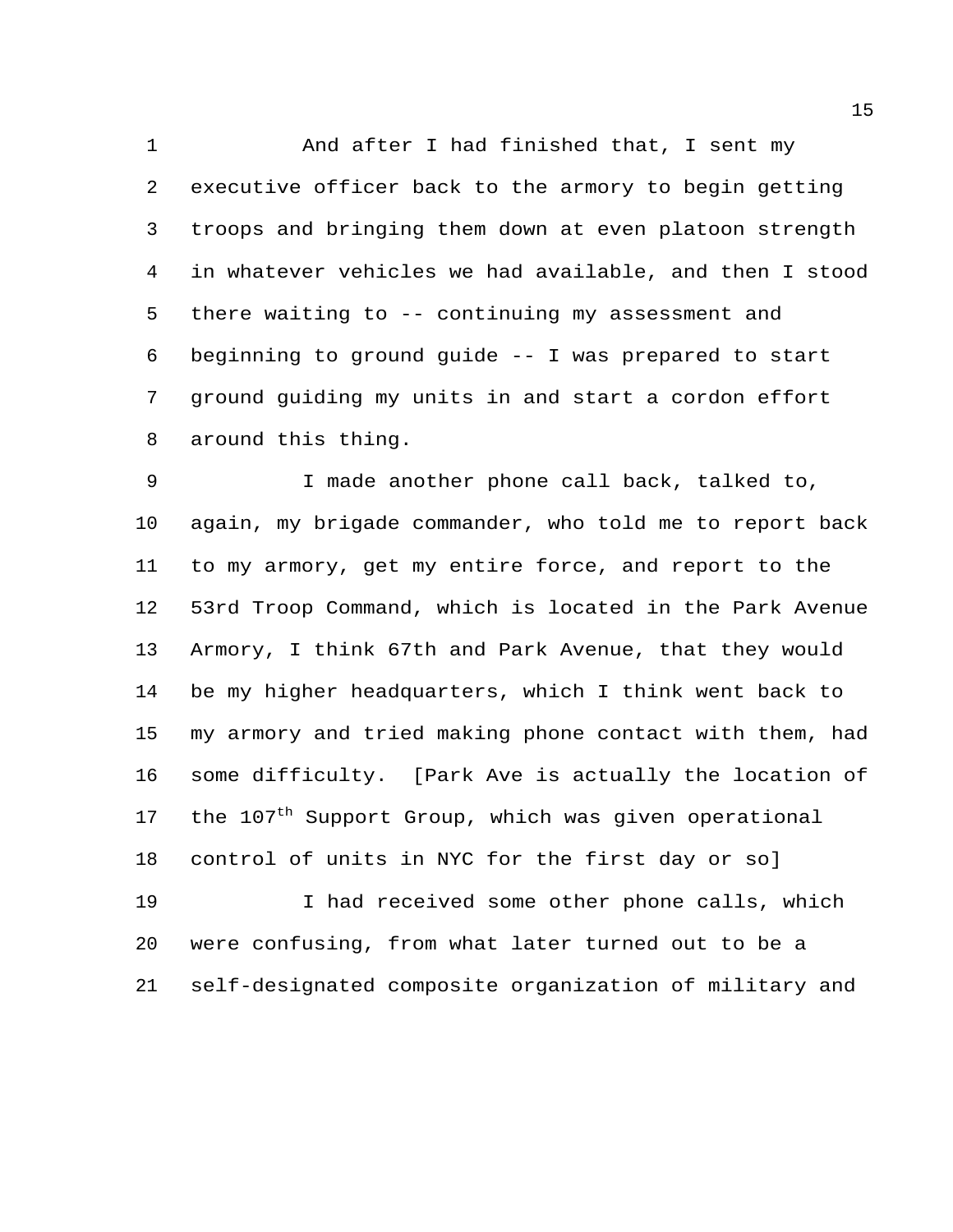quasi-military people who were in retired status, and it's a story unto itself, but it's one of the lessons - - it's a two-edged sword.

 These were American, I think, patriots, who took it upon themselves to go in there and do things, but they did it on their own volition and they just formed themselves up right there within a couple blocks of the crash site and started doing actions, but later had to be disbanded because they had no formal reason to -- title or orders to be there, and the 53rd Troop Command rapidly began to deploy its units down there.

 And we began to actually get organized for the operation. That was -- that probably was where I was at late Tuesday, when we were recovered from the initial shock of this, knowing that we were under attack, certainly not convinced, by any stretch of the imagination, that the attacks were over, that I had already now been placed OPCON to a higher headquarters, and was beginning to mobilize my battalion and watching the strength come up rapidly.

So about dusk is when I reported for the first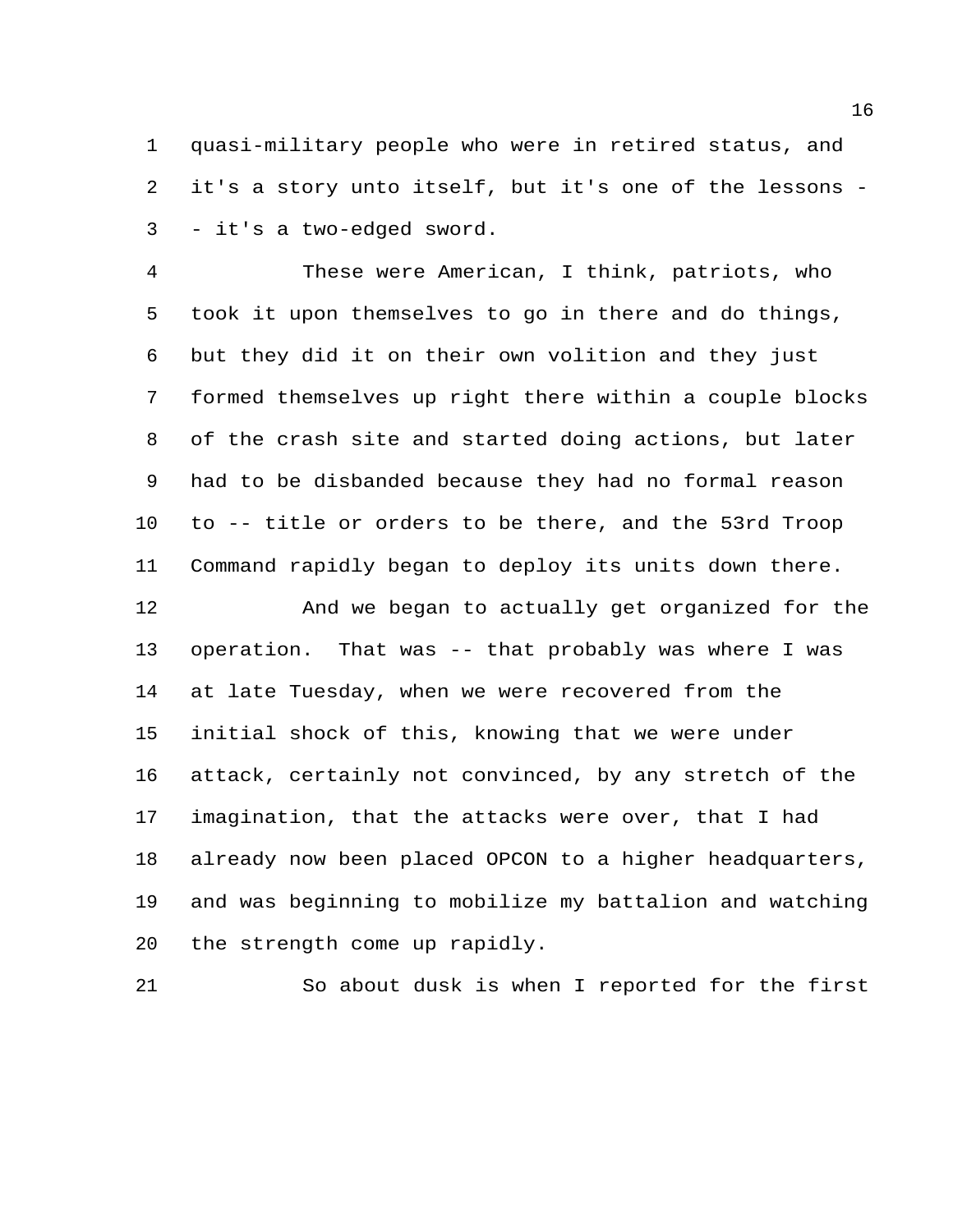time up to Troop Command for my first commanders

 meeting to get ready to deploy down there formally and into the area of operations.

 **INTERVIEWER**: (Inaudible) your primary mission was (inaudible.) (Inaudible) mission.

 **LTC SLACK**: Right. Well, at first, the need for soldiers down there was very severe and we went down there before any published products were issued.

 There was some confusion initially as to whether or not I was going to be OPCON'd to the 53rd Troop Command, which is, I think, in Valhalla, or whether I was going to be OPCON'd to the 107th Support 13 Group [located in New York City at Park Ave and  $67<sup>th</sup>$ St.].

 Frankly, whatever little bit of confusion occurred, I think it was very understandable, considering that one I don't think in New York or perhaps the United States could have ever envisioned this kind of catastrophe.

 But luckily, the three battalions, my battalion, the 1st of the 69th Infantry, the 101 Armor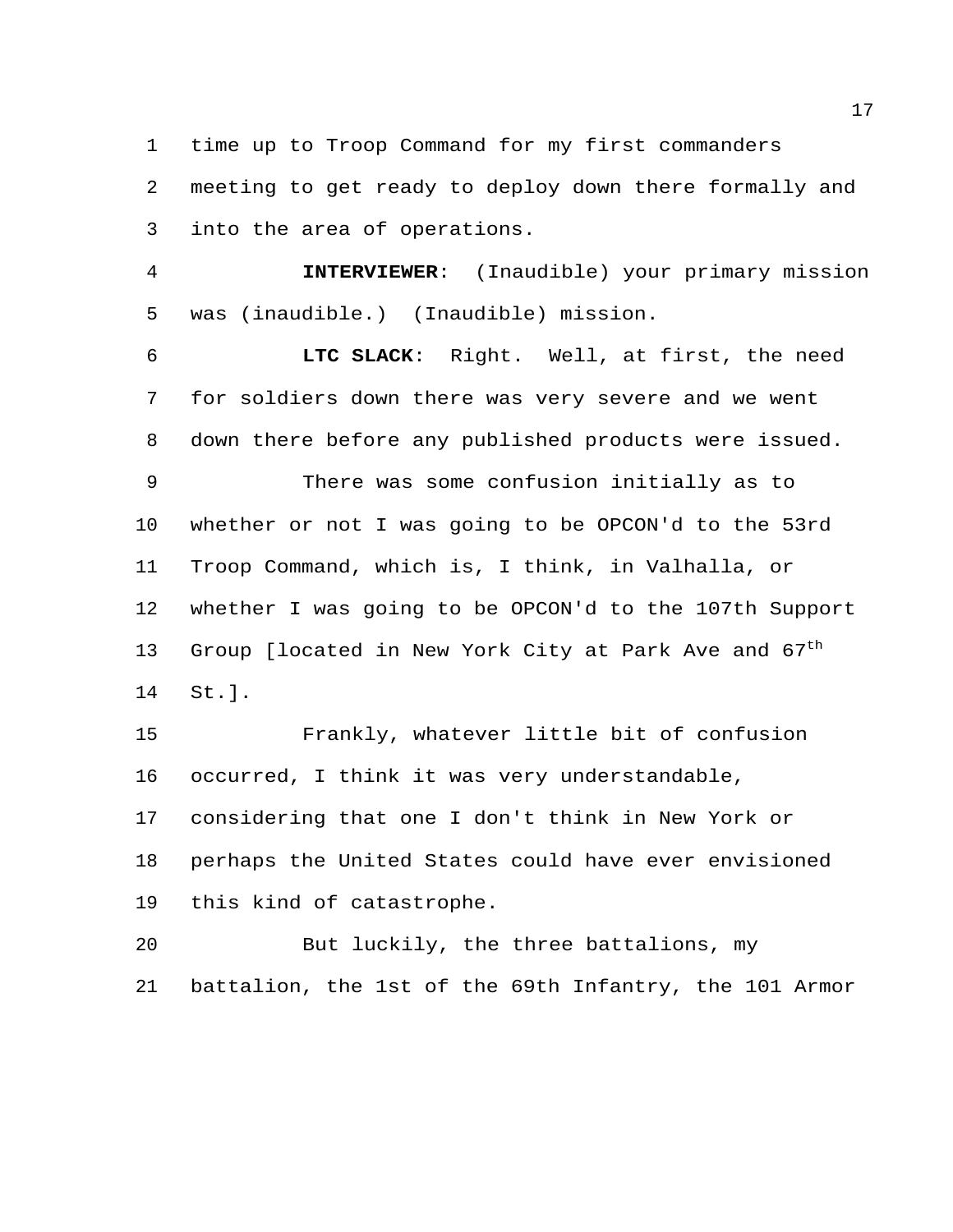Battalion, Staten Island, and the 258 Field Artillery up in Queensbridge Armory in the Bronx, are all units of the 3rd Brigade. So that all of us have an habitual relationship.

 We train together all the time. We're all personal friends, the battalion commanders. Our staffs know each other very well.

 So I think it would have been best if there had been the organic headquarters of the 3rd Brigade which had deployed as our higher headquarters, but it is located in Buffalo, on the opposite side of the state, about six or seven hours, hard hours of driving time away from New York.

 So 53rd Troop Command was the headquarters that we were placed to OPCON to.

 **INTERVIEWER**: (Inaudible) after the initial shock. (Inaudible.) Let's talk about those next. You say (inaudible.)

 **LTC SLACK**: Well, my unit, because half of it is on Long Island, I have three companies here in the building that we're in now and I have three companies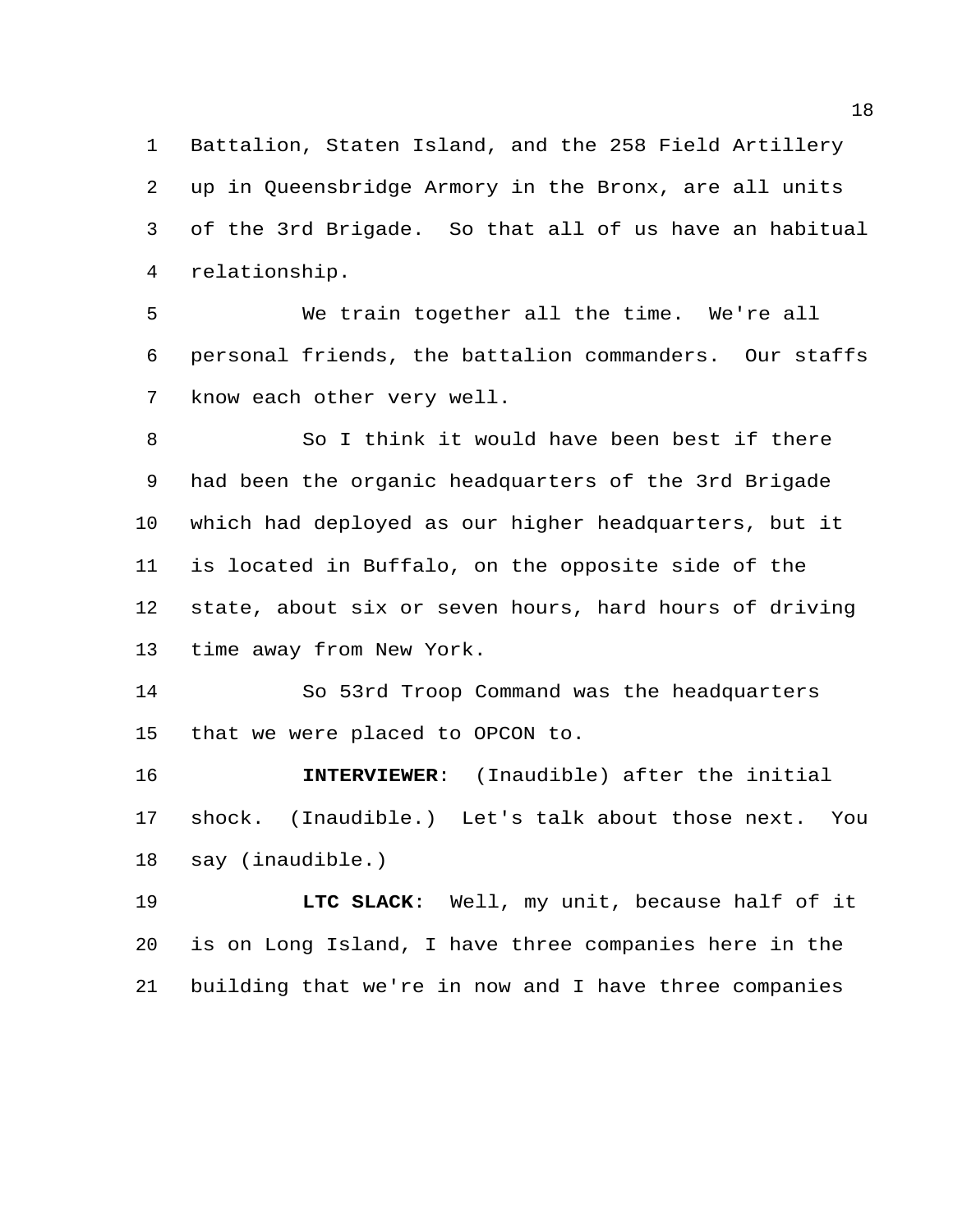and my motor pool, anywhere from 40 to almost 60 miles away out on Long Island.

 It was deemed that the 258th Field Artillery would go in that night. So Tuesday night, very late, I would say probably around 0200 hours on what is now Wednesday morning, the 258 began to really occupy the perimeter.

 And the police department physically ground guided them what became the -- what we called the cordon line and positioned them.

 It was done in darkness and it was very difficult for anybody at that point to determine what were the key intersection or how best to occupy the terrain.

 But they got in there and began to interdict the people who we were told that the city did not want in there, which were any reporters, at that point, any reporters and looters. And we didn't see looters initially that first night, but there were an ever increasing number of photographers.

Although we kept contact, cell phone contact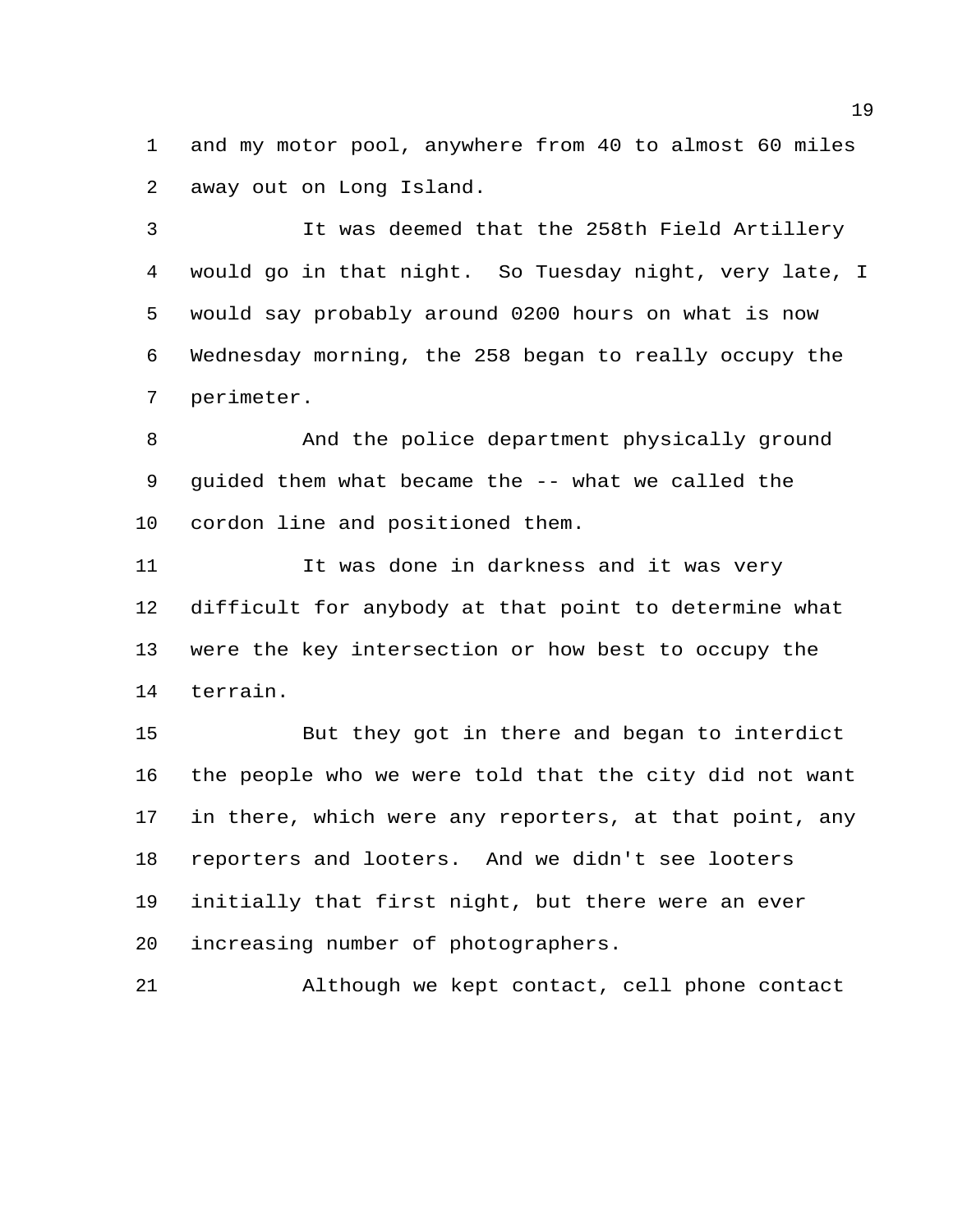between ourselves and the other commands, it really wasn't until the following morning when my battalion had to take over the cordon line, and with another battalion.

 The police department told us that they could accept a smaller presence at night. Therefore, they wanted one of the three battalions to do the entire perimeter, which is many miles, and the next day, they anticipated a tremendous amount of pressure from people who wanted to come down there and see what was going on, and they needed two battalions.

 So it turned out each of us -- each of the battalions averaged roughly 400 to 450 soldiers, which were all we ever got in our battalions because of the amount of persons who were -- who never could get in or in my case, I had a tremendous amount of -- I have a tremendous amount of police and fireman who are also assigned to my unit, and they were elsewhere doing their military -- correction -- their police and fire duties.

So I topped out at about four and a quarter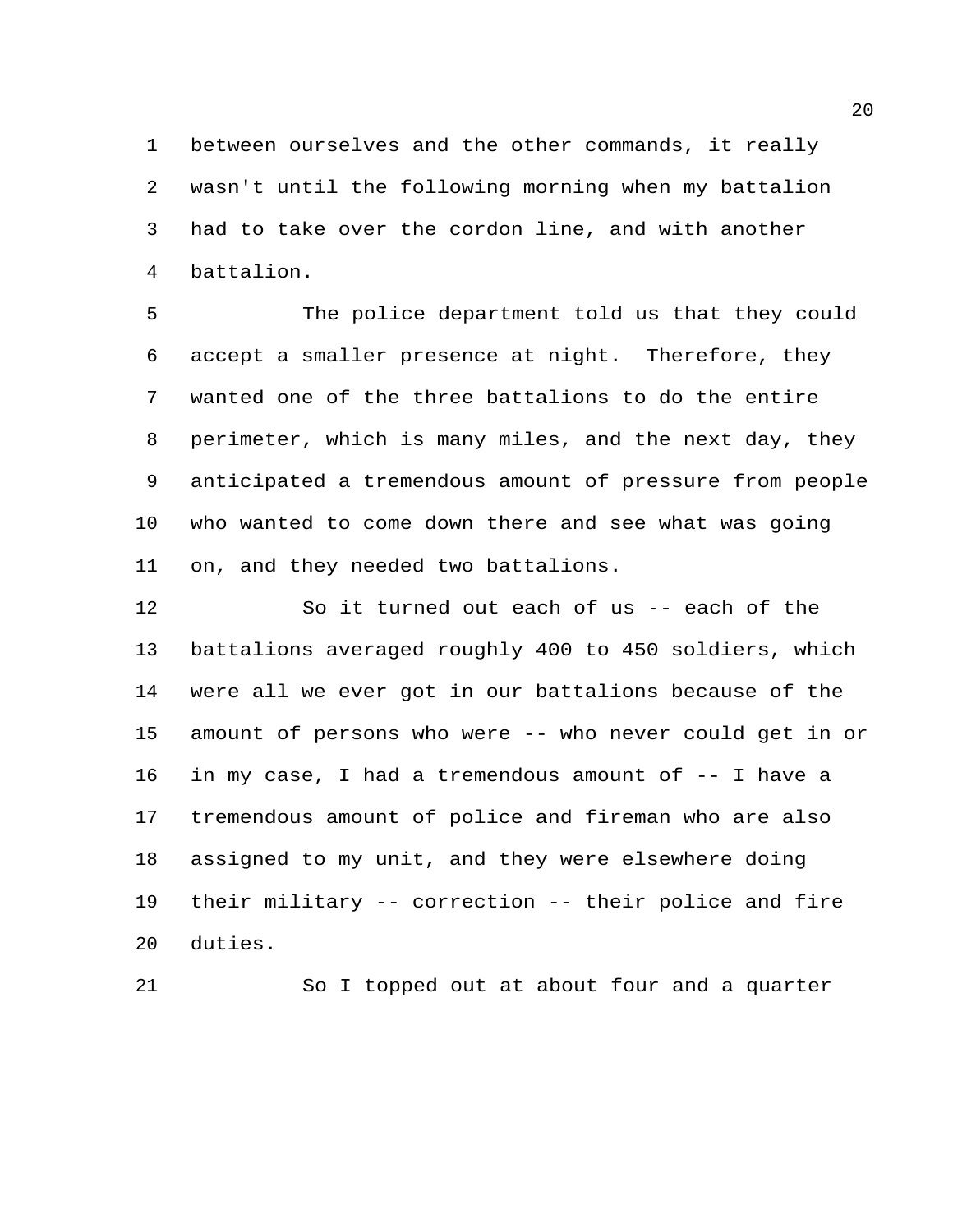for this mission. So I had the entire west side. The 101 Armor had the entire east side. And it was shaped like a giant triangle, with the narrow end pointed down toward lower Manhattan, where we [the battalion headquarters] were at Battery Park, and went up and came across Chambers Street north of the impact site, and linked up about dead center on Church Street.

 So that next morning, we went out, the commanders, and this is well before sun up, and we did our leaders recon and we began moving our soldiers straight up that cordon line, until we linked up on Chambers Street.

13 And then for the balance of that day, we adjusted our perimeter, started to determine where the real flow of vehicles and persons were going to be, minimized my presence on some of the smaller ingress routes and increased it up to platoon strength at places where it was the most direct route out from northern Manhattan into the Battery area, where the World Trade Center is, and just continued to try to adjust our perimeter, while, at the same time,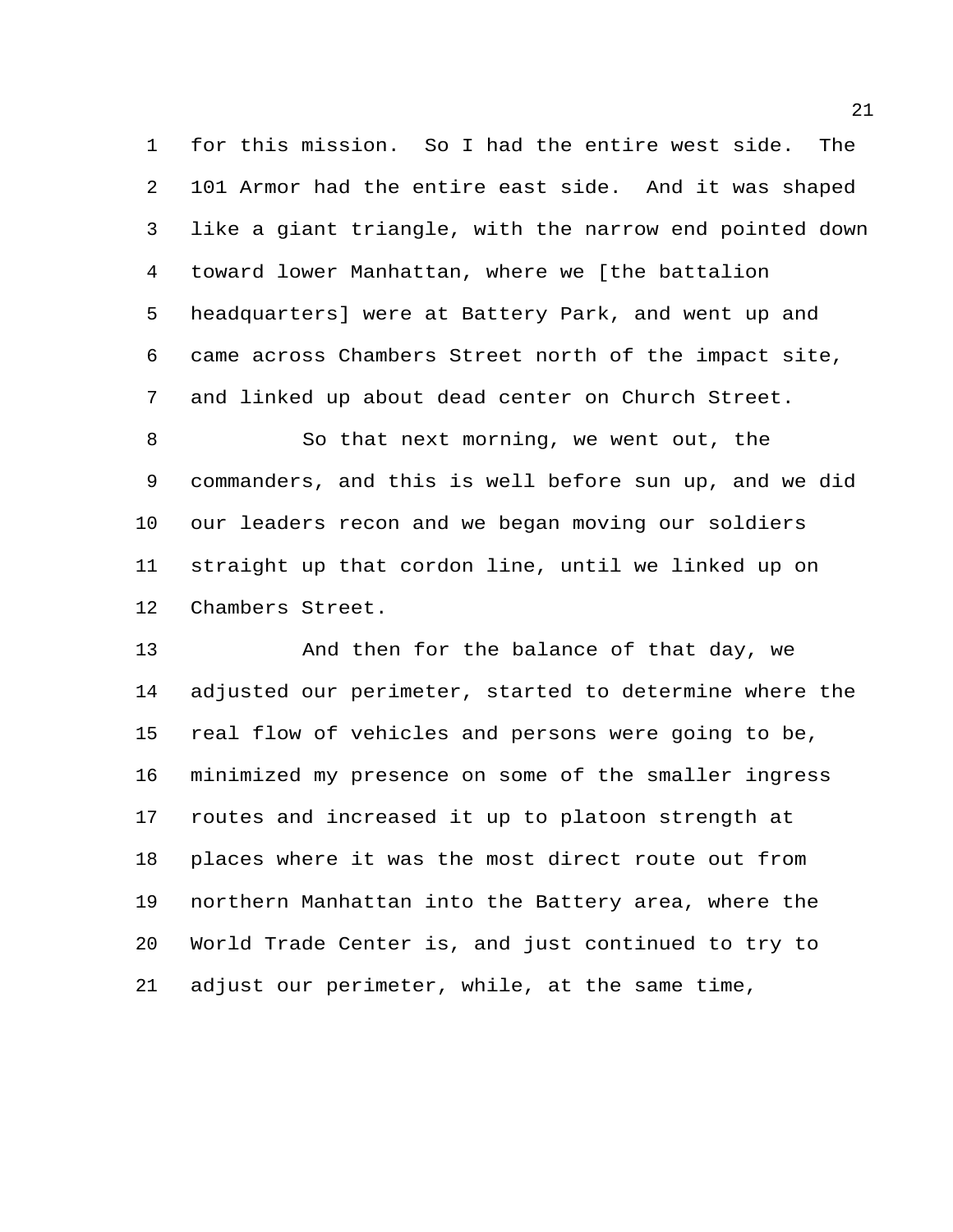receiving reports.

| 2  | Buildings were collapsing. There was no                 |
|----|---------------------------------------------------------|
| 3  | method at first on Wednesday to let you know when       |
| 4  | buildings were coming down. So they just came down and  |
| 5  | we thought -- and I still don't know if people were     |
| 6  | injured who were working there.                         |
| 7  | That first day, on Wednesday, it didn't really          |
| 8  | appear as if there was that much pressure from the      |
| 9  | civilian populous trying to come in, but what there was |
| 10 | was a glaring need for people to get into the collapsed |
| 11 | World Trade Center and begin clearing debris.           |
| 12 | You obviously don't want to get heavy                   |
| 13 | machinery in there. So everything had to be done by     |
| 14 | hand.                                                   |
| 15 | So my soldiers did that function, as did the            |
| 16 | other battalions. There was still this composite group  |
| 17 | that I was telling you about working there. There were  |
| 18 | no end of military personnel in various uniforms.       |
| 19 | The only way we could tell all the different            |
| 20 | soldiers of the 3rd Brigade were the fact that we were  |
| 21 | all in full LBE and Kevlar, and whereas all these other |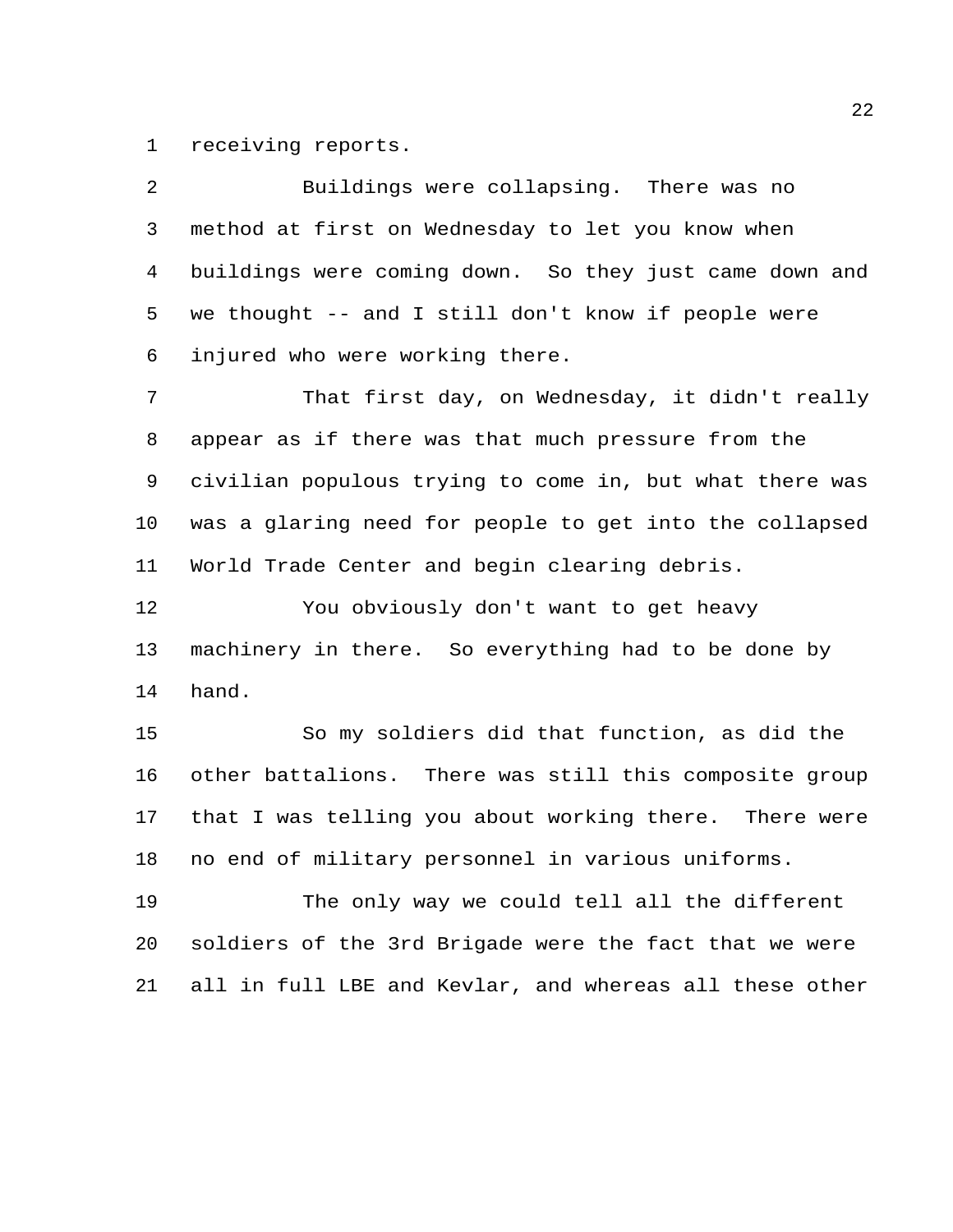well-meaning people who were in there working were in all different kinds of other uniforms, Air Force uniforms, partial military uniforms, very few with Kevlar.

 So that became the distinguishing feature of the soldiers authorized to be there.

 The process of adjusting our perimeter and starting to get that pattern analysis and understanding of what was going on that was coming into our sector was an ongoing process that never stopped from Tuesday night through to when we finished. My battalion came out this morning -- correction -- last night [Sunday, Sept. 16].

 Never ended. You would block an intersection and the people who you did not want there would find another route in.

 They would go through the destroyed buildings. They found routes around at the river.

 Because we were -- this whole area of operations is bordered by the Hudson River on the west and the East River on the east.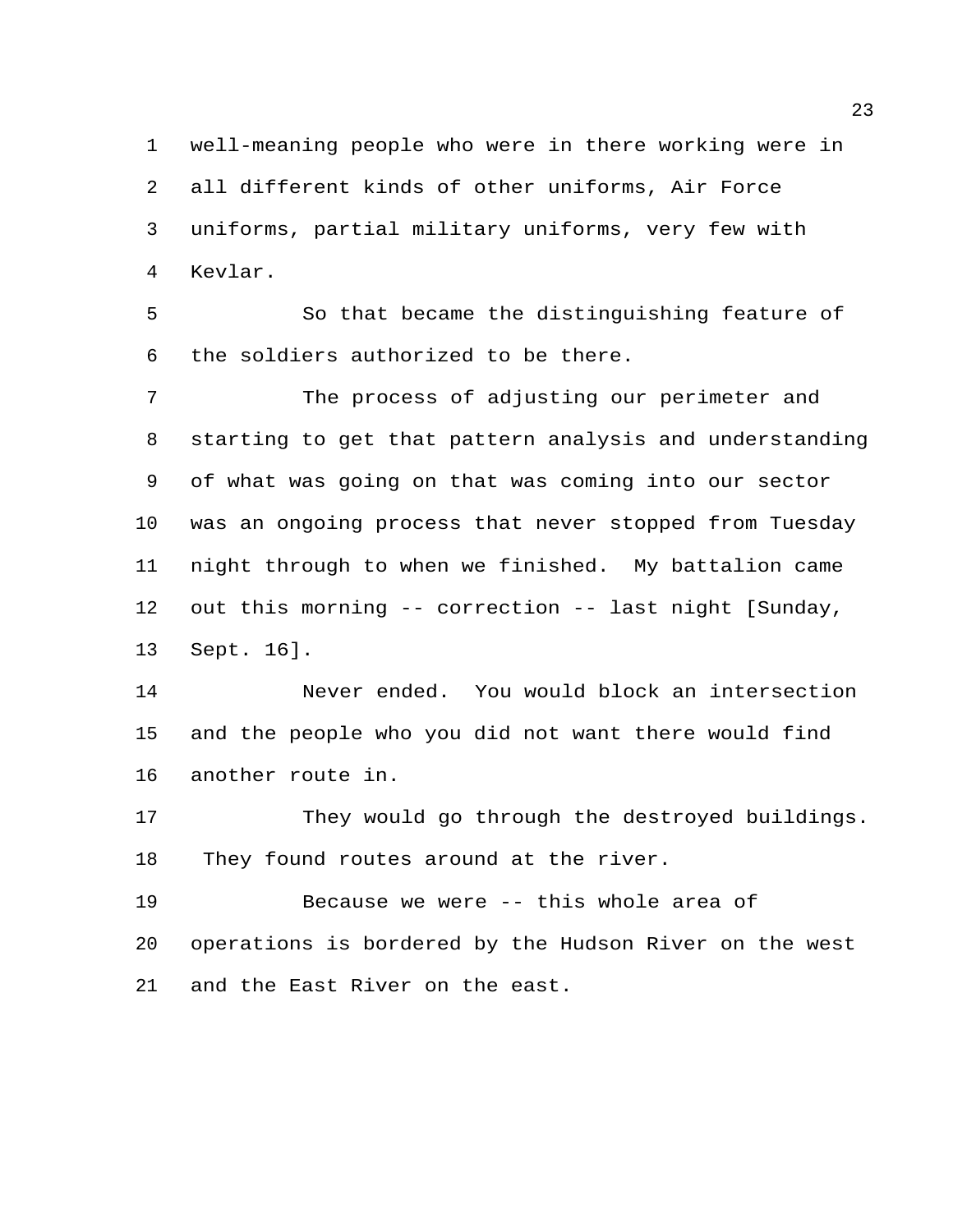1 The power went out on all of it and lower Manhattan is a honeycomb, a very old part of the city that went back before grid layout, tangled little small streets down into Wall Street, and the stock market area.

 So it was just a lot of ingress routes that people could take, and we hadn't realized it at the time, because it was -- even our staff actions were minimal. It was what we had to do to keep reorienting our forces, gathering information, interfacing with the local authorities, and trying to look to see where we could make the most assistance without yet still a lot of coordination from a well orchestrated city higher headquarters down there, or a military higher headquarters.

 Most of our orders were coming down from Park Avenue, which is some 60 or 70 blocks north. The city was shut down. You couldn't move easily anywhere around.

 We did it all off our cell phones, quite frankly. All the coordination was off our personal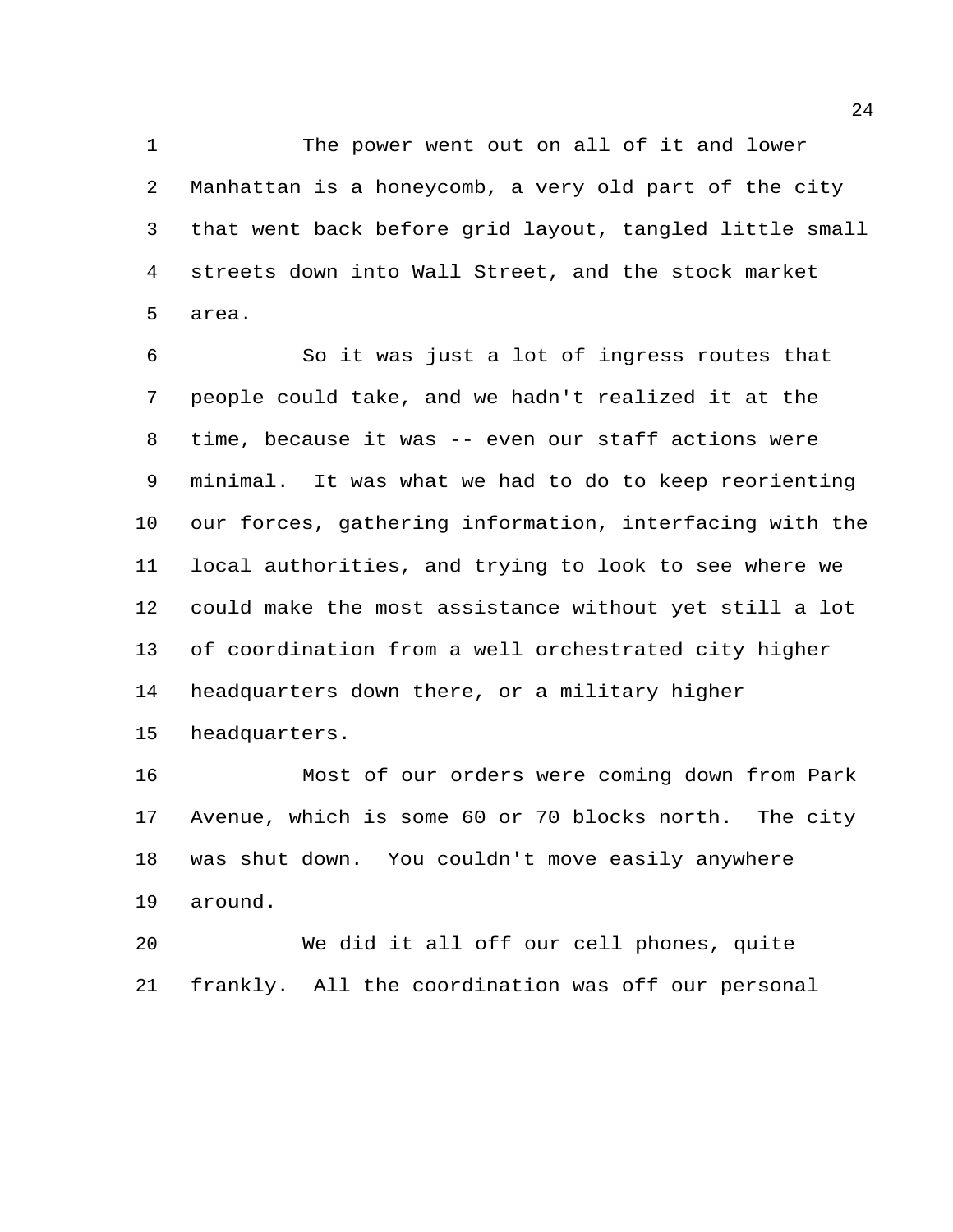cell phones. We had no issue. Our FM COMMs, although we had it down there in significant quantities, until we learned some tricks about how to use our FM COMMs, we didn't have -- my units, the 3rd Brigade of the 42nd Division does not yet have SINCGARS. So we were using PRC-77s and -47 series on the vehicles and it didn't take us long to realize that we could actually communicate over most of Manhattan Island off of long whip antennas and OE-524 antennas, as long as we had -- we moved our transmission points from open intersections where you could transmit down the boulevards.

 So it took a little while, but we found that we actually had pretty good COMMs by FM. So in combination between our junior leaders at squad level, operating off of FM, which we had an abundance of, and the senior leaders operating off of cell phones, we, by Wednesday evening, we had pretty much linked up the three battalions, the higher headquarters, and the guys were actually on the cordon line.

But it was a very chaotic time, probably the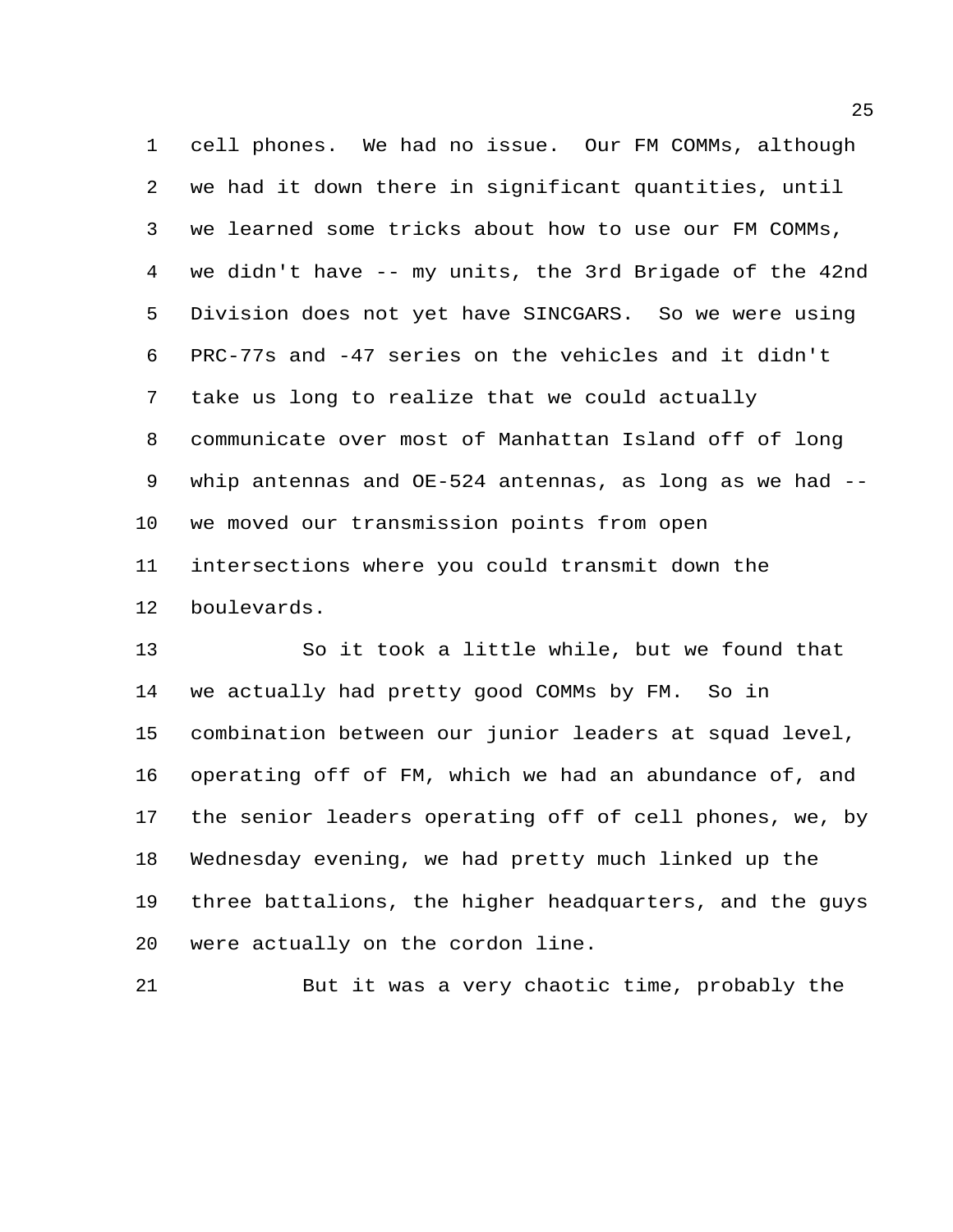most chaotic time. And later on, as the city built its strength and moved its resources in, it became pretty evident to me and the other battalion commanders that our -- it was necessary for us to go out and build our cordon line up into an impermeable barrier, which we never really succeeded in until the day I came out.

 At that point, I think we got so tight, especially when the sanitation department began moving in linkable chain link fence that blocked off these big intersections and hooked it up at the corners of the buildings, that a smaller force was able to block those intersections.

 But initially, we were surprised at how many times police officers deferred to us and we made no bones about it. There was no martial law. We made no pretense of martial law.

 Although I had deployed with all my arms, at least small arms, I kept them in my trucks. I really had not yet heard from higher headquarters definitively about what the uniform was going to be or our armament or whether we were under continued attack.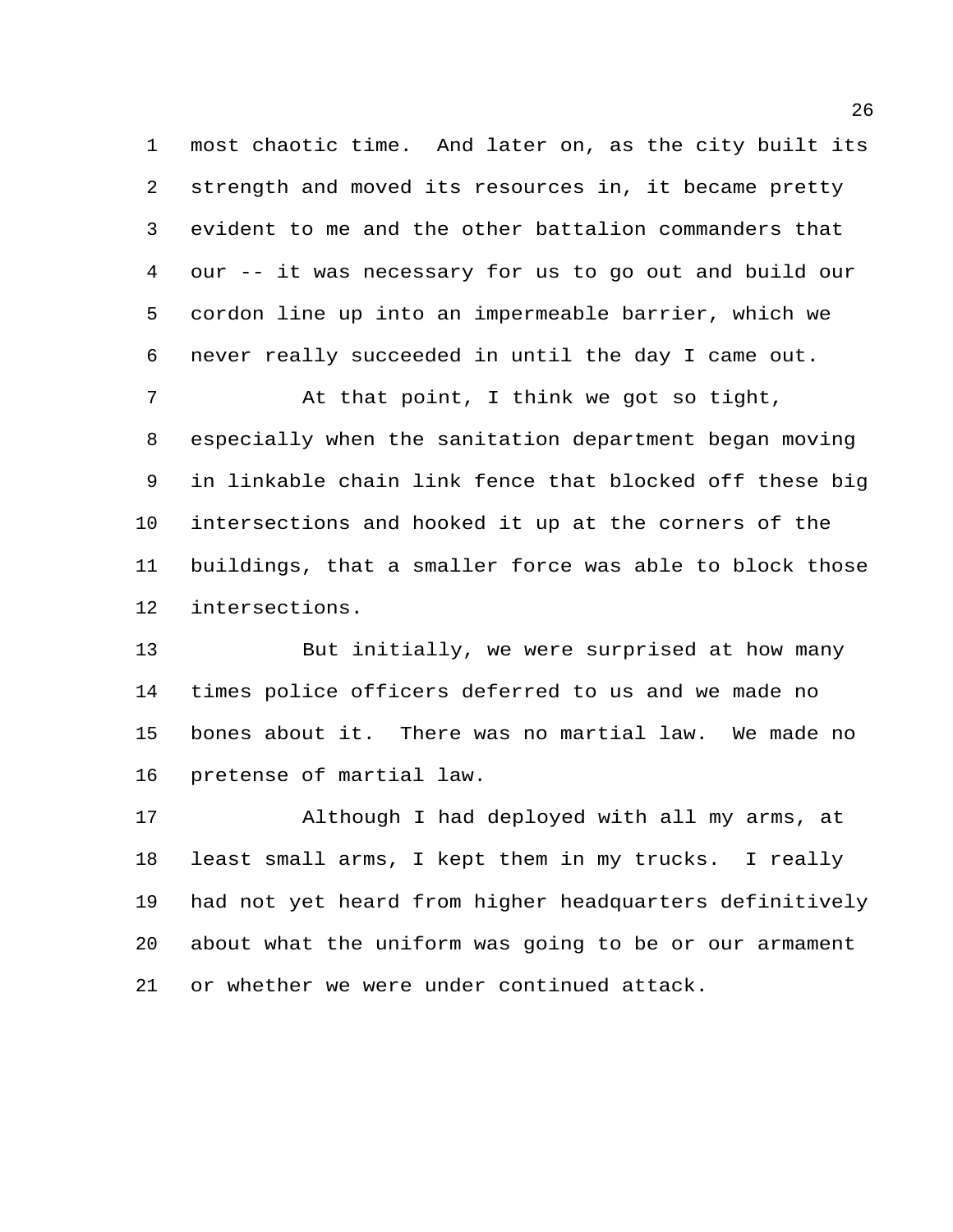During the course of that Wednesday, we had heard that van loads of explosives had been interdicted on the way to the George Washington Bridge. I still don't know how much of that was true.

 We were definitely concerned that we would be attacked by some other method coming in there.

 Now, I never armed any of my persons, but -- my soldiers, but I had a limited amount of nine millimeter ammunition and no 5.56. So we would have had to have been provided that ammunition before we would have been able to use our arms.

 The only way we had the nine millimeter ammunition, which we never issued, is that one of my officers had his police ammunition, which he brought in and kept under his control as a police officer.

16 So we thought to ourselves that if the need arose, we could always go back and use his ammunition to defend at least our soldiers from some sort of attack.

 The police and the firemen were in the dig site and working and never stopped working and are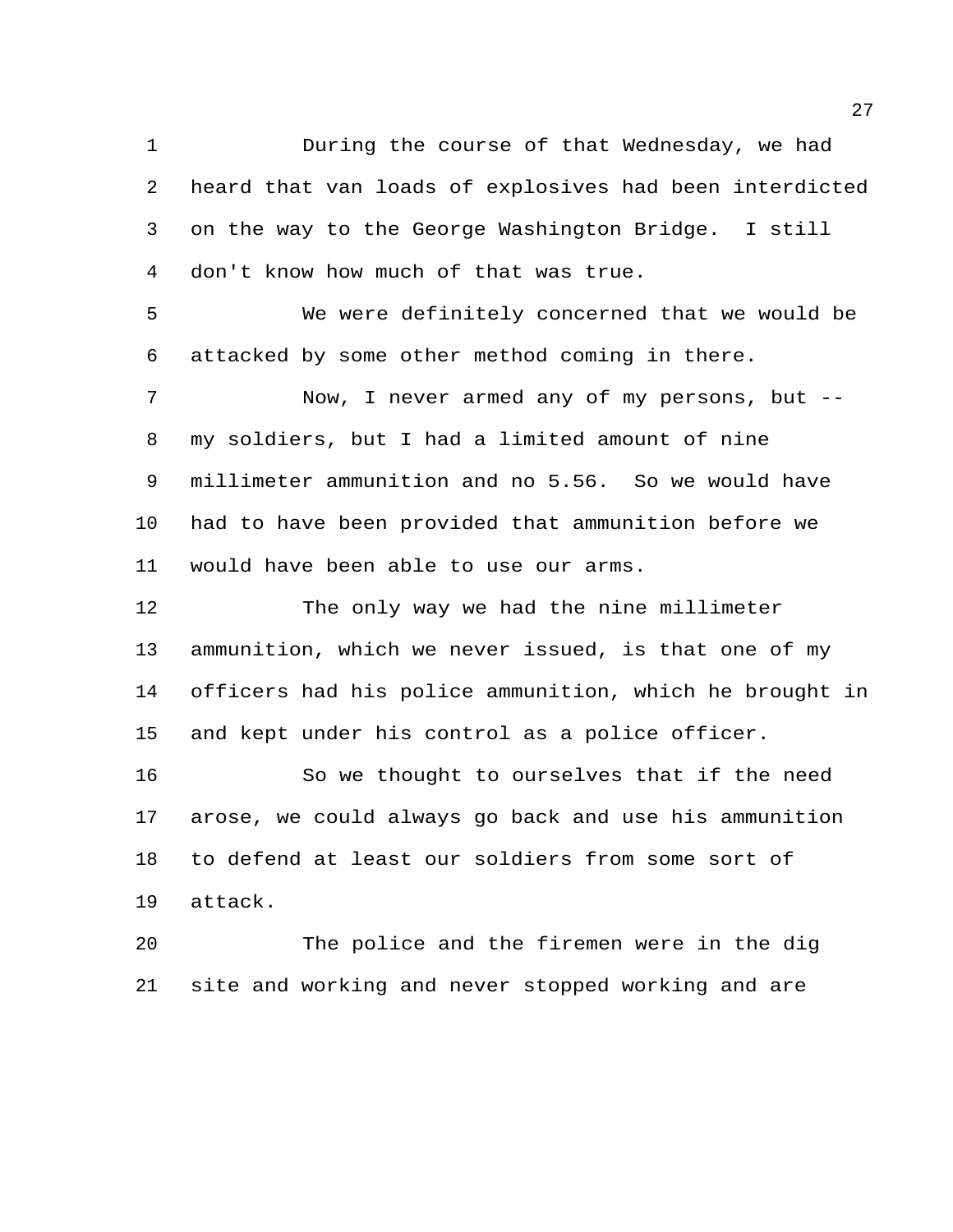working now to dig those people out.

 So by Thursday, my units began backing out of the dig site, although we still put platoons in there to augment the fire department, moving the material that they were passing down from the top of the collapsed buildings.

 They would move it down and then we would pick it up and move it over to another pile, where front end loaders could pick it up.

 It had to be done by hand to find remains. So we would go in and do a mission like that, when my soldiers were exhausted. We would do two 90-minute efforts, with a half an hour break in between. Then I would pull my guys out.

 Other lines would form by firemen or police officers or other people and they would -- there were just snaking lines coming down off these piles, off each building, and it wasn't just the two World Trade Centers. I mean, there were still the other buildings that were collapsed and collapsing and on fire still. So it was -- chaos is not a word that would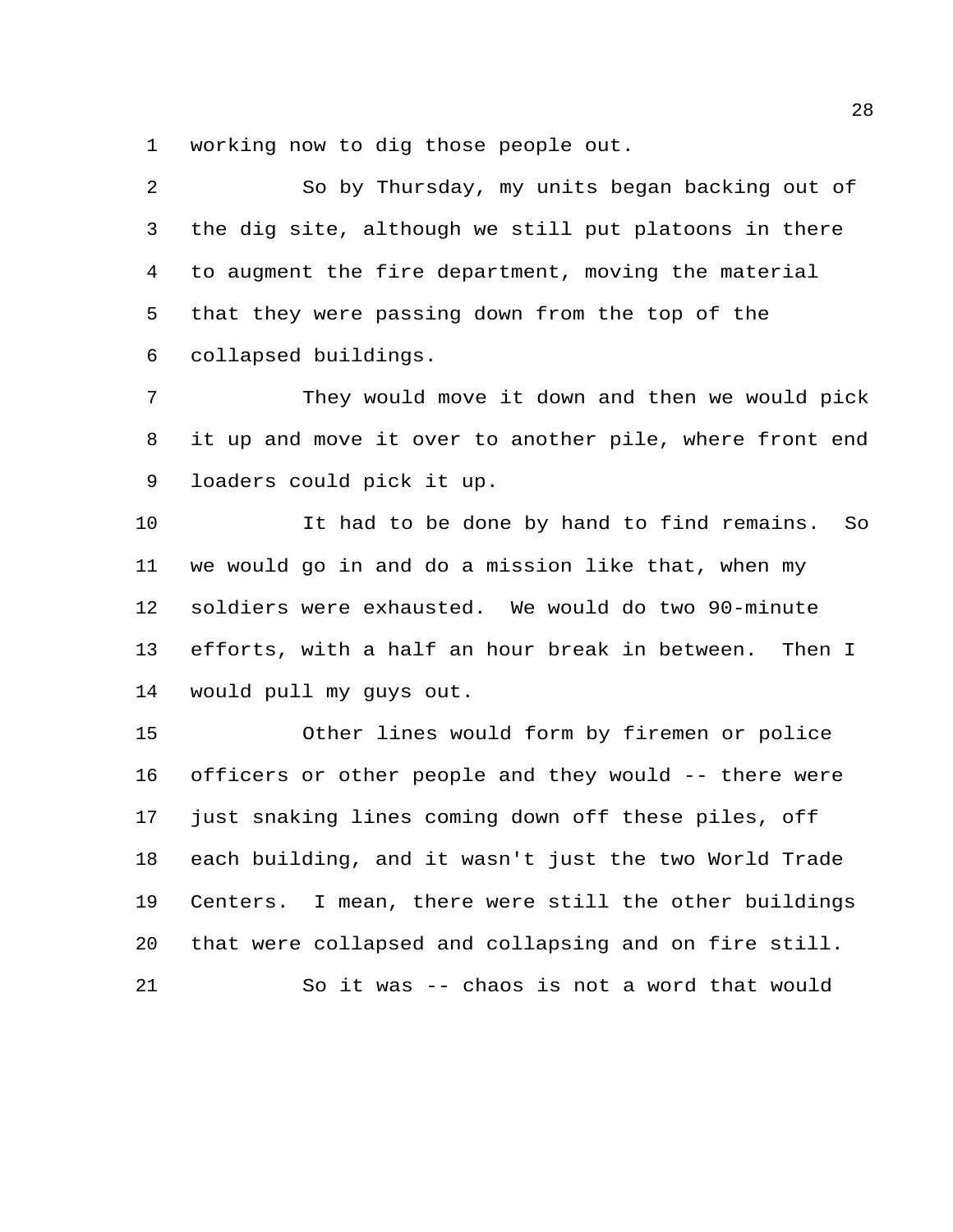even come close to describing the whole thing.

 My voice is raspy and I -- for the first couple of days, there were no masks down there, except the little paper masks, if you could even get them. So all of us who were working down there were pretty much breathing in everything that was in the air. We were breathing everything in the air. Later on, toward the middle of the week, Tuesday, paper masks at best. Wednesday, still paper masks and a few firemen in better masks. By Thursday, the flood of equipment began to spill in from America, which is really -- aside from the efforts of the police and the firemen and the National Guard and the other agencies that were there, official agencies that were ordered to be there or wanted to be there, the most remarkable thing is what the American people did and the city people did and everybody else, because we rapidly became so inundated with every possible piece of equipment or food stuff or beverage, but I guess that's a story unto itself.

But as I sit here, I'm still amazed at that.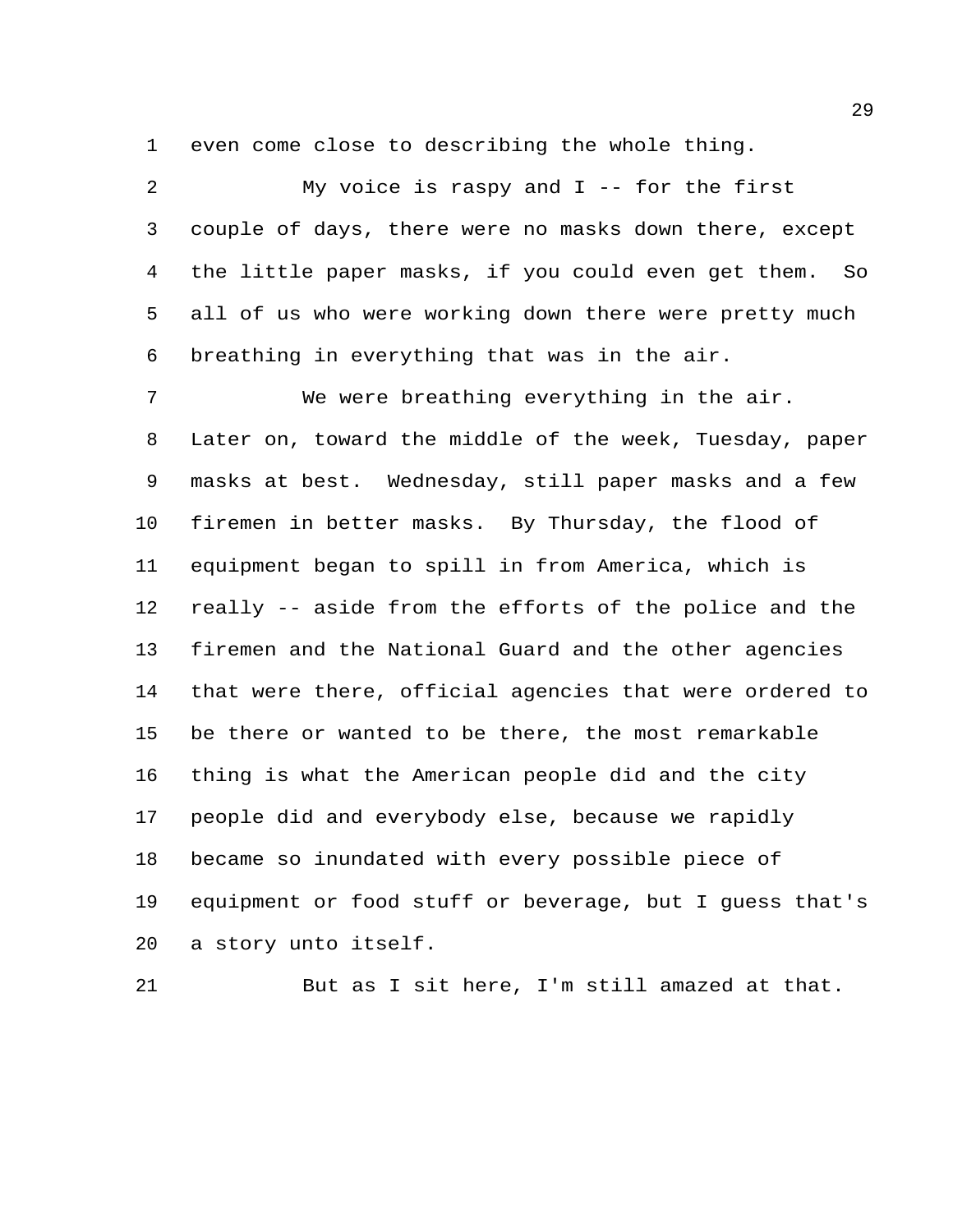(Tape change.)

2 -- at that thing. And I guess from a lessons learned perspective, I guess you can always count on that kind of support in a huge, horrible, aid to civil authorities mission like this.

 It shouldn't be dismissed about what the local people are going to begin to provide in ever increasing quantities. So you can't plan on it, obviously, but it was amazing what was there. And we ate better there than I think I eat at home, not to say anything about -- not to get myself in trouble with my wife, but it's not every day you get your sandwiches supplied by Tavern on the Green on a disaster site and you eat the very best New York can offer and eat it there at a horrible site like that.

 So New York and America outdid itself in providing us support.

 So those first couple of days, we sorted out the command relationships. We attended very few meetings. Our commanding officer for this event was commander of the 53rd Troop Command, [brigadier]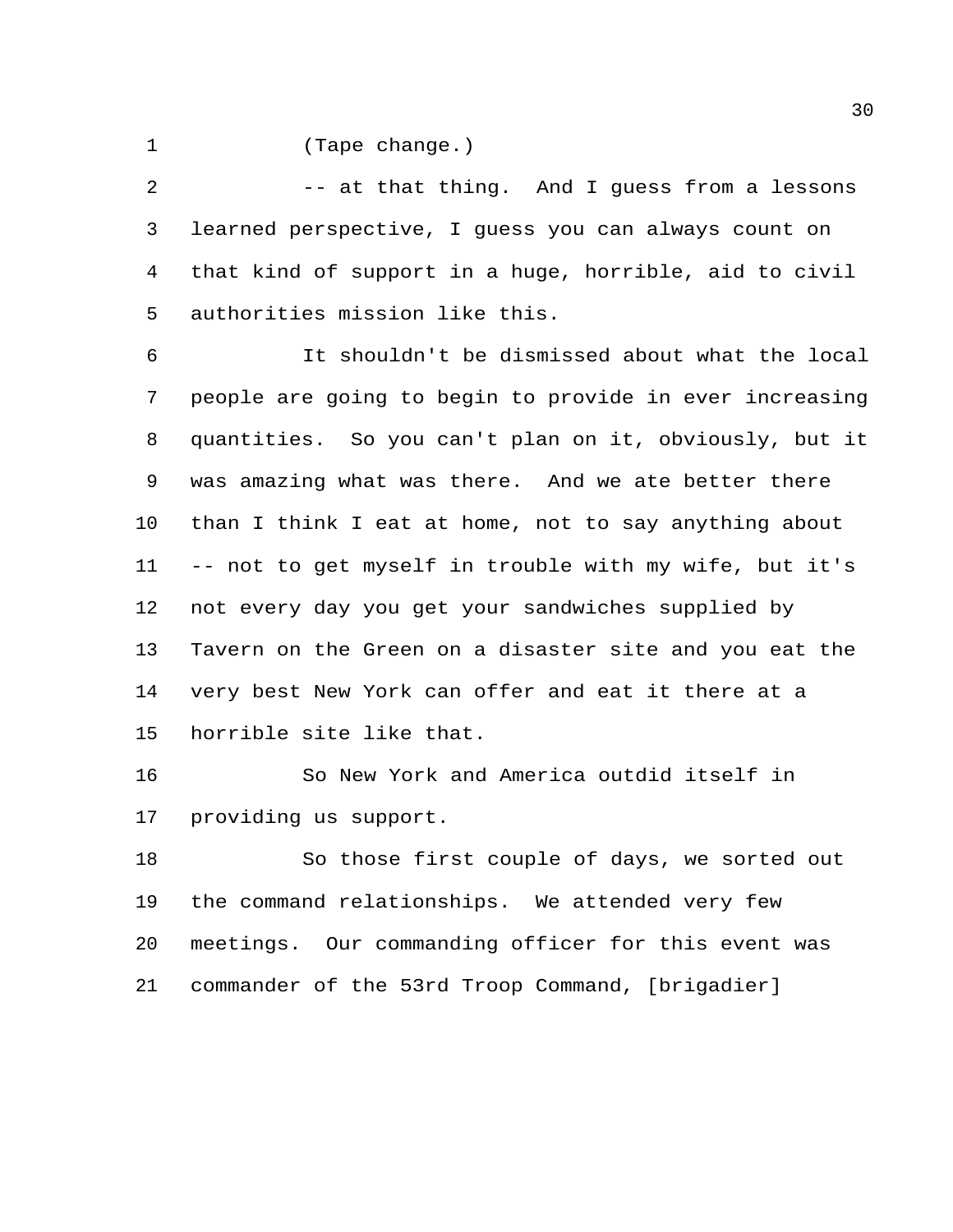general Klein, who came down, I think, on either late Wednesday or early Thursday, surveyed the scene, and, to his tremendous credit, told us, told the three battalion commanders "It looks like you've got it, you don't need much guidance from us, you're doing the right thing; if you do the wrong thing, I'll back you up anyhow; just continue to do what you're doing and make magic happen."

 And he went out of his way to stay out of our way. And luckily, because we're all personal friends and we've soldiered together for years, the three battalions just had no problems, no problems whatsoever.

14 I can't say enough about how proud I am about the soldiers and the officers of my brigade, just tremendous, tremendous effort.

 That was the first half of the week, staring with the arrival on Tuesday. That first three days were our efforts to sort ourselves out, establish our headquarters, which we did down at the northern end of Battery Park, where we were able to control our own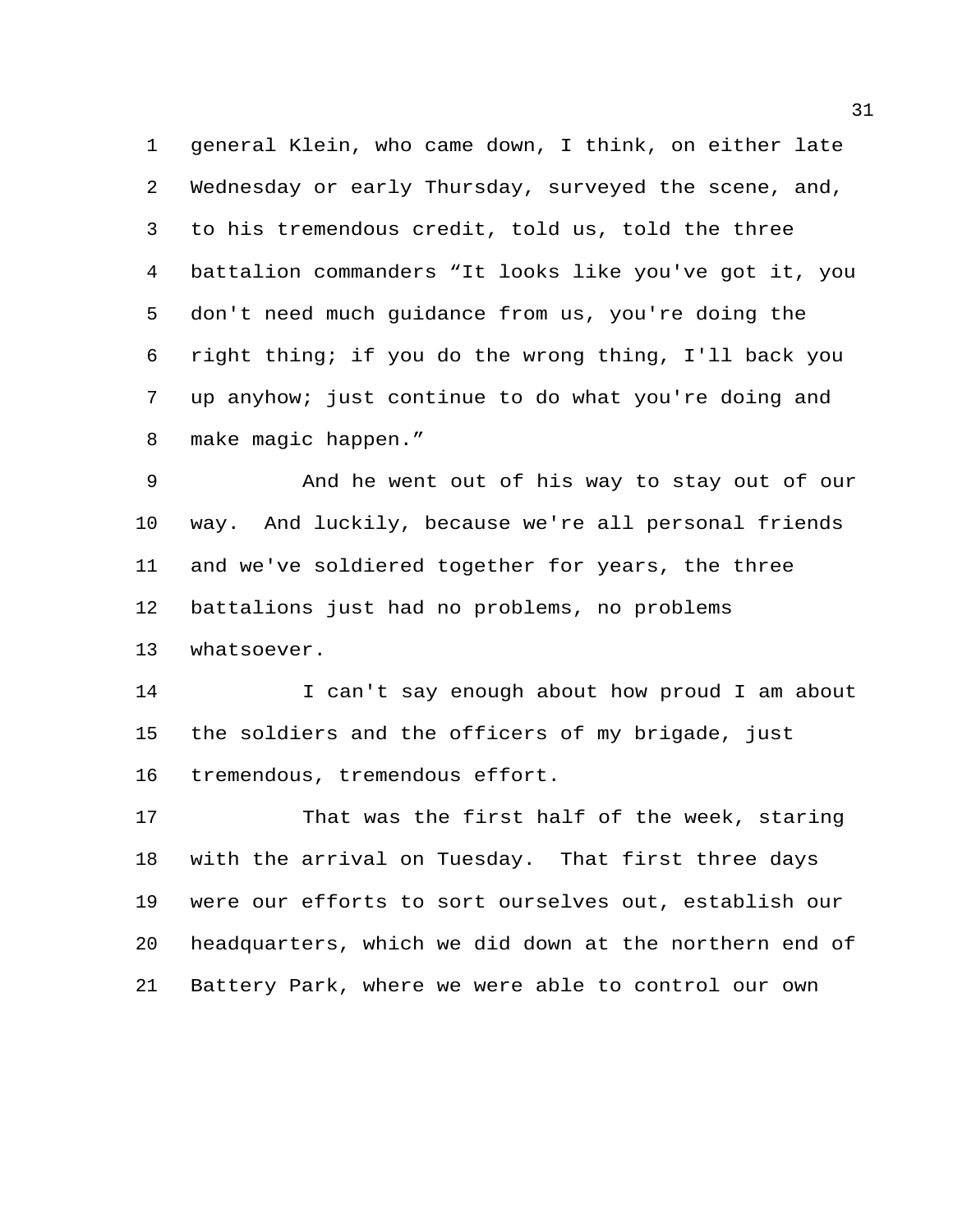flow, because northern Manhattan was chaotic.

 But by getting on the West Side Highway, the police were able to allow all military police, firemen, sanitation workers, Con Edison, the power people, everybody who had to get into lower Manhattan could get on the FDR Drive, which is a main highway running along the edge of Manhattan, and ride unimpeded down to the Battery, which is an old fortress at the very lower tip of Manhattan island, where we could then spill into a large park, occupy terrain, set up headquarters, stage ourselves, recover our troops at the end of shifts, store supplies, and then later on begin effectively controlling the traffic flow that would be coming up later on in the second half of the week, as they were allowed to -- people were allowed to get into lower Manhattan and start getting into their buildings.

 So the first half of the week was definitely a reaction to the situations that developed, an impromptu desire to support the police in any way or the firemen in any way they could, and definitely our mission was to establish the cordon line.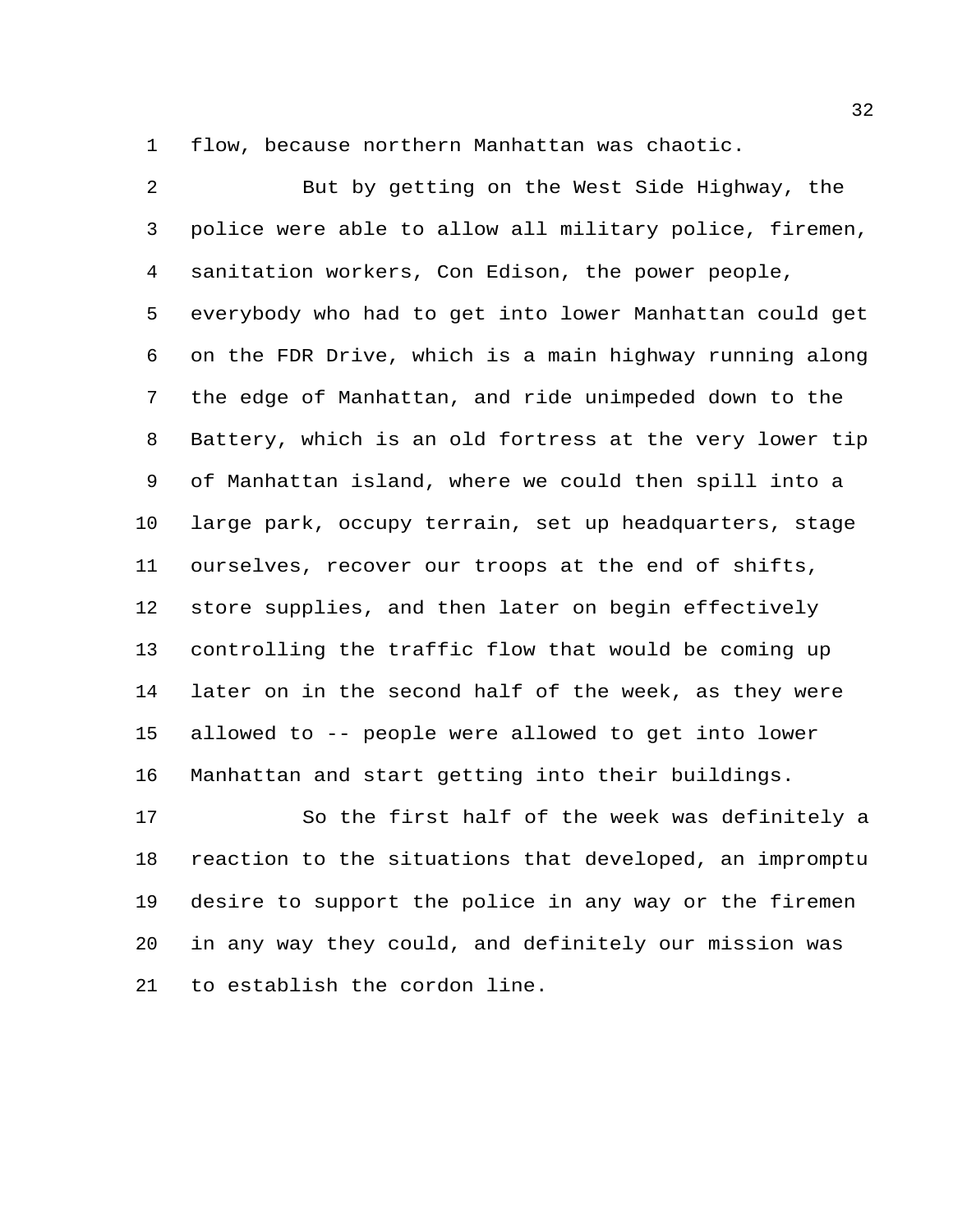But the reaction to the request of the civil authorities was ongoing.

 Later on it became a bigger effort by 53rd Troop Command to process those requests and direct those forces that they controlled in a more comprehensive way.

 But the first half of the week, it was battalion commanders and their sector reacting as they saw fit and trying to keep our soldiers from getting hurt, which was pretty hard to do.

 A lot of soldiers were in jeopardy. There's no way around it. The firemen and the police were in the greatest jeopardy. They put themselves in harm's way and I am amazed that there haven't been -- I don't -- to date, I don't know of any fatalities amongst a rescue team, but I can't believe that it hasn't happened.

 My soldiers are not trained or equipped to do building searches of collapsed rubbled buildings. Everything is falling from dozens of stories up. Debris is lodged, sticking out of the sides of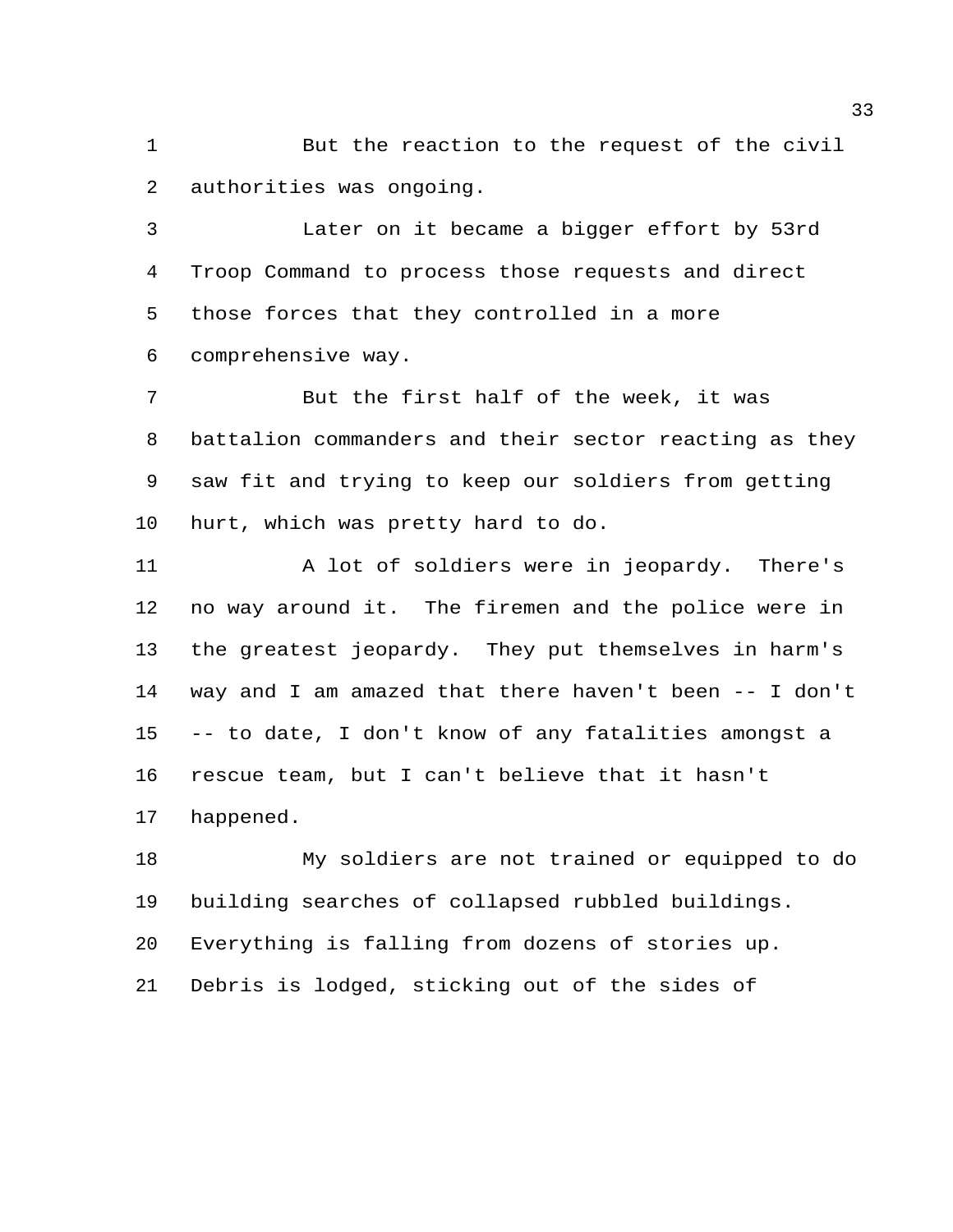buildings around there, facades are falling. It's a dangerous place and continues to be a dangerous place.

 So we tried to put our people where we thought they could function without risking fatality, but I know for a fact all three battalions put their soldiers under those buildings, under those hanging girders, in those sites, and we did so because every one of our soldiers was willing to give his life, and they would go back today, tonight, if I asked them to.

 But the emotional strain and the fatigue of pretty much continuous operations within the 3rd Brigade just wore us down.

13 And I know my battalion came out first. The other battalions should be, hopefully, right behind me. But they're all great guys, and I think that concludes a description of the first half of the week. **INTERVIEWER**: Tell me (inaudible) actually took the (inaudible) so that you could go (inaudible.) If you don't mind, sir, I would like to (inaudible.) **LTC SLACK**: Sure. Well, my wife -- I took command formally a half a year ago, though I was in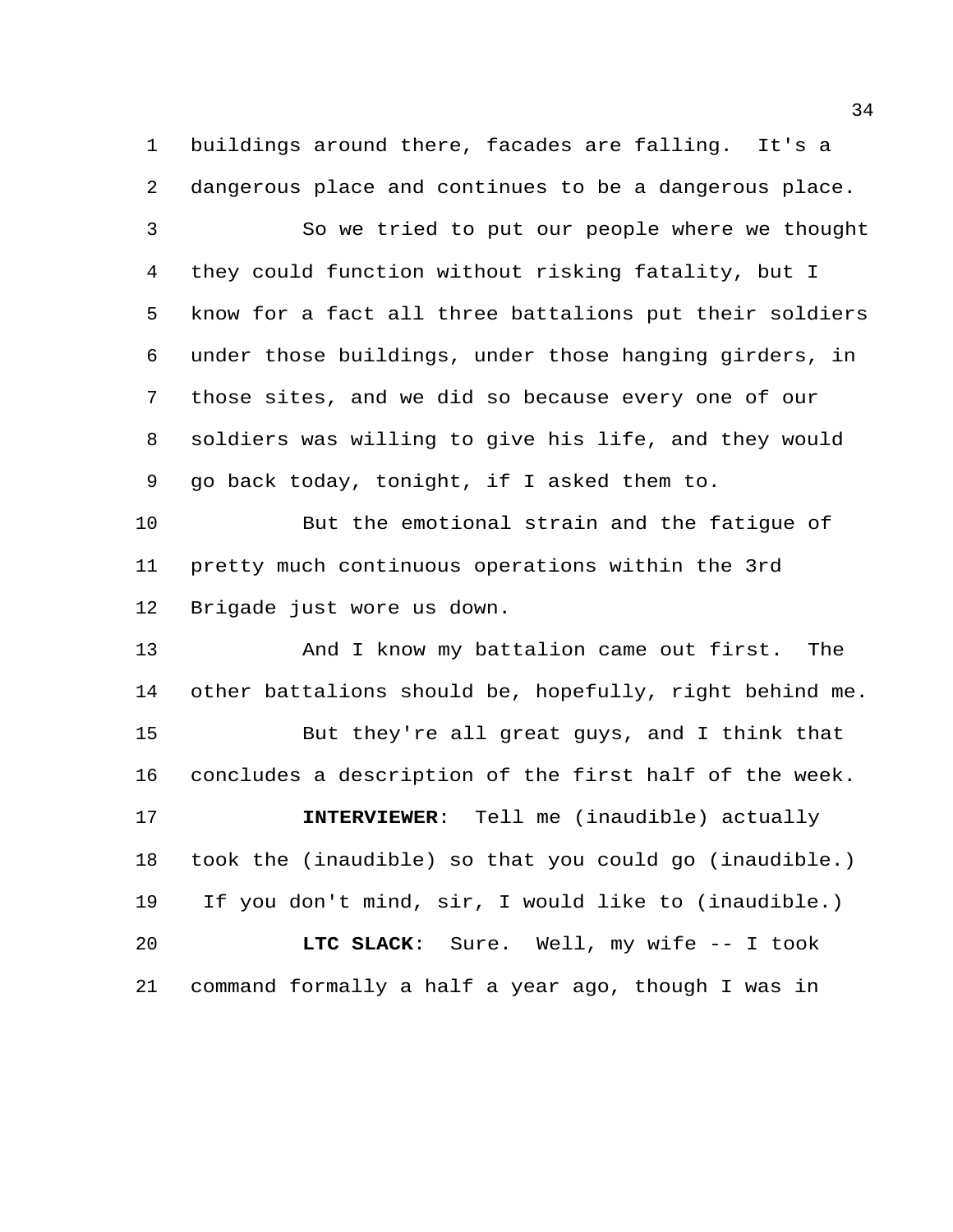acting command a few months before that.

 My wife has been in the process of trying to stand up our family support group and she has linked up quite a few of the officers' wives and the senior NCO's wives, and she got going on that pretty quickly. And her role throughout this piece was, to me, personally, amazing, because she was getting -- to give you an example, she got an offer from Eveready Battery Company to send us tractor-trailer loads of batteries, which we have, and flashlights, which we have in our possession now. She turned down the offer for 45,000 pounds of raw beef. She handled no end of phone calls to the ladies of the battalion, including one of my officer's wives who hadn't heard from him. Just no end of coordination up and down the chain of command, those kinds of things.

 She took -- she stopped working, took time off to be there at the phone, and I think she's a great lady.

**INTERVIEWER**: Was there an opportunity for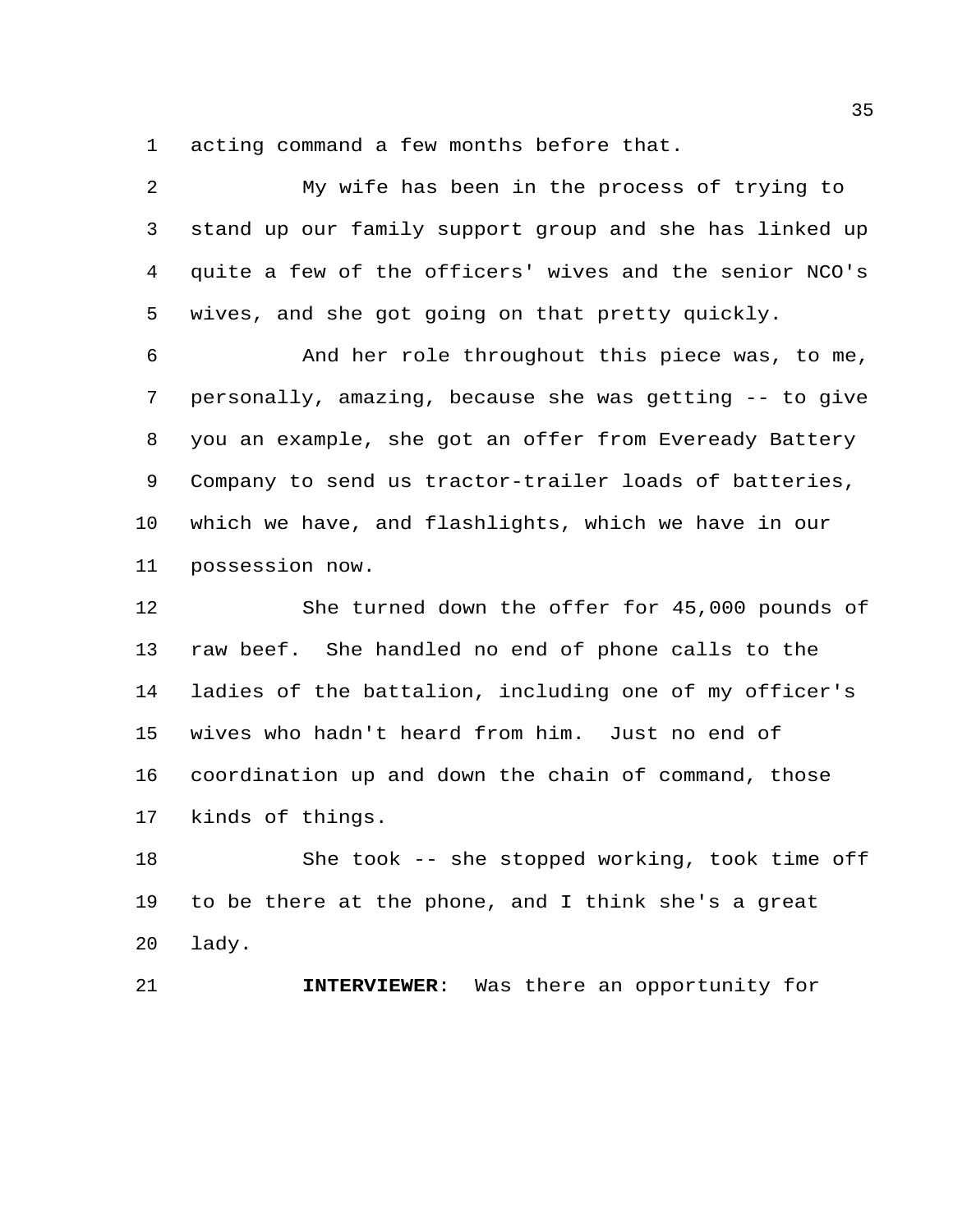your soldiers to make contact with their families?

 **LTC SLACK**: Yes. Every day, we -- we were on for 12 hours shifts. We would go on from 0800 to 2000 hours. Then we would take two hours to do -- we'd shift off. We would refer to it as battle handoff, with the 258 FA, which took the entire perimeter for the night.

 So the 101 and the 1-69 would come in at about 06. We would work to move our soldiers. There was no quick way to do battle handoff. We'd pull into Battery Park and our soldiers had to road march up the entire lower end of Manhattan, starting from low to moving up high, until we covered down behind the battalion in place.

 We would tap them on the shoulders, release them. They would march back.

 By the time -- all of this is happening in a melee of confusion and when we would get back, they would get on city busses that were provided for us, which would promptly move out and get caught in traffic.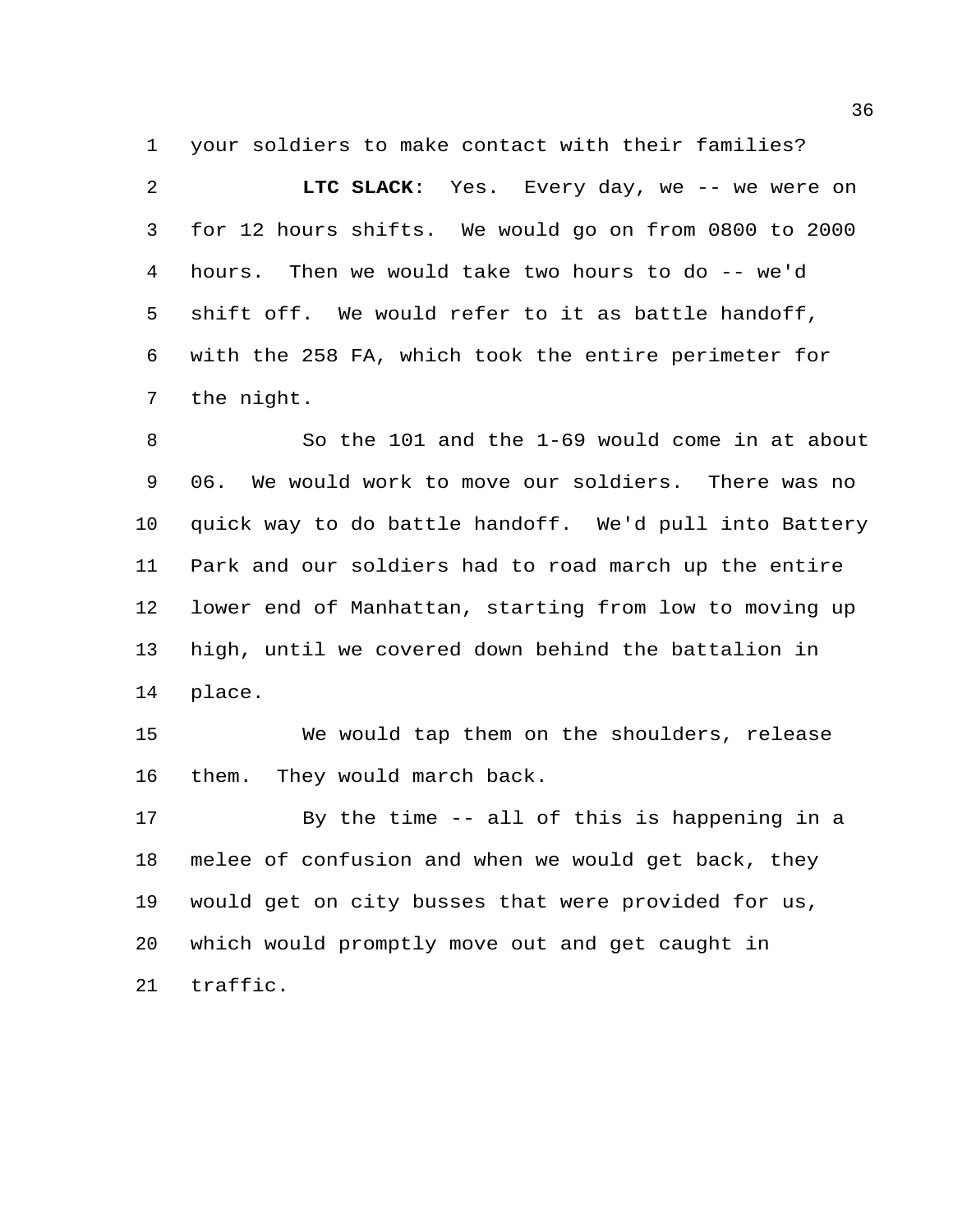So most of my soldiers and the soldiers of the other battalions averaged anywhere from three and a half of four hours of sleep a night.

 So it got -- the wearing effect increased continuously to the point where that's why some of my guys are really now ineffective and some of them can't even form a good sentence at this point. They're just that tired.

 So I don't know if I can stress too strongly the idea of a family support group, even in the National Guard, and whereas we thought we had a functional little message traffic system for IDT [Inactive Duty Training] weekends and maybe annual training, we're going to go back and try and push this now pretty hard to get something on a much more formal, widespread network.

 The active Army does it brilliantly and I think -- I can't recommend it too strongly for every battalion to have a pretty tight family support group. **INTERVIEWER**: Aside from the things that were done (inaudible) the city, how long did it take for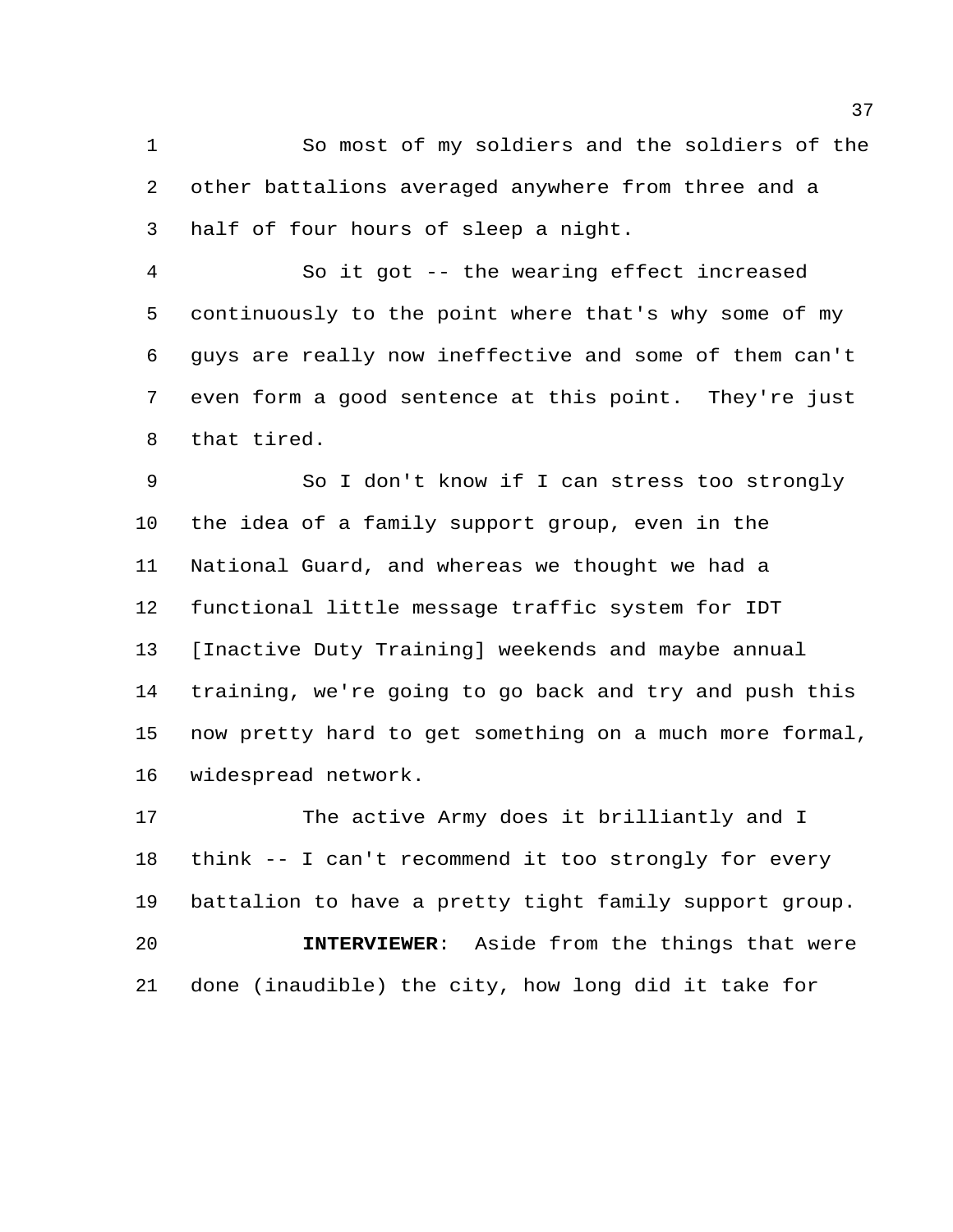logistics to start working (inaudible?)

| 2  | LTC SLACK: Well, for the first day, we ate              |
|----|---------------------------------------------------------|
| 3  | MREs. And the second day, we began to get our first     |
| 4  | gift food and it was better than the MREs. By the end   |
| 5  | of the first day, we were eating -- by the end of the   |
| 6  | first day, literally, you could walk on the food. It    |
| 7  | was -- we couldn't even move it out of our way fast     |
| 8  | enough in our assembly areas.                           |
| 9  | Then American Red Cross, other agencies, other          |
| 10 | formal agencies were there, but what was most           |
| 11 | remarkable was the volunteers who were authorized by    |
| 12 | the city to come down there and hand out absolutely     |
| 13 | every possible imaginable thing.                        |
| 14 | And if all they had was candy bars, they would          |
| 15 | go out and give candy bars. If they had water, they'd   |
| 16 | give out water. If they had sandwiches, they gave out   |
| 17 | sandwiches. I know -- I'm sure that formal food was     |
| 18 | being sent down by the state. I know, at one point, I   |
| 19 | had been given a directive to receive 11,000 sandwiches |
| 20 | and I told my chain of command that I didn't have the   |
| 21 | manpower, the refrigeration, the distribution           |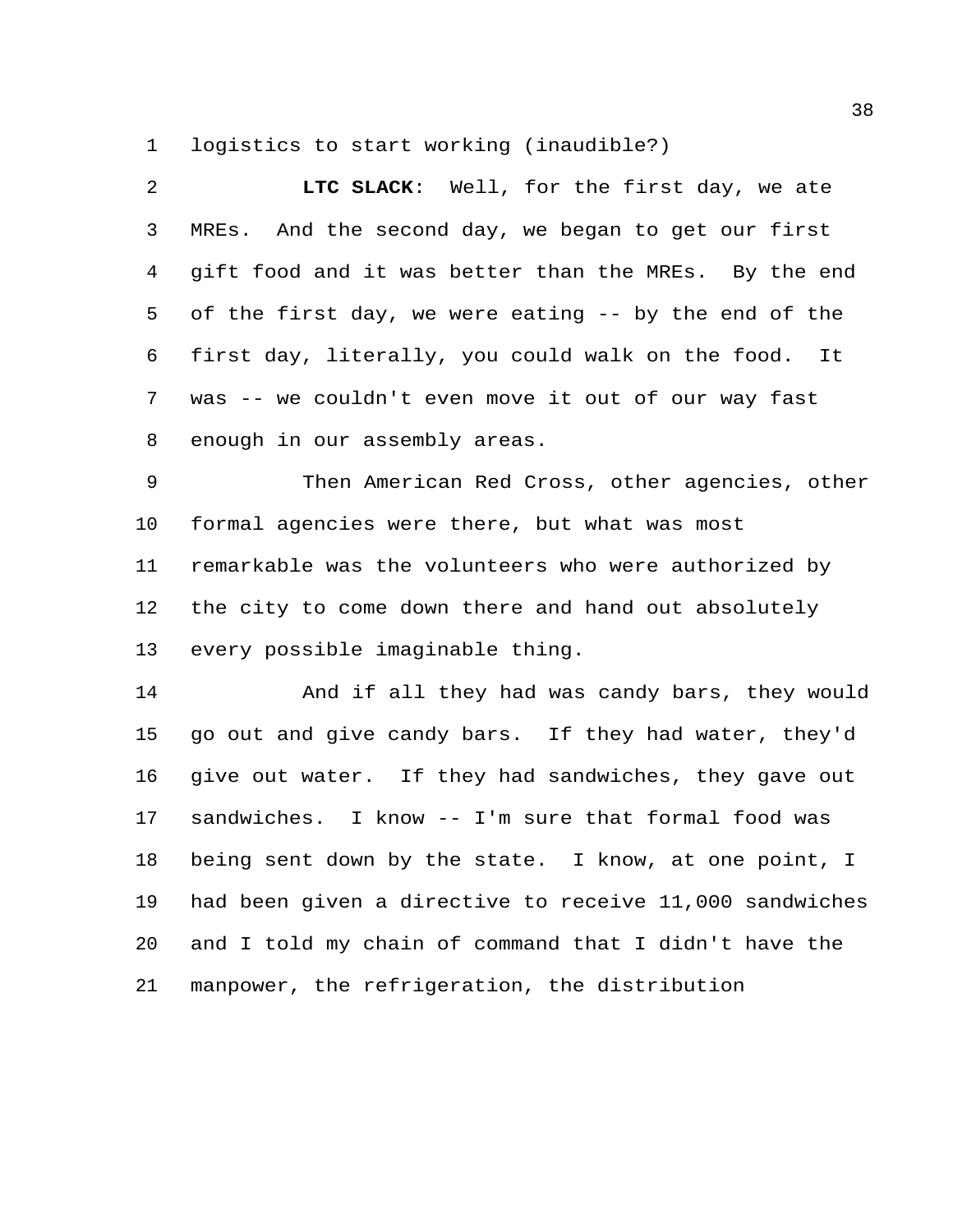capability or any way, shape or form to handle 11,000 sandwiches.

 And truthfully, I weaseled out of the mission because I just -- I was too busy for it and I didn't think that the state had understood what they were doing when they pumped down that kind of -- 11,000 sandwiches. There was no way for us to receive it.

8 Being I knew there was plenty of food being distributed by the volunteers in the city. I don't know what happened to the 11,000 sandwiches and I just -- maybe somebody else finally got those 11,000, but I never went to look for them.

13 I knew where the linkup point was, but I never sent my soldiers there. When I talked to my company commander and told him you're nearest to the 11,000 sandwiches, I won't even tell you what he told me. It wasn't polite.

 But there's no doubt about it. The City of New York and the American people did a great job. As it is right now, we're in the process of trying to move tons of supplies out of my armory and back to the dig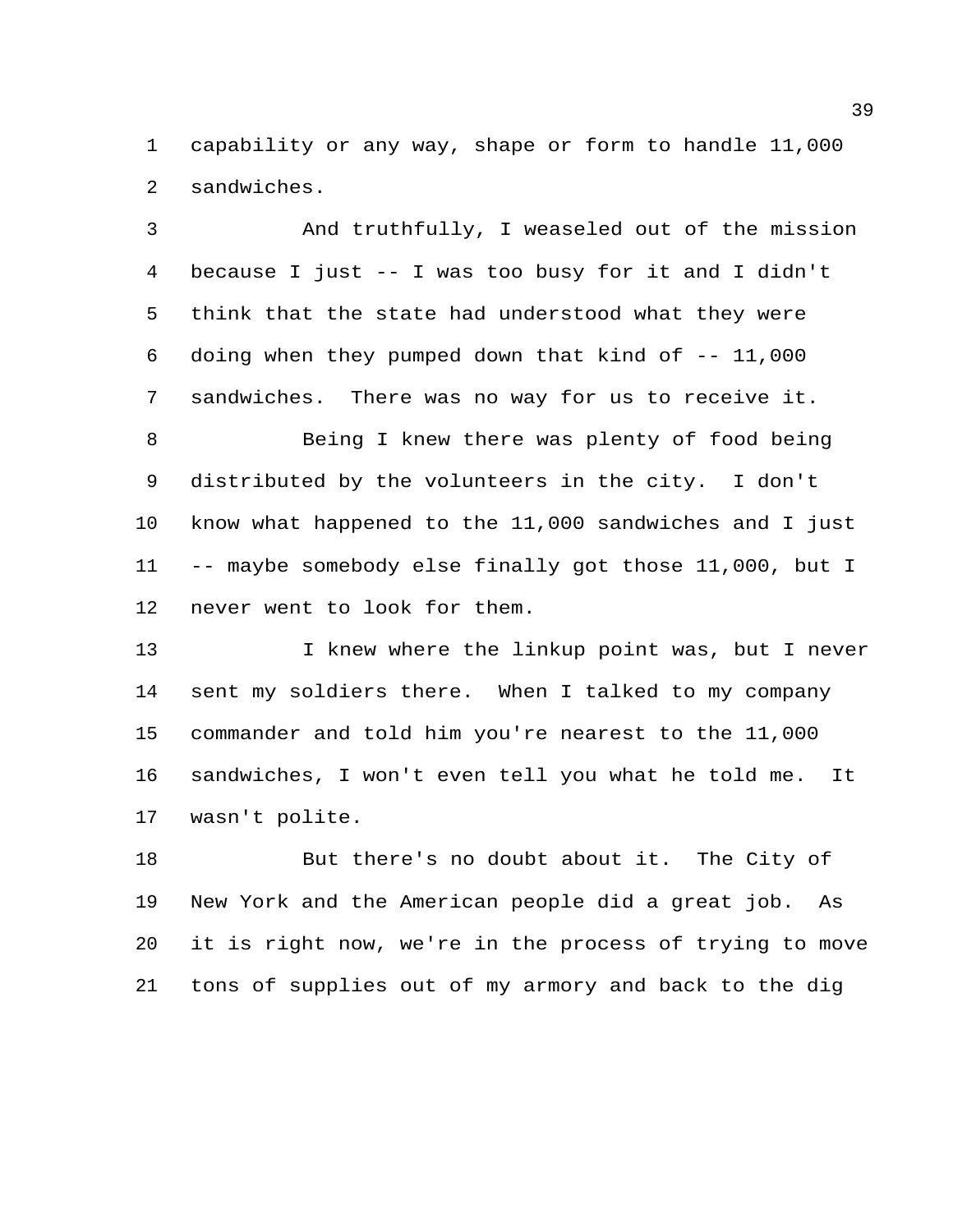site.

| 2  | So we're -- because we're full and I'm sure             |
|----|---------------------------------------------------------|
| 3  | there's other armories that have that kind of volume of |
| 4  | food sitting here, and it's stockpiled up. I don't      |
| 5  | think it could be consumed at this point.               |
| 6  | Now that the mission is starting to wind down,          |
| 7  | at least from a military perspective, there is now --   |
| 8  | now that the system is fully working, there is more     |
| 9  | supplies, resources, food, water, whatever you can      |
| 10 | imagine, than anybody could ever -- I mean, you could   |
| 11 | feed a division for days on what's just sitting out     |
| 12 | here.                                                   |
| 13 | INTERVIEWER: I'm sure you have (inaudible.)             |
| 14 | In your opinion, sir, at this point in time, can you    |
| 15 | think of any way that we can -- maybe not train         |
| 16 | (inaudible,) but train smarter, to try to better        |
| 17 | prepare for the world that we obviously (inaudible.)    |
| 18 | LTC SLACK: Definitely. This was -- September            |
| 19 | is the traditional month that most of the units in the  |
| 20 | New York Army National Guard do civil disturbance       |
| 21 | training.                                               |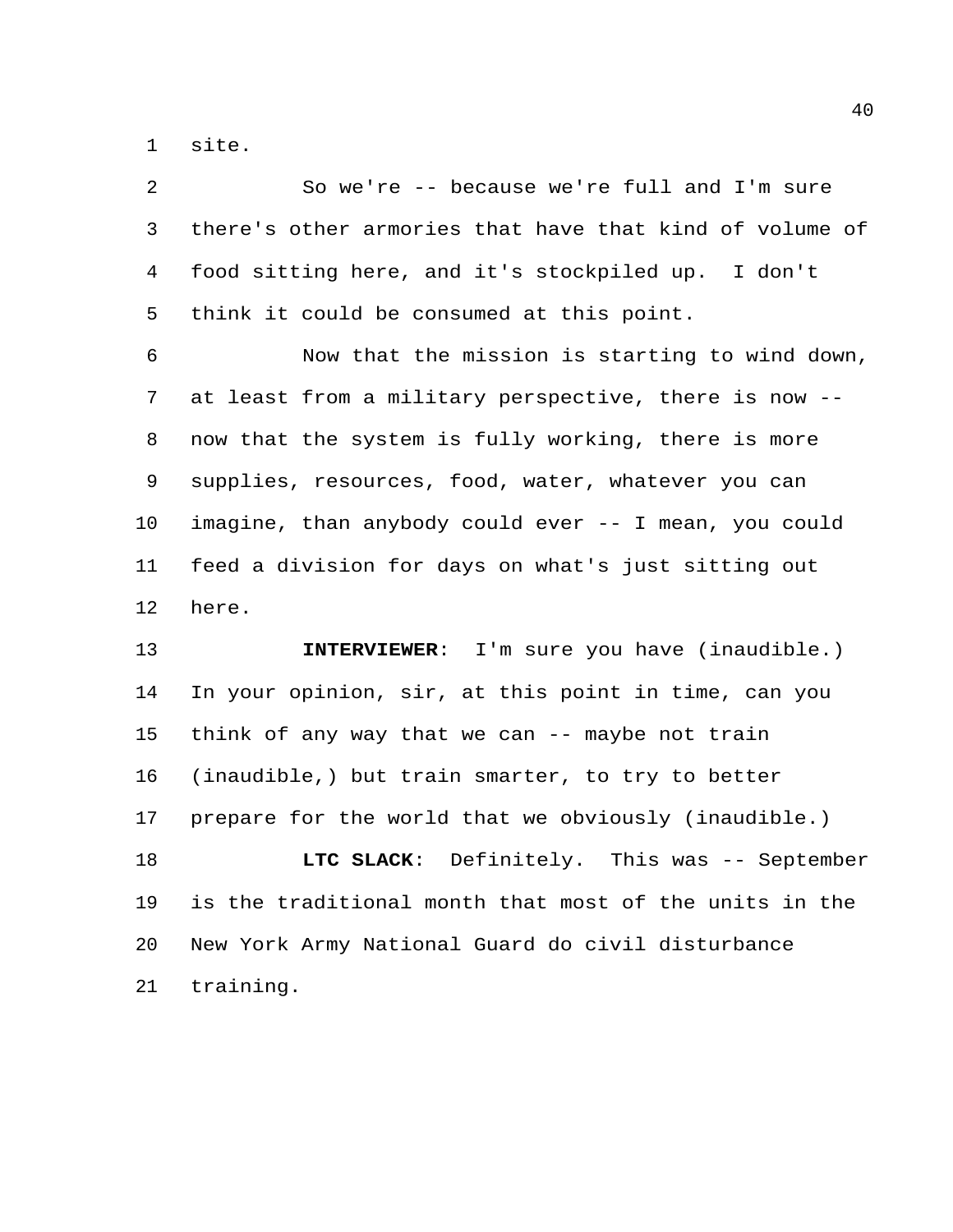It's mandated training that we do and it's what we normally call, sort of derisively, stomp and drag drills, with riot batons and so forth, and it's pretty much a protest kind of exercise.

 And so the current doctrine that I have available to me is completely outdated. What was useful for me personally and what I had made available to some of my other officers, without any knowledge that this thing was every coming down the line, were the reviews that I saw written up in Army publications that came out of the riots in California in L.A. some years ago.

 That was very instructive about how to be prepared for a situation like this, but that was, again, from a civil disturbance, not something like this.

 I think the Army needs to take a hard look at creating a doctrine, and I'm sure they will after this, that has lessons learned, that is updated regularly, a whole new publication, and we change our complete methodology of approaching aid to civil authorities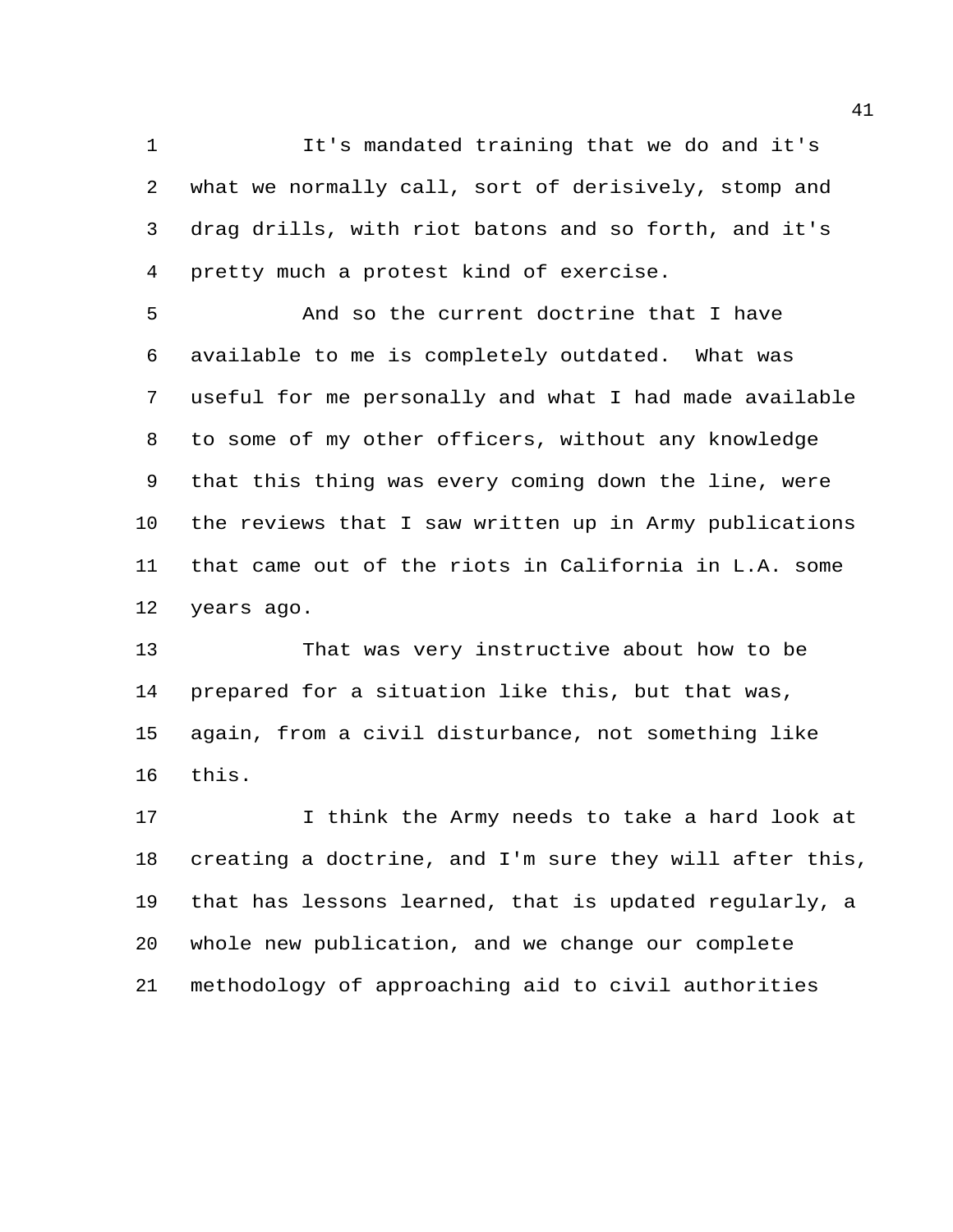missions.

| 2               | I've done -- this is now about, I think, my             |
|-----------------|---------------------------------------------------------|
| 3               | ninth aid to civil authorities mission. We have done    |
| 4               | snow storms, ice storms, forest fires. We've done the   |
| 5               | [TWA] Flight 800 disaster.                              |
| 6               | We've done nor'easters and hurricanes.                  |
| 7               | This is the first thing of this nature and the          |
| 8               | first thing ever in New York City that I'm aware of,    |
| 9               | other than a nor'easter where we threw sandbags into    |
| 10 <sub>o</sub> | the Hudson River.                                       |
| 11              | This was a cataclysmic event that I actually            |
| 12              | would have thought that the city and the New York Army  |
| 13              | National Guard would have been more prepared for, and I |
| 14              | mean this -- and I don't think anybody can consider     |
| 15              | that I'm casting dispersions, aspersions on the Guard,  |
| 16              | because this is, I think, incredible and totally unique |
| 17              | in history, at least for Americans.                     |
| 18              | But we talked about it and we thought that              |
| 19              | perhaps some sort of CONplan should have been in my     |
| 20              | desk drawer here.                                       |
| 21              | We do -- New York State does have aid to civil          |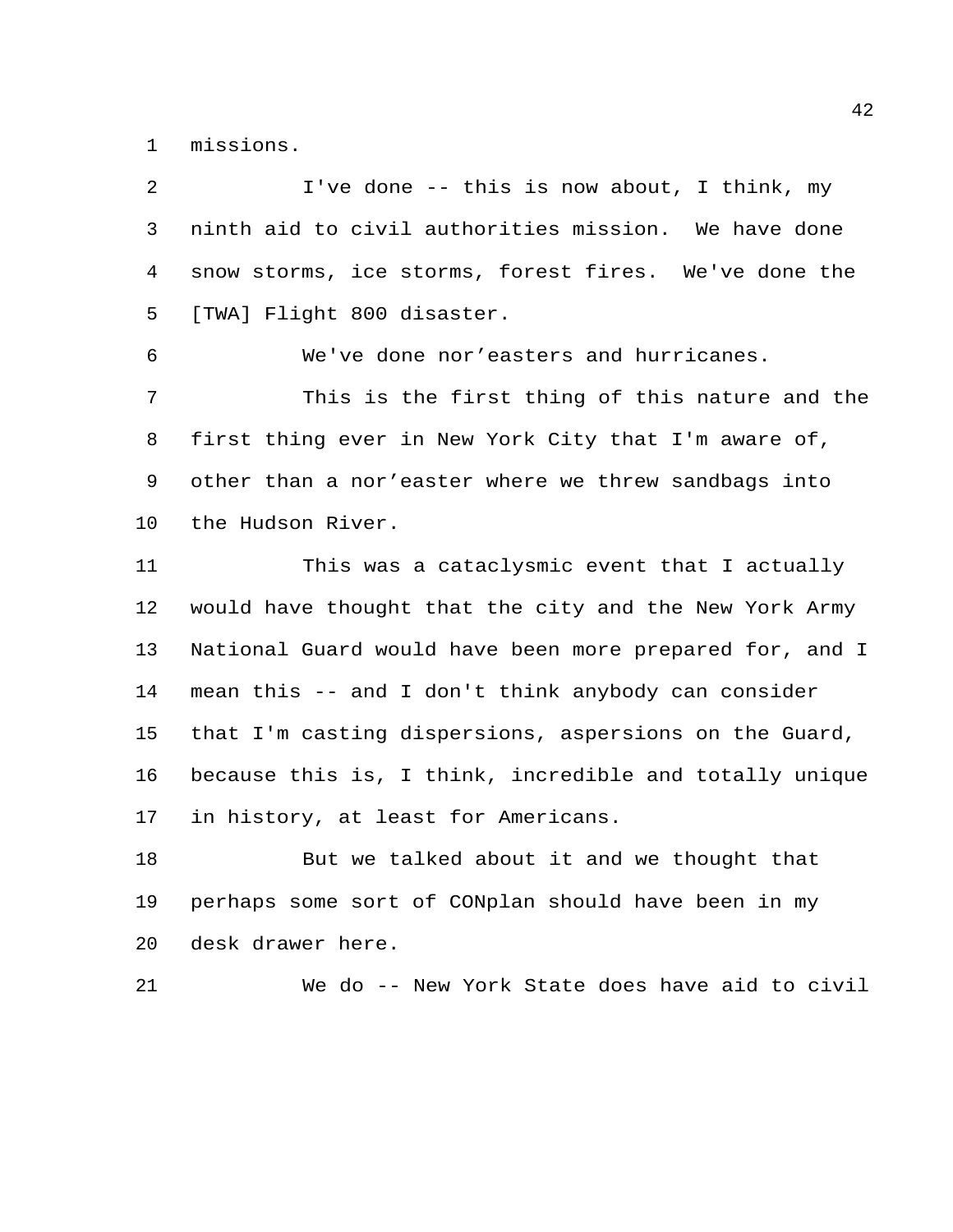authorities contingency plans, but they are not any way -- I don't think the ones I have seen are geared for this kind of thing, this scale, and I think that's -- my only real recommendation up the chain of command, and I will make this in my formal AAR to the 42nd Infantry Division, is that those of us in New York City need to work with the agencies and the government to become fully linked and that command posts are available to rapidly move from at least brigade level within New York State to this kind of disaster that have everything in those Expandovans or whatever better piece of equipment that they can purchase, that communications is already set up in there, and that at brigade level, which is most likely the level that will first respond for C2, that those things are set, because the control, the organization, if it hadn't been that we were three battalions at the same brigade, I can't imagine how we would have been able to do this. It was just a quick huddle and information dump at our BUBs [nightly Battle Update Briefings]. The commanders just sync'd up rapidly before shift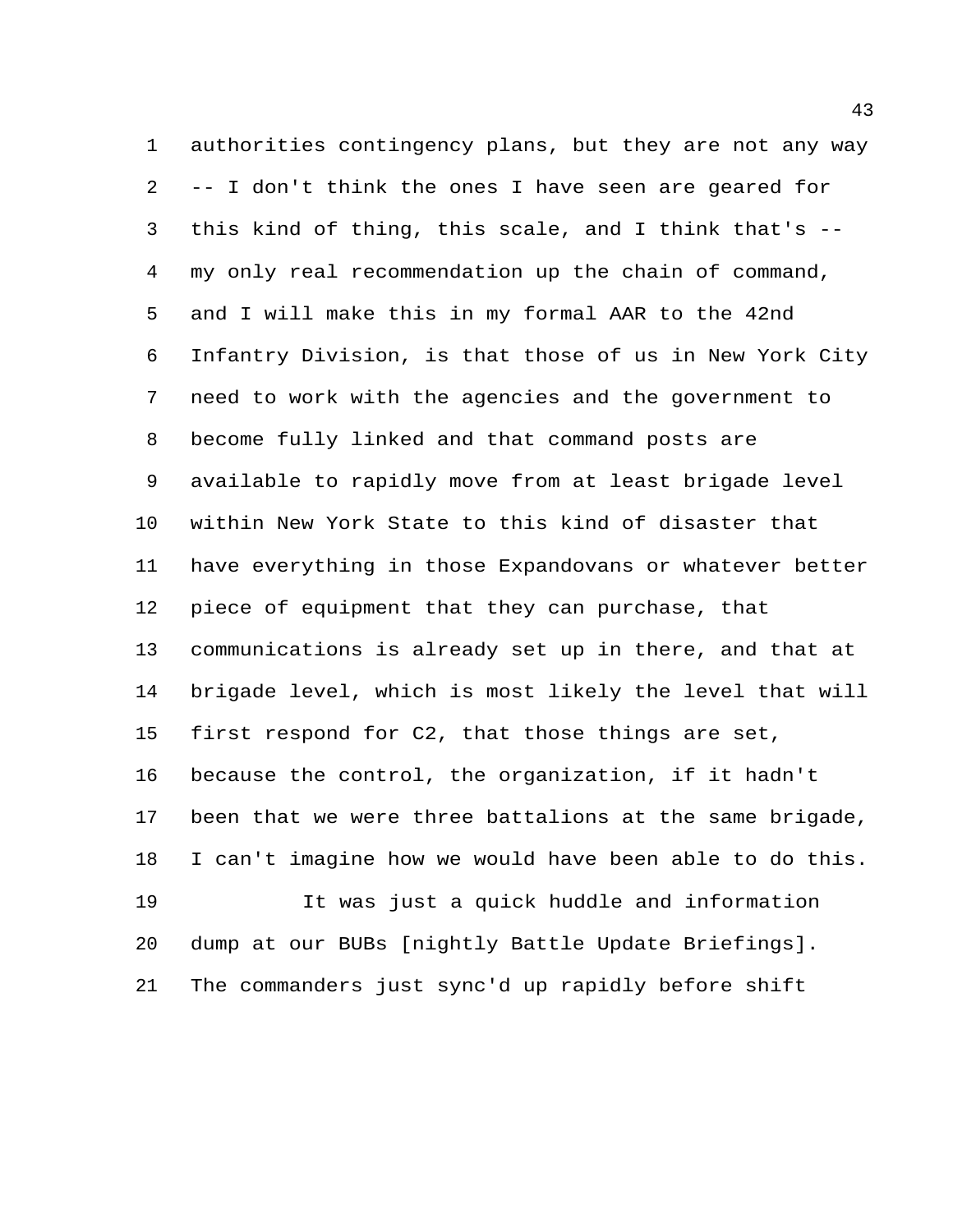change and then soldiers moved out rapidly and covered down on each other, and it was -- it went quickly and each of the three battalions held a reserve, which gave us the flexibility to respond across our sector to these endless, endless developments.

 Every few hours, there was a necessity to shift another platoon for a larger size force. We did rooftop searches for body parts and aircraft parts.

 We escorted thousands, thousands of civilians into what became known as the escort zone, which is another entire learning curve.

12 12 If it weren't for the fact that I have a couple of soldiers, NCOs who actually took it by themselves and who I am going to put in for the Meritorious Service Medal, because they became so effective at what they did, that they processed people like a subway. Hundreds and hundreds of people every few minutes were being processed by two sergeants, in the sector that I could most, where I had the greatest flow.

This was, again, in the second half of the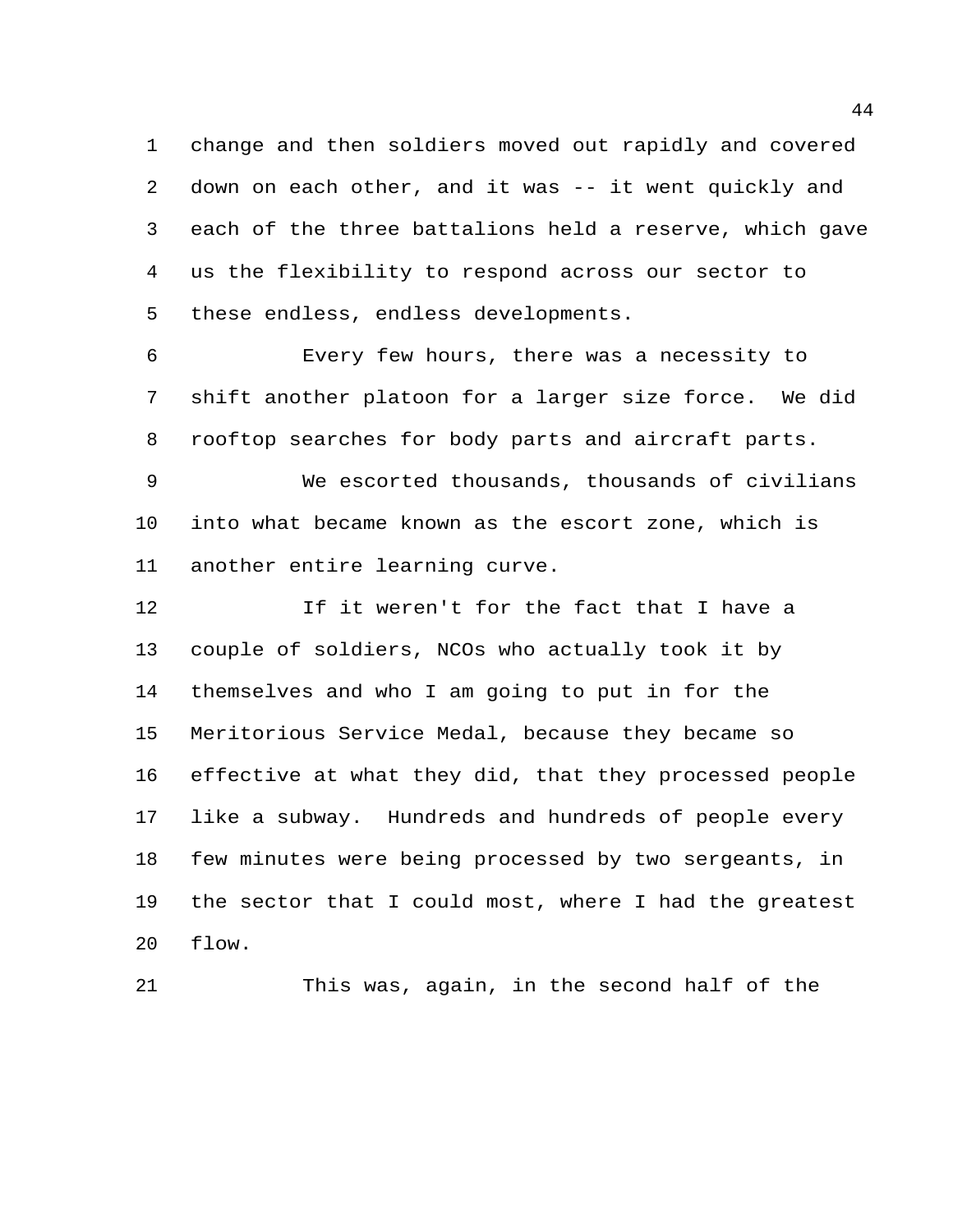week, when the situation really started to settle down and the agencies of the City of New York were completely in control of the situation and working as they needed to do.

 The first couple of days were chaotic for everybody. The city definitely mobilized brilliantly. The National Guard began to pump down resources to us in ever increasing volumes.

 Units were stacked up throughout the state, ready to lend assistance. And I think that aside from a ready seat to the kind of organizations that are mobilized, maybe even separate working directly for the headquarters of the New York National Guard at state level, and maybe not organic or attached to a division or to regions, but even if they were just sitting up in our or near our state headquarters, which is centrally located in the state.

 They could respond within a few hours and that would be probably -- and then the linkage to them, to the municipalities, and perhaps that's been done, but I did not experience that. I did not see that.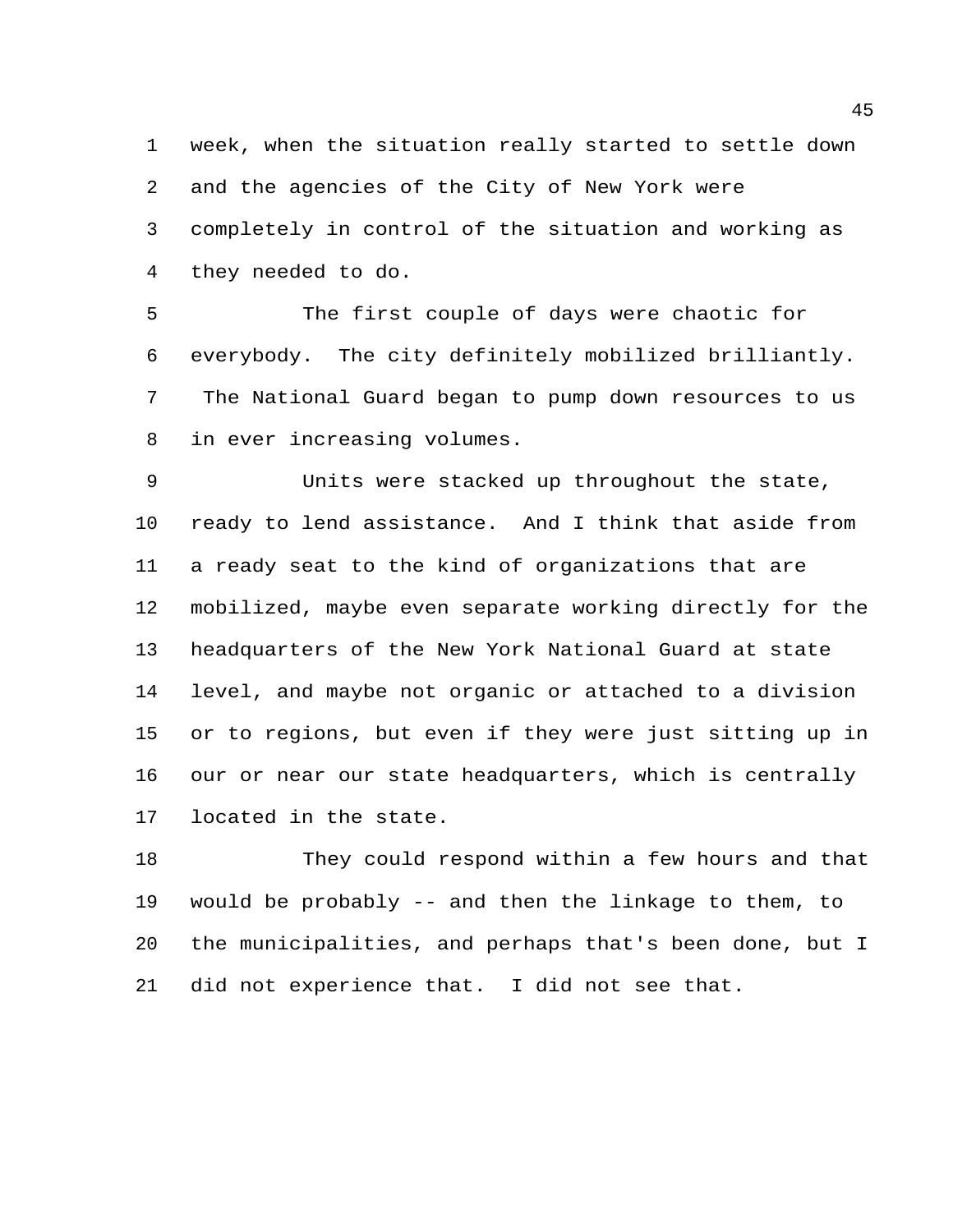So I don't want to say that it wasn't in place, but I just didn't see it while I was on the ground there.

 **INTERVIEWER**: If you could send a message to all the other commanders, not just (inaudible,) but nationwide, based on what you have just experienced in your own brigade, what would that message be?

 **LTC SLACK**: Well, I think at the division level, where I should -- see, I usually cap out my thought processes at division level.

 But at state level, I think each state needs to get a team together and link up and re-look at this, because aid to civil authorities missions, I think, for the most part, have always been natural kind of disasters, weather-related disasters or fires, things like that.

 Now I think it's time to go back at the state level and look at catastrophic attack and then develop these CON plans and look, re-look again, re-look at their linkage to the municipalities and the state agencies.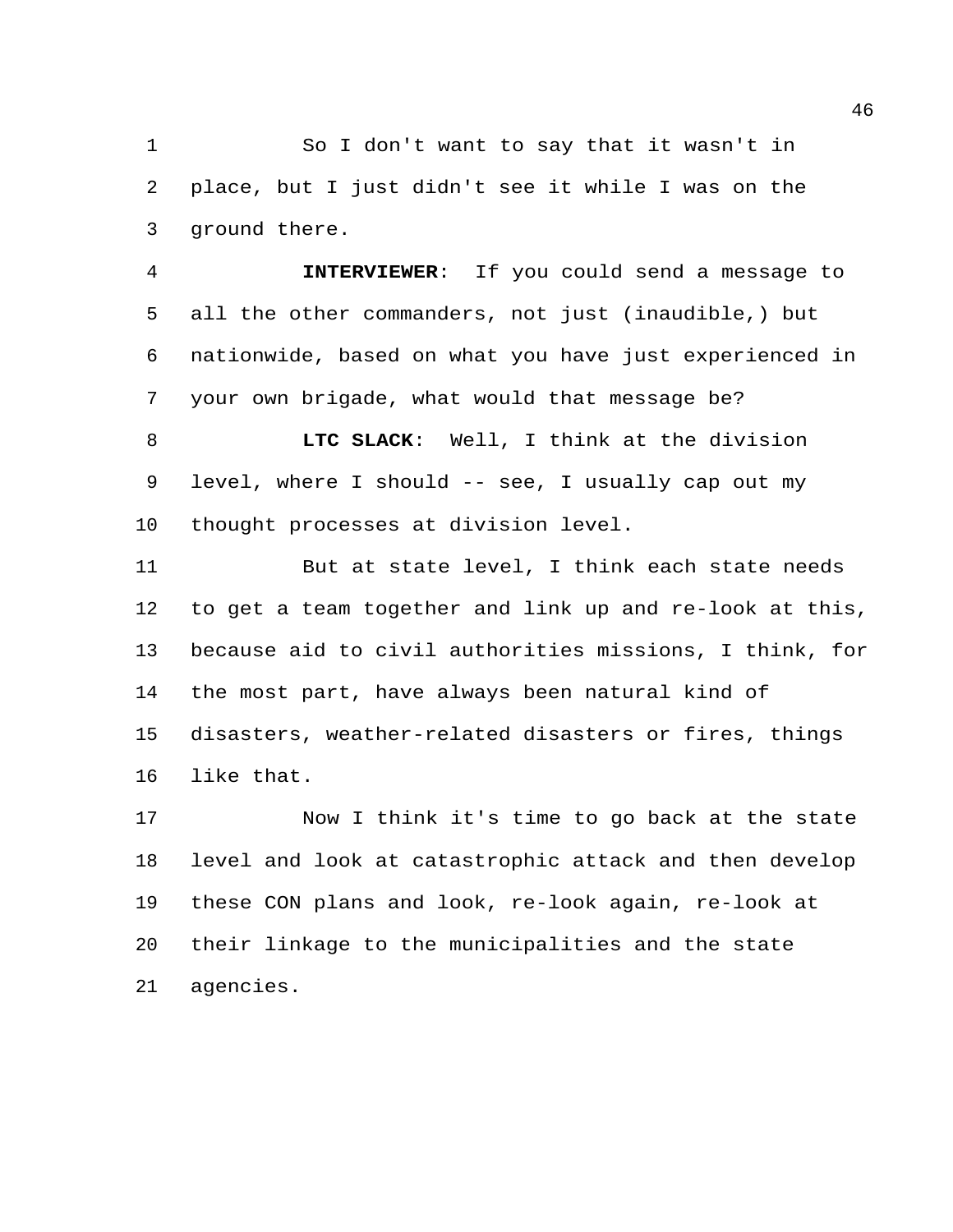1 And I know some of that framework is already in place, because I've seen it many times with SEMA, our State Emergency Management Agency. I've dealt very effectively at county level on disasters on Long Island and so forth, out in the smaller, less urban areas.

 I know the city has got an enormous capability to do that, but I think they need to go back and I'm sure they will. I don't think they need me to tell them. I think the -- because your average rifle battalions or combat service support battalions are never going to -- I shouldn't say never. Maybe now they will.

 But it's not part of their normal mental tasks. We're all war fighters by directive, as we need to be. But a new smarter way to approach these aid to civil authorities missions in light of this current kind of thing needs to be -- start from the top, maybe even start from the Federal Government, but certainly the states need to get a jump on it and look at all those places that are assailable in their state.

And New York, I know, is, I'm sure, going to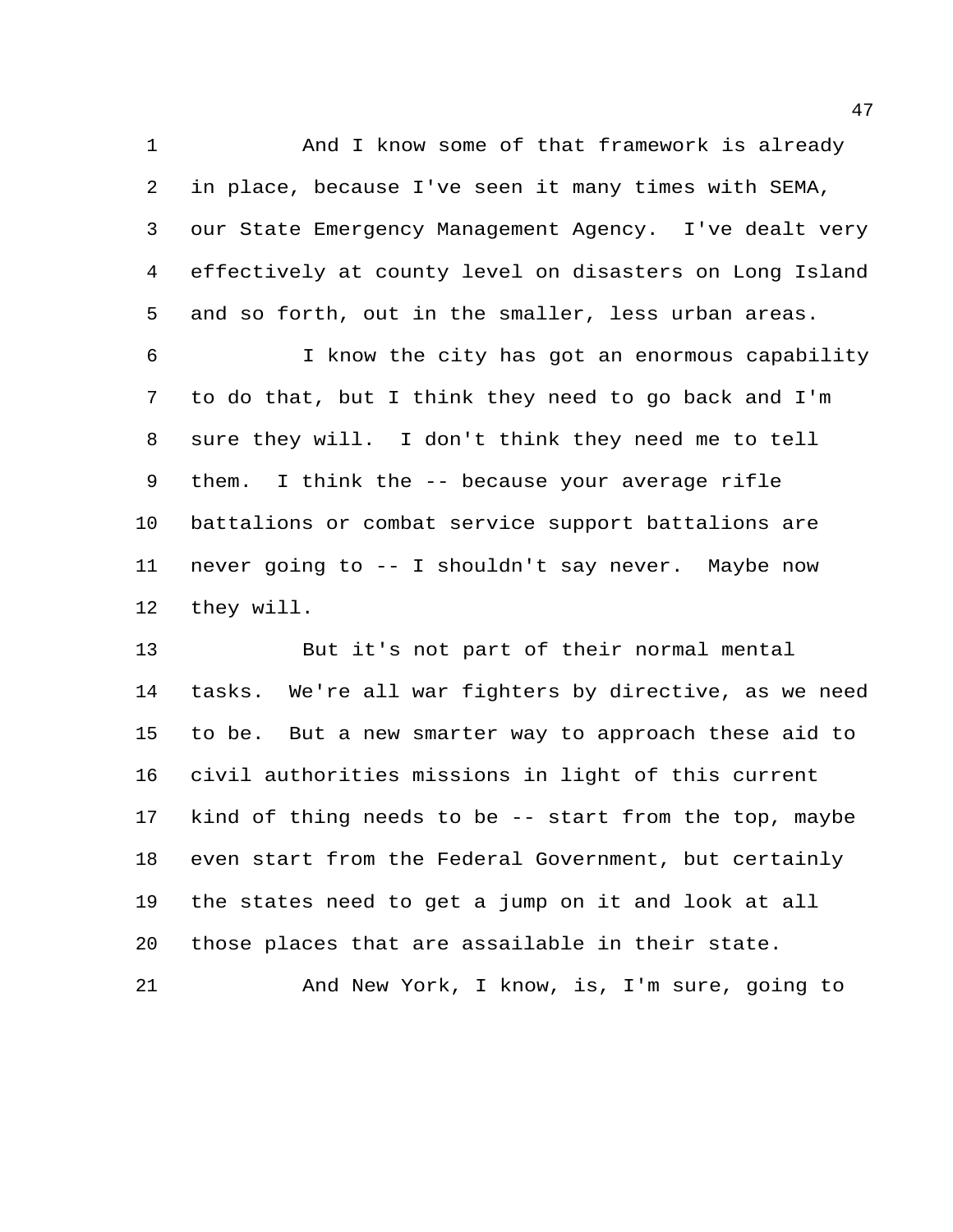dig deep into looking at our big cities and the places -- I'm not going to -- I'm not going to state many, unless it's a classified briefing, where I think our greatest weak points are, but I've lived and worked in the New York metropolitan area and I know what would be pretty easy to have a great impact on the city.

 This was, I think, a political statement and just aimed to kill people, but there's other things that could shut down the infrastructure, and those, I'm sure, are being looked at hard. Brighter minds than mine are, I'm sure, hard at work in the State of New York right now.

 But I'd say that's -- just be prepared. Start working now, because I don't ever want to do this again, ever, and none of my guys do either.

 **INTERVIEWER**: Is there anything else (inaudible?)

**LTC SLACK:** Well, aside from the fact that my soldiers, to a man, want to kill people now. And I know that sounds hard, but that was the last thing that was said to me as they walked out their door, as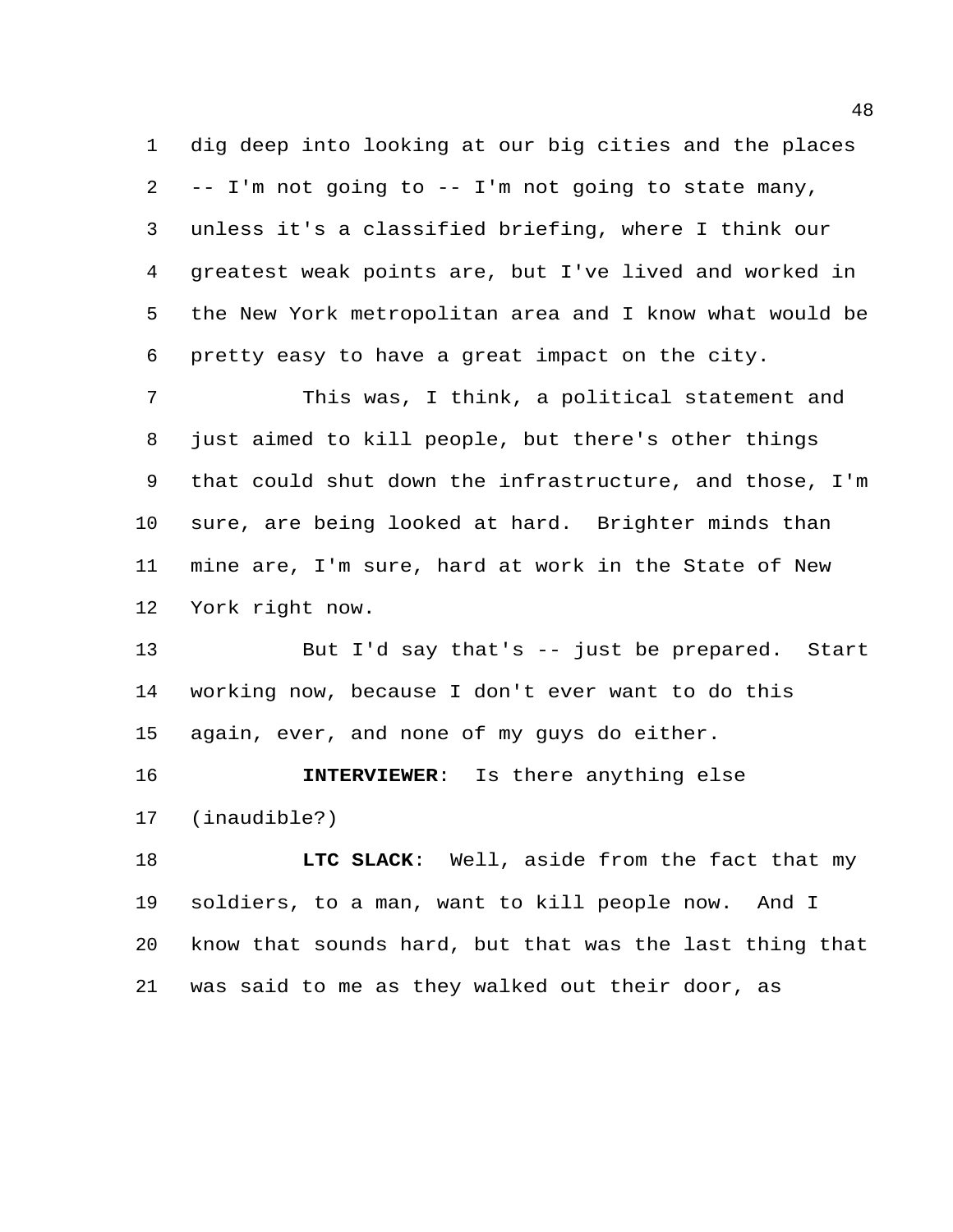they've done their aid to civil authorities mission, and now they want to deploy someplace and kill somebody, which is, I guess, maybe a natural instinct of any soldier, certainly of infantrymen.

 I'm overwhelmed, you know, and I haven't decompressed yet and maybe I'll get my moment to do so in the future, but right now I don't ever want to go back to the World Trade Center. I am probably never going to go back to that part of Manhattan, unless I'm ordered to go there and continue my mission.

 And I don't mean to sound melodramatic, but you have to -- my armory, which is a sort of a sidebar note, but a pretty ugly one, I'm honored to have the City of New York put the bereavement center for this disaster in my armory.

 There are, as you walk around my armory, thousands of photographs, hand-drawn, xeroxed, pasted up photographs of the efforts of the families to find their loved ones.

 When my soldiers came back to this armory, at night, they had to pass through those people who threw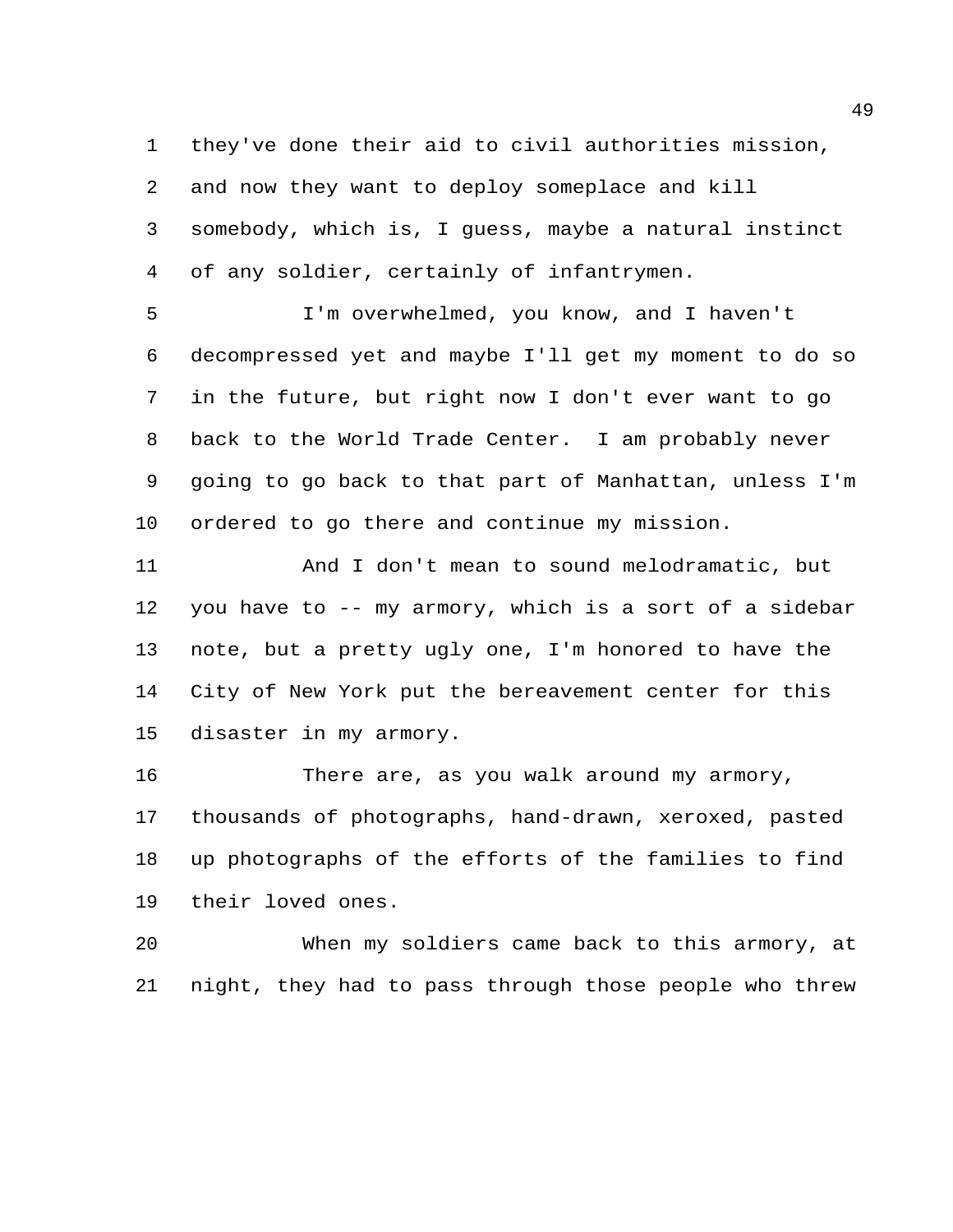themselves, in some cases, on me personally, because you're filthy, you're covered in the dust of the disaster, and they knew where we were coming from, and they wanted hope, and I hope they find it. I hope they find their people.

 But you can't be prepared emotionally for something like this. Maybe you can if you roll in on the second wave of relief of the battalions that are coming in. But if you are the first person on the spot, if you are the first units on the spot, you definitely are in for a roller coaster of emotions.

12 And my guys went through the shock, the fury, the disgust, the confusion, then the determination to do their job, and then the utter emotional devastation which they're going through now.

So it's a hard thing.

 **INTERVIEWER**: (Inaudible.) Did your troops have an opportunity to get some counseling, if they needed it?

 **LTC SLACK**: You know, my guys were so completely focused on what they were doing down there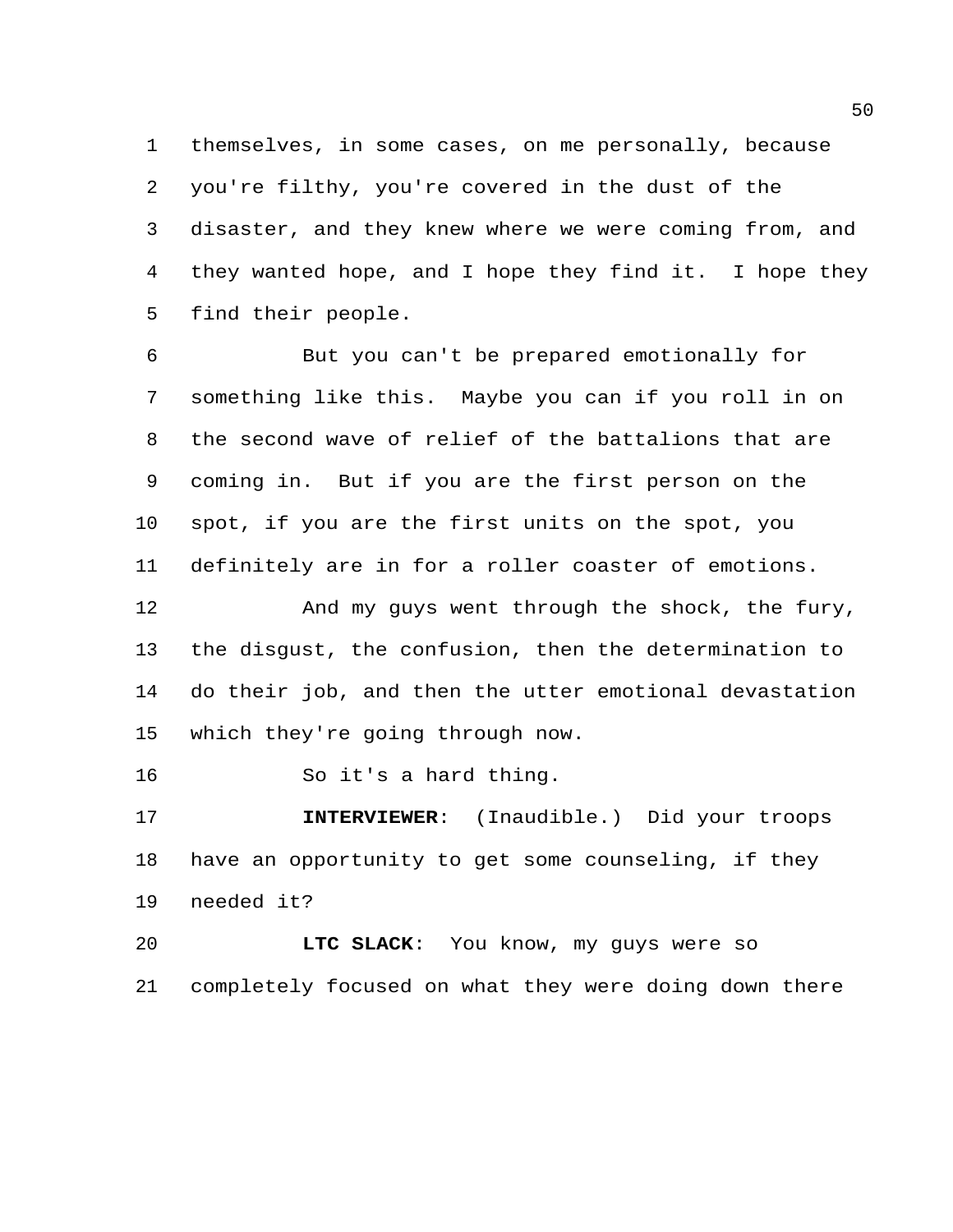that when they broke down, they did it at a team or squad level.

 And I don't think they wanted -- we had two religious ceremonies. We have -- we work with the same chaplains all the time. We have some of the best guys that you'll run across anywhere. My chaplain baptized both my children, and we're pretty tightly linked with those guys.

 I think if one of my soldiers needed to decompress a little bit, they did so at squad level. If they needed maybe some greater amount of opportunity to say something, they did so to the chaplain. I don't think they're anywhere near -- I think now is the time that they're going to suffer.

 You have to understand that we're really tied very closely to this part of Manhattan. The area below us where a lot of my guys work.

 There's very few people in this battalion who don't know somebody who died there, their friends.

 I got to one checkpoint, one guy was there, lost his brother. Another guy there lost his first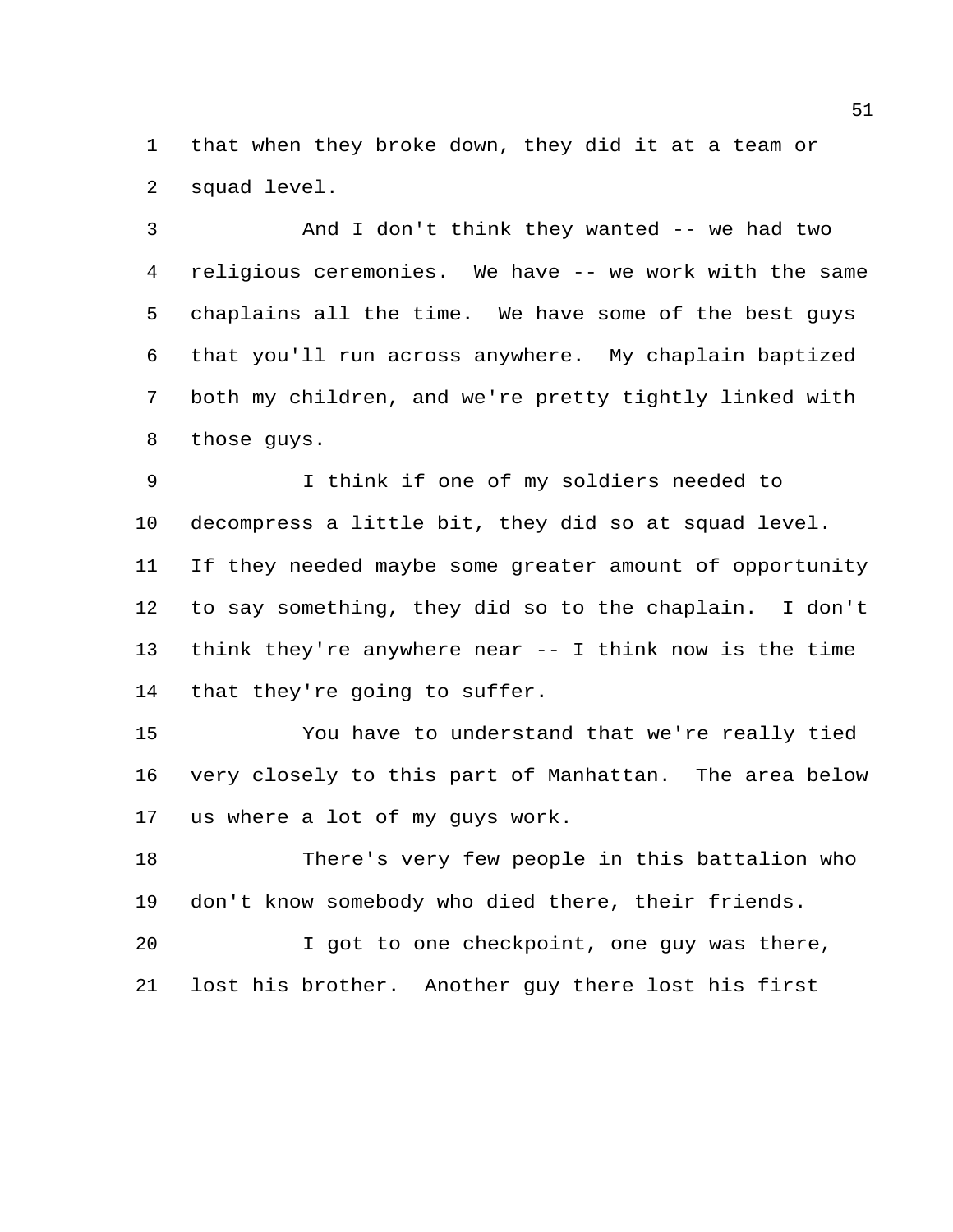cousin.

 So I sent the guy who lost his brother home, but he didn't want to leave. He want to do something. So, I mean, we lost a lot of people. So it's hard. Maybe it's almost better in a way not to be -- to come from the area that you normally live in. My guys were determined. They were effective. I guess I'm sounding a little bit emotional right now, but they were effective and there was no wholesale breakdown in ability. They were brilliant. Every one of those 1,100 guys from the 3rd Brigade that were there for that first week were extraordinary. You couldn't crack them with a hammer. I mean, they're just that tough. So I can't say enough good things about the New York Army National Guard and the 3rd Brigade. And now maybe they're going to suffer a little bit. I know that we had some mental health professionals show up today and offer to help, but I've already released my guys. They had to leave and I wasn't going to keep them around.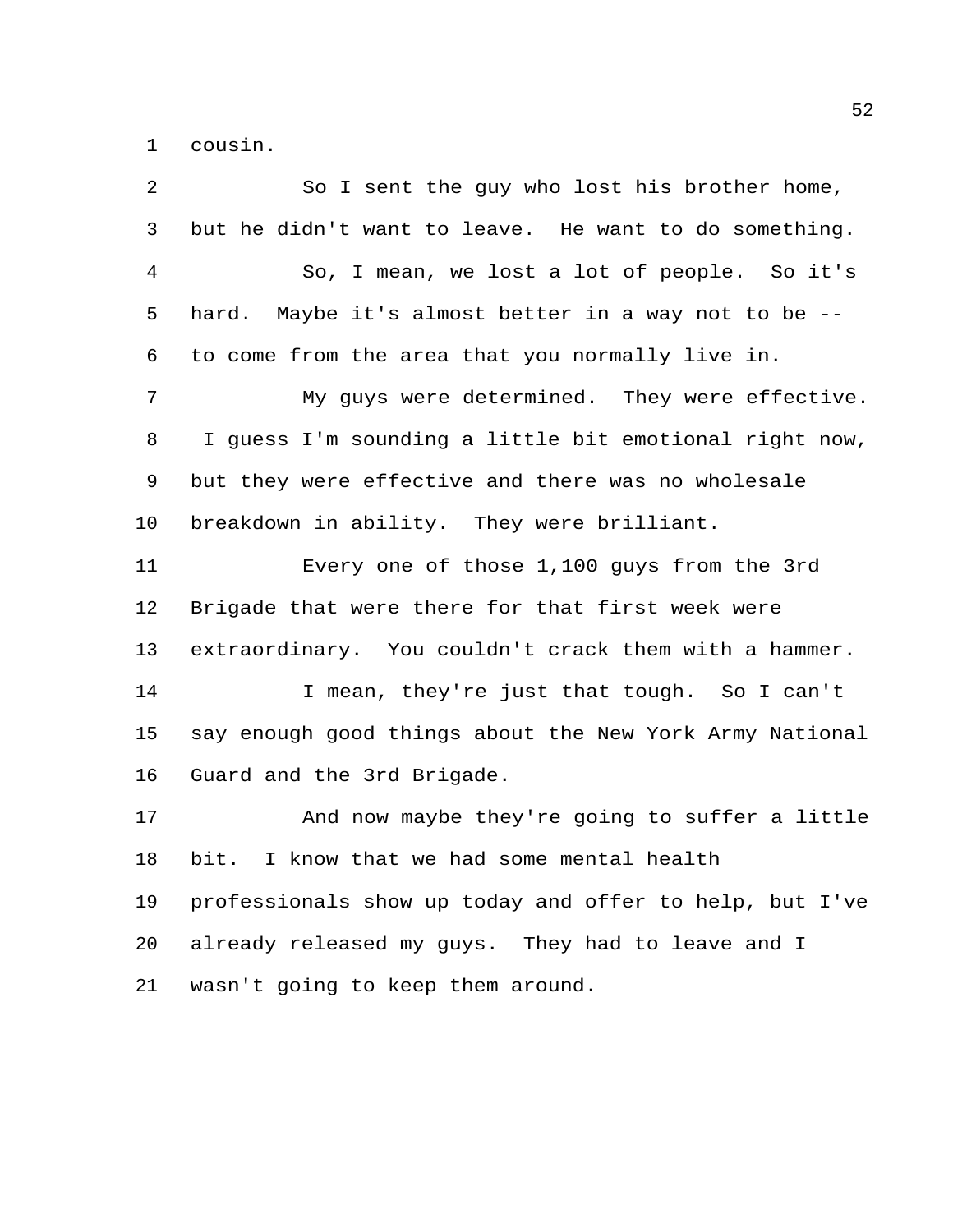So I think they're going to go home and they're going to go through this, and I'm sure that I will hear about some guys who are having some rough times.

 But they're not detached, because this is their town. So they're going to have to suffer a little bit.

**INTERVIEWER**: Anything else?

 **LTC SLACK**: No. I actually thank you for coming down here. I hope if this video goes out to anybody who gets a chance to see it, just like I benefitted from my readings of the efforts of the California Army National Guard when they went through the big L.A. riots, if this can help some battalion commander or somebody else tweak some thoughts about what they can do for one of those unimaginable attacks against our people, that maybe this will stir some thought or whatever.

 I'd certainly be happy to -- and I will put together my after action review, which will be much more specific, and send it up my chain of command.